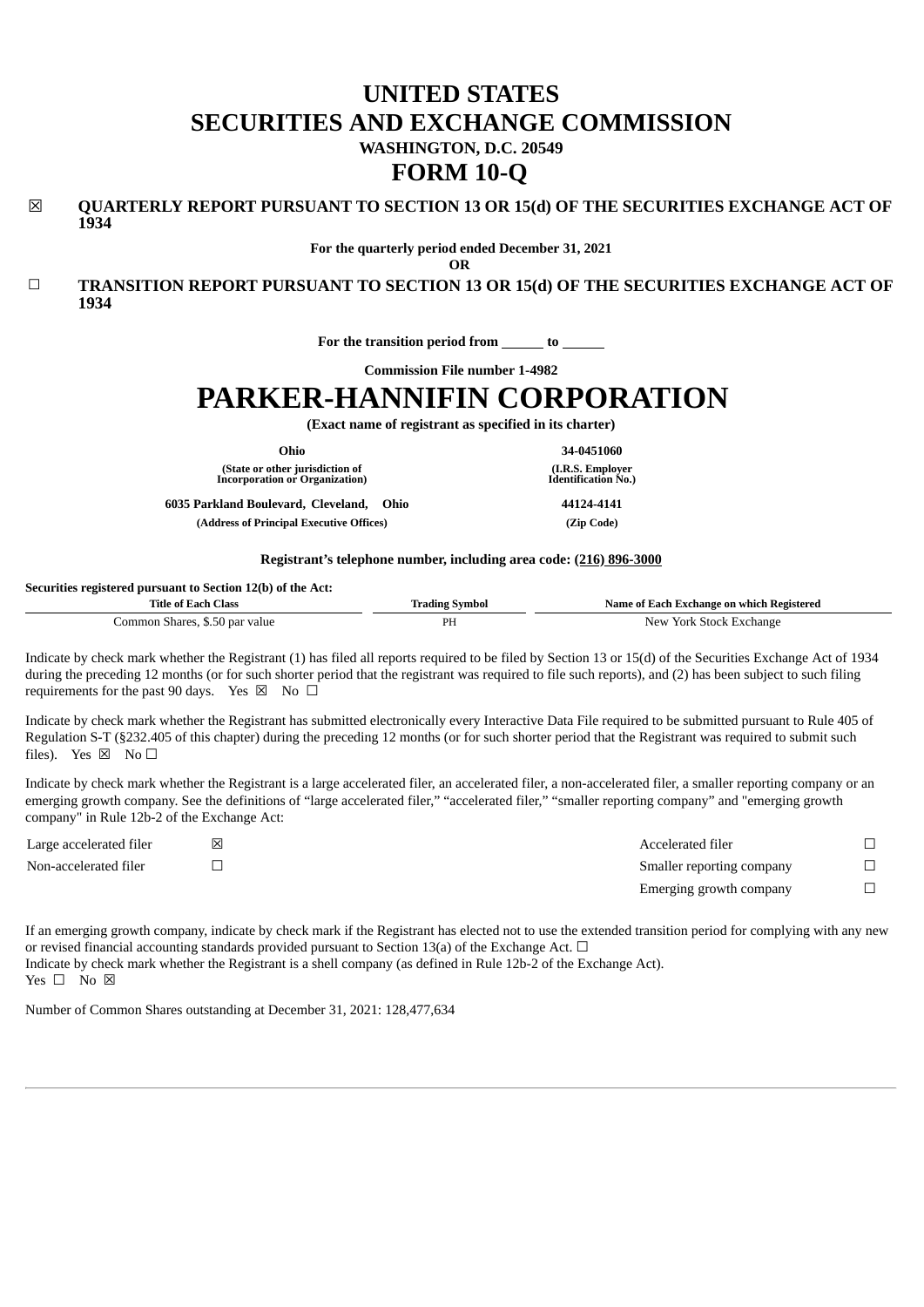# **PART I - FINANCIAL INFORMATION**

#### **ITEM 1. FINANCIAL STATEMENTS**

### **PARKER-HANNIFIN CORPORATION CONSOLIDATED STATEMENT OF INCOME (Dollars in thousands, except per share amounts) (Unaudited)**

|                                                         | <b>Three Months Ended</b> |                 |     |                    |      | <b>Six Months Ended</b><br>December 31, |               |            |  |  |
|---------------------------------------------------------|---------------------------|-----------------|-----|--------------------|------|-----------------------------------------|---------------|------------|--|--|
|                                                         | December 31,<br>2020*     |                 |     |                    |      |                                         | 2020*         |            |  |  |
| Net sales                                               |                           | 2021            |     |                    |      | 2021                                    |               |            |  |  |
|                                                         | S.                        | 3,824,580       | \$. | 3,411,905          | S.   | 7,587,389                               | <sup>\$</sup> | 6,642,445  |  |  |
| Cost of sales                                           |                           | 2,764,725       |     | 2,518,165          |      | 5,478,622                               |               | 4,904,614  |  |  |
| Selling, general and administrative expenses            |                           | 380,710         |     | 356,572            |      | 788,475                                 |               | 726,423    |  |  |
| Interest expense                                        |                           | 61,360          |     | 62,990             |      | 120,710                                 |               | 128,948    |  |  |
| Other expense (income), net                             |                           | 127,461         |     | (103, 714)         |      | 137,513                                 |               | (108, 606) |  |  |
| Income before income taxes                              |                           | 490,324         |     | 577,892            |      | 1,062,069                               |               | 991,066    |  |  |
| Income taxes                                            |                           | 102,595         |     | 129,350            |      | 222,877                                 |               | 222,413    |  |  |
| Net income                                              |                           | 387,729         |     | 448,542            |      | 839,192                                 |               | 768,653    |  |  |
| Less: Noncontrolling interest in subsidiaries' earnings |                           | 129             |     | 191                |      | 435                                     |               | 499        |  |  |
| Net income attributable to common shareholders          |                           | 387,600         |     | 448,351            |      | 838,757                                 | £.            | 768,154    |  |  |
|                                                         |                           |                 |     |                    |      |                                         |               |            |  |  |
| Earnings per share attributable to common shareholders: |                           |                 |     |                    |      |                                         |               |            |  |  |
| <b>Basic</b>                                            | \$.                       | $3.02 \quad$ \$ |     | 3.48 $\frac{1}{2}$ |      | 6.52                                    | - \$          | 5.96       |  |  |
| <b>Diluted</b>                                          | \$                        | 2.97            | \$. | 3.42               | - \$ | 6.42                                    | S             | 5.89       |  |  |

\*Prior period has been adjusted to reflect the change in inventory accounting method, as described in the Company's fiscal 2021 Annual Report on Form 10-K.

See accompanying notes to consolidated financial statements.

- 2 -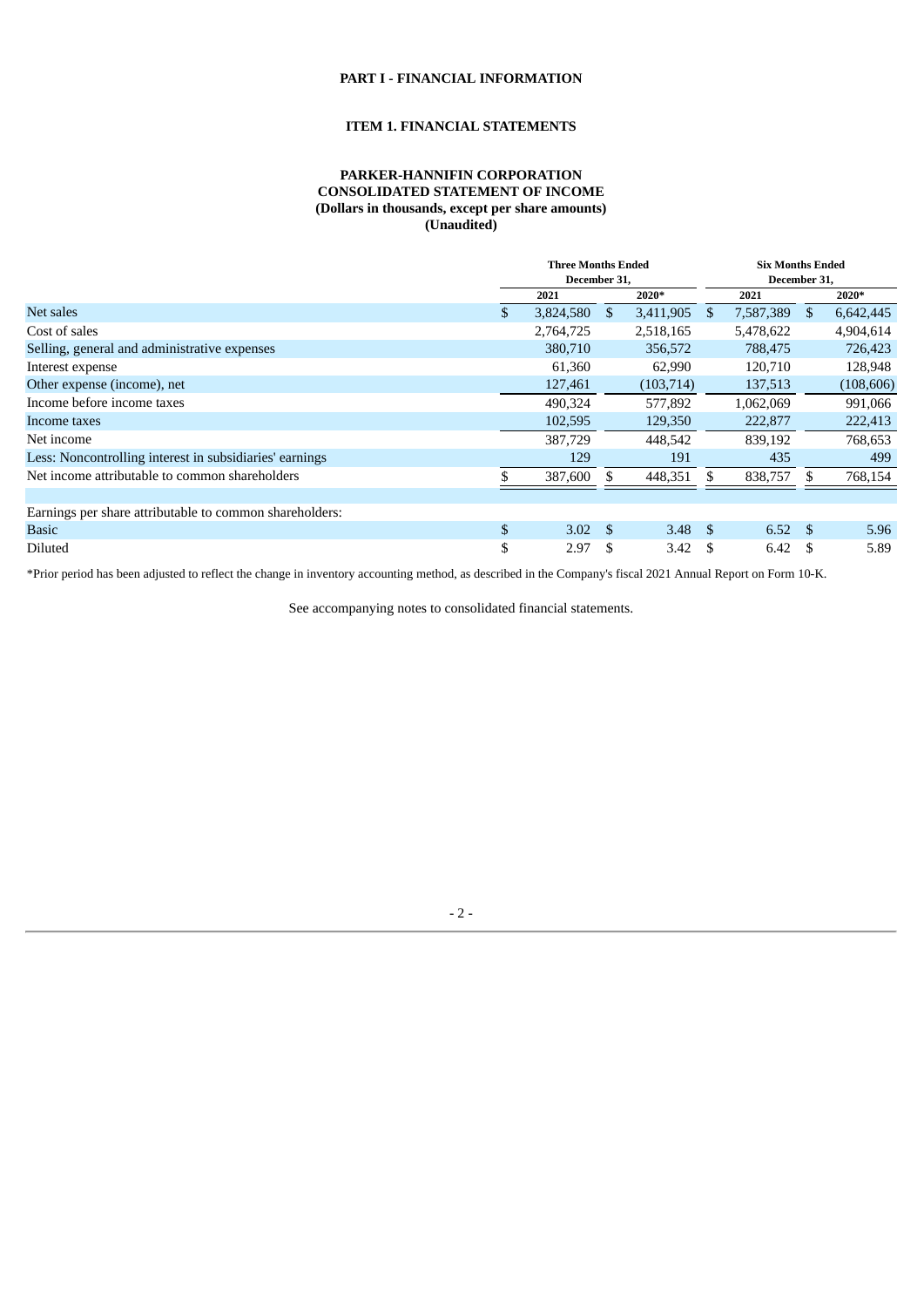#### **PARKER-HANNIFIN CORPORATION CONSOLIDATED STATEMENT OF COMPREHENSIVE INCOME (Dollars in thousands) (Unaudited)**

|                                                                      | <b>Three Months Ended</b><br>December 31, |         |      |         |              | <b>Six Months Ended</b><br>December 31, |          |           |  |
|----------------------------------------------------------------------|-------------------------------------------|---------|------|---------|--------------|-----------------------------------------|----------|-----------|--|
|                                                                      |                                           | 2021    |      | 2020*   |              | 2021                                    |          | 2020*     |  |
| Net income                                                           | Эħ.                                       | 387,729 | - \$ | 448,542 | <sup>S</sup> | 839,192                                 | <b>S</b> | 768,653   |  |
| Less: Noncontrolling interests in subsidiaries' earnings             |                                           | 129     |      | 191     |              | 435                                     |          | 499       |  |
| Net income attributable to common shareholders                       |                                           | 387,600 |      | 448,351 |              | 838,757                                 |          | 768,154   |  |
| Other comprehensive income (loss), net of tax                        |                                           |         |      |         |              |                                         |          |           |  |
| Foreign currency translation adjustment                              |                                           | 28.491  |      | 217,828 |              | (39, 833)                               |          | 348,510   |  |
| Retirement benefits plan activity                                    |                                           | 31,859  |      | 40,984  |              | 60,881                                  |          | 81,136    |  |
| Other comprehensive income                                           |                                           | 60,350  |      | 258.812 |              | 21,048                                  |          | 429.646   |  |
| Less: Other comprehensive (loss) income for noncontrolling interests |                                           | (47)    |      | 846     |              | (586)                                   |          | 1,277     |  |
| Other comprehensive income attributable to common shareholders       |                                           | 60.397  |      | 257,966 |              | 21,634                                  |          | 428,369   |  |
| Total comprehensive income attributable to common shareholders       |                                           | 447,997 |      | 706,317 |              | 860,391                                 |          | 1,196,523 |  |

\*Prior period has been adjusted to reflect the change in inventory accounting method, as described in the Company's fiscal 2021 Annual Report on Form 10-K.

See accompanying notes to consolidated financial statements.

#### - 3 -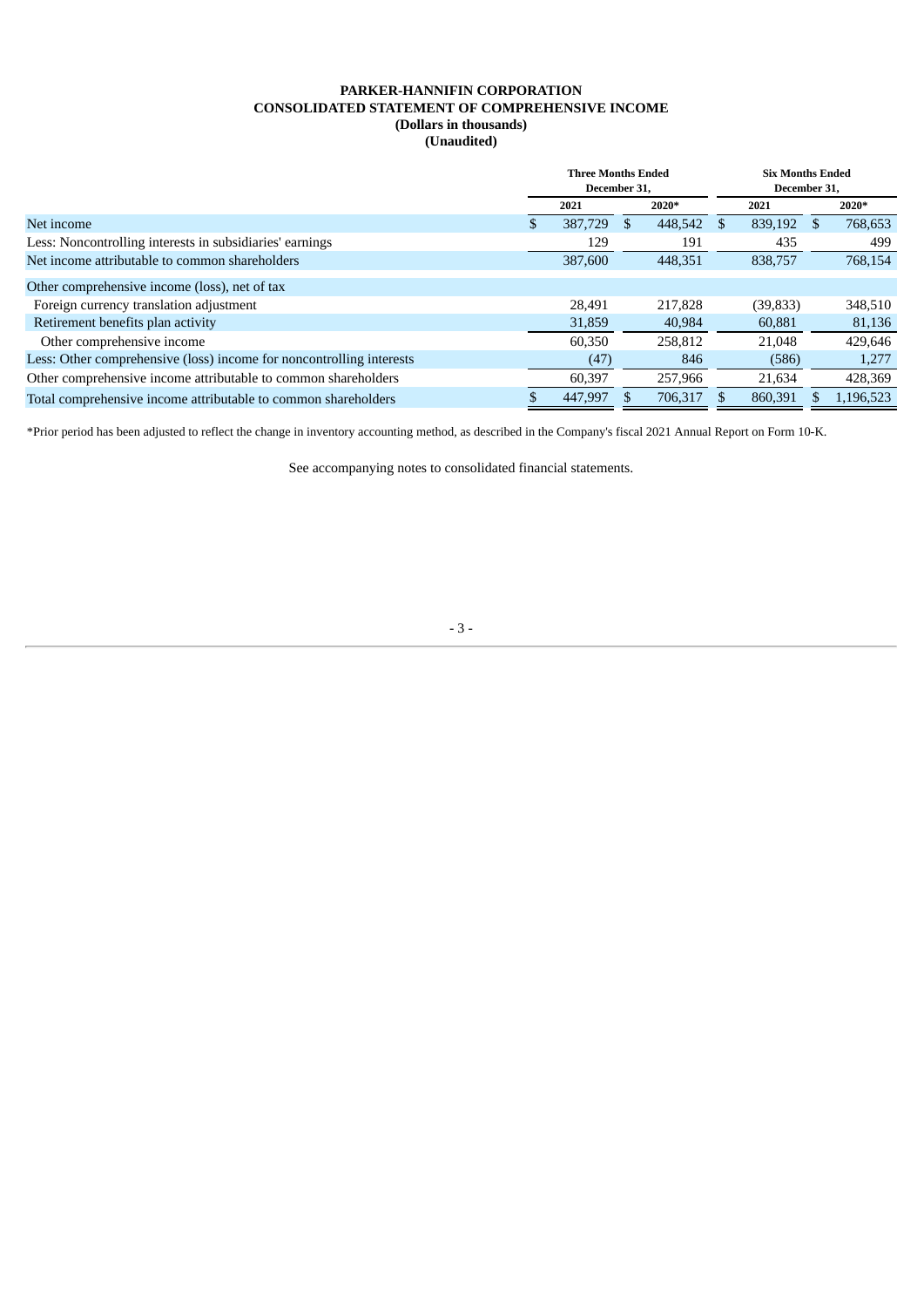# **CONSOLIDATED BALANCE SHEET**

**(Dollars in thousands)**

**(Unaudited)**

|                                                                                                                       |                    | December 31,<br>2021 |      | <b>June 30,</b><br>2021 |
|-----------------------------------------------------------------------------------------------------------------------|--------------------|----------------------|------|-------------------------|
| <b>ASSETS</b>                                                                                                         |                    |                      |      |                         |
| Current assets:                                                                                                       |                    |                      |      |                         |
| Cash and cash equivalents                                                                                             | $\mathbf{\hat{S}}$ | 449,481              | -\$  | 733,117                 |
| Marketable securities and other investments                                                                           |                    | 40,511               |      | 39.116                  |
| Trade accounts receivable, net                                                                                        |                    | 2,041,953            |      | 2,183,594               |
| Non-trade and notes receivable                                                                                        |                    | 314,897              |      | 326,315                 |
| Inventories                                                                                                           |                    | 2,307,306            |      | 2,090,642               |
| Prepaid expenses and other                                                                                            |                    | 2,753,501            |      | 243,966                 |
| Total current assets                                                                                                  |                    | 7,907,649            |      | 5,616,750               |
| Property, plant and equipment                                                                                         |                    | 6,019,552            |      | 6,040,220               |
| Less: Accumulated depreciation                                                                                        |                    | 3,816,620            |      | 3,773,744               |
| Property, plant and equipment, net                                                                                    |                    | 2,202,932            |      | 2,266,476               |
| Deferred income taxes                                                                                                 |                    | 146,567              |      | 104,251                 |
| Investments and other assets                                                                                          |                    | 794,814              |      | 774,239                 |
| Intangible assets, net                                                                                                |                    | 3,343,612            |      | 3,519,797               |
| Goodwill                                                                                                              |                    | 7,999,901            |      | 8,059,687               |
| <b>Total assets</b>                                                                                                   | $\mathbb{S}$       | 22,395,475           | $\$$ | 20,341,200              |
| <b>LIABILITIES</b>                                                                                                    |                    |                      |      |                         |
| Current liabilities:                                                                                                  |                    |                      |      |                         |
| Notes payable and long-term debt payable within one year                                                              | \$                 | 2,201,653            | - \$ | 2,824                   |
| Accounts payable, trade                                                                                               |                    | 1,597,025            |      | 1,667,878               |
| Accrued payrolls and other compensation                                                                               |                    | 335,417              |      | 507,027                 |
| Accrued domestic and foreign taxes                                                                                    |                    | 294,255              |      | 236,384                 |
| Other accrued liabilities                                                                                             |                    | 829,141              |      | 682,390                 |
| Total current liabilities                                                                                             |                    | 5,257,491            |      | 3,096,503               |
| Long-term debt                                                                                                        |                    | 6,250,525            |      | 6,582,053               |
| Pensions and other postretirement benefits                                                                            |                    | 959,741              |      | 1,055,638               |
| Deferred income taxes                                                                                                 |                    | 558,986              |      | 553,981                 |
| Other liabilities                                                                                                     |                    | 600,452              |      | 639,355                 |
| <b>Total liabilities</b>                                                                                              |                    | 13,627,195           |      | 11,927,530              |
| <b>EQUITY</b>                                                                                                         |                    |                      |      |                         |
| Shareholders' equity:                                                                                                 |                    |                      |      |                         |
| Serial preferred stock, \$.50 par value; authorized 3,000,000 shares; none issued                                     |                    |                      |      |                         |
| Common stock, \$.50 par value; authorized 600,000,000 shares; issued 181,046,128 shares at<br>December 31 and June 30 |                    | 90,523               |      | 90.523                  |
| Additional capital                                                                                                    |                    | 344,312              |      | 329,619                 |
| Retained earnings                                                                                                     |                    | 15,488,764           |      | 14,915,497              |
| Accumulated other comprehensive (loss)                                                                                |                    | (1,545,093)          |      | (1,566,727)             |
| Treasury shares, at cost; 52,568,494 shares at December 31 and 51,900,460 shares at June 30                           |                    | (5,623,424)          |      | (5,370,605)             |
| Total shareholders' equity                                                                                            |                    | 8,755,082            |      | 8,398,307               |
| Noncontrolling interests                                                                                              |                    | 13,198               |      | 15,363                  |
| Total equity                                                                                                          |                    | 8,768,280            |      | 8,413,670               |
| Total liabilities and equity                                                                                          | \$                 | 22,395,475           | \$   | 20,341,200              |

See accompanying notes to consolidated financial statements.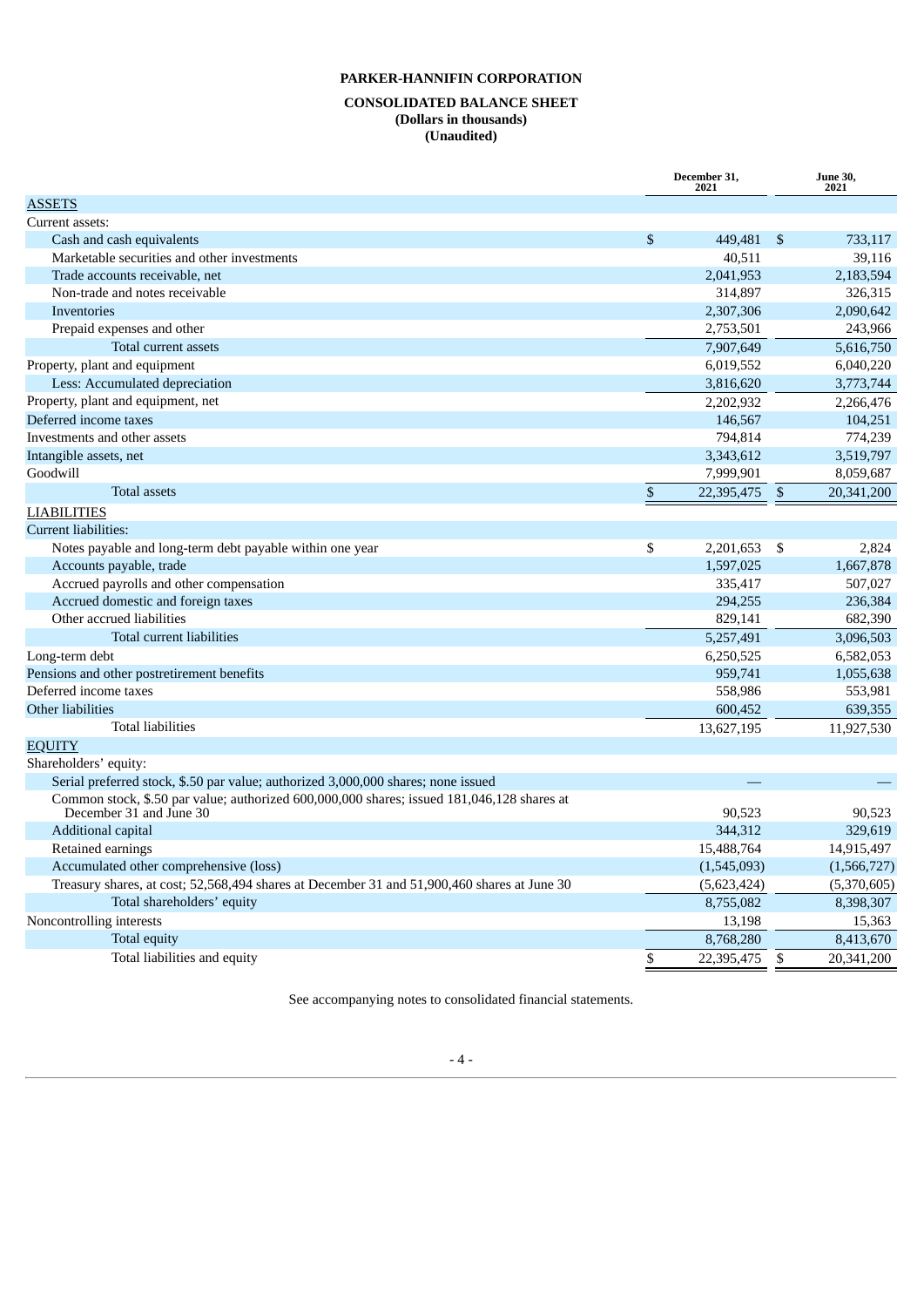# **CONSOLIDATED STATEMENT OF CASH FLOWS**

**(Dollars in thousands) (Unaudited)**

| December 31,<br>2021<br>2020*<br>CASH FLOWS FROM OPERATING ACTIVITIES<br>\$<br>Net income<br>768,653<br>839,192 \$<br>Adjustments to reconcile net income to net cash provided by operating activities:<br>135,320<br>Depreciation<br>131,113<br>Amortization<br>162,940<br>158,512<br>Share incentive plan compensation<br>79,385<br>79,833<br>Deferred income taxes<br>(60, 928)<br>(3,214)<br>Foreign currency transaction gain<br>(17, 487)<br>(530)<br>Gain on disposal of property, plant and equipment<br>(7,880)<br>(102, 565)<br>Gain on sale of business<br>(1,520)<br>Gain on marketable securities<br>(4,948)<br>(6,959)<br>Gain on investments<br>(1, 487)<br>(4,783)<br>Other<br>55,496<br>7,523<br>Changes in assets and liabilities:<br>Accounts receivable, net<br>149,155<br>79,685<br>Inventories<br>(243, 309)<br>(3,523)<br>Prepaid expenses and other<br>(21,509)<br>27,646<br>Other assets<br>(22, 934)<br>(22,052)<br>193,901<br>(53, 327)<br>Accounts payable, trade<br>(92,010)<br>Accrued payrolls and other compensation<br>(165, 581)<br>Accrued domestic and foreign taxes<br>62,905<br>15,244<br>Other accrued liabilities<br>53,236<br>139,773<br>35,365<br>Pensions and other postretirement benefits<br>(8,759)<br>Other liabilities<br>(393)<br>30,278<br>Net cash provided by operating activities<br>1,005,469<br>1,353,988<br>CASH FLOWS FROM INVESTING ACTIVITIES<br>Capital expenditures<br>(92, 907)<br>(105, 606)<br>Proceeds from sale of property, plant and equipment<br>22,392<br>124,428<br>Proceeds from sale of businesses<br>2,466<br>Purchases of marketable securities and other investments<br>(10, 150)<br>(16,029)<br>52,019<br>Maturities and sales of marketable securities and other investments<br>13,742<br>2,789<br>Other<br>11,183<br>Net cash (used in) provided by investing activities<br>(74, 367)<br>78,694<br>CASH FLOWS FROM FINANCING ACTIVITIES<br>Proceeds from exercise of stock options<br>2,201<br>3,137<br>(319, 713)<br>Payments for common shares<br>(60, 825)<br>1,899,247<br>(113,500)<br>Proceeds from (payments for) notes payable, net<br>Proceeds from long-term borrowings<br>10,666<br>Payments for long-term borrowings<br>(1,210,848)<br>(9,069)<br>Financing fees paid<br>(52, 108)<br>Dividends paid<br>(265, 556)<br>(227, 228)<br>Net cash provided by (used in) financing activities<br>1,265,668<br>(1,609,264)<br>Effect of exchange rate changes on cash<br>6,978<br>55,802<br>Net increase (decrease) in cash, cash equivalents and restricted cash<br>2,203,748<br>(120, 780)<br>Cash, cash equivalents and restricted cash at beginning of year<br>685,514<br>733,117<br>Cash, cash equivalents and restricted cash at end of period | <b>Six Months Ended</b> |           |     |         |  |  |
|-----------------------------------------------------------------------------------------------------------------------------------------------------------------------------------------------------------------------------------------------------------------------------------------------------------------------------------------------------------------------------------------------------------------------------------------------------------------------------------------------------------------------------------------------------------------------------------------------------------------------------------------------------------------------------------------------------------------------------------------------------------------------------------------------------------------------------------------------------------------------------------------------------------------------------------------------------------------------------------------------------------------------------------------------------------------------------------------------------------------------------------------------------------------------------------------------------------------------------------------------------------------------------------------------------------------------------------------------------------------------------------------------------------------------------------------------------------------------------------------------------------------------------------------------------------------------------------------------------------------------------------------------------------------------------------------------------------------------------------------------------------------------------------------------------------------------------------------------------------------------------------------------------------------------------------------------------------------------------------------------------------------------------------------------------------------------------------------------------------------------------------------------------------------------------------------------------------------------------------------------------------------------------------------------------------------------------------------------------------------------------------------------------------------------------------------------------------------------------------------------------------------------------------------------------------------------------------------------------------------------------------------------------------------------------------------------------------------------------------------|-------------------------|-----------|-----|---------|--|--|
|                                                                                                                                                                                                                                                                                                                                                                                                                                                                                                                                                                                                                                                                                                                                                                                                                                                                                                                                                                                                                                                                                                                                                                                                                                                                                                                                                                                                                                                                                                                                                                                                                                                                                                                                                                                                                                                                                                                                                                                                                                                                                                                                                                                                                                                                                                                                                                                                                                                                                                                                                                                                                                                                                                                                         |                         |           |     |         |  |  |
|                                                                                                                                                                                                                                                                                                                                                                                                                                                                                                                                                                                                                                                                                                                                                                                                                                                                                                                                                                                                                                                                                                                                                                                                                                                                                                                                                                                                                                                                                                                                                                                                                                                                                                                                                                                                                                                                                                                                                                                                                                                                                                                                                                                                                                                                                                                                                                                                                                                                                                                                                                                                                                                                                                                                         |                         |           |     |         |  |  |
|                                                                                                                                                                                                                                                                                                                                                                                                                                                                                                                                                                                                                                                                                                                                                                                                                                                                                                                                                                                                                                                                                                                                                                                                                                                                                                                                                                                                                                                                                                                                                                                                                                                                                                                                                                                                                                                                                                                                                                                                                                                                                                                                                                                                                                                                                                                                                                                                                                                                                                                                                                                                                                                                                                                                         |                         |           |     |         |  |  |
|                                                                                                                                                                                                                                                                                                                                                                                                                                                                                                                                                                                                                                                                                                                                                                                                                                                                                                                                                                                                                                                                                                                                                                                                                                                                                                                                                                                                                                                                                                                                                                                                                                                                                                                                                                                                                                                                                                                                                                                                                                                                                                                                                                                                                                                                                                                                                                                                                                                                                                                                                                                                                                                                                                                                         |                         |           |     |         |  |  |
|                                                                                                                                                                                                                                                                                                                                                                                                                                                                                                                                                                                                                                                                                                                                                                                                                                                                                                                                                                                                                                                                                                                                                                                                                                                                                                                                                                                                                                                                                                                                                                                                                                                                                                                                                                                                                                                                                                                                                                                                                                                                                                                                                                                                                                                                                                                                                                                                                                                                                                                                                                                                                                                                                                                                         |                         |           |     |         |  |  |
|                                                                                                                                                                                                                                                                                                                                                                                                                                                                                                                                                                                                                                                                                                                                                                                                                                                                                                                                                                                                                                                                                                                                                                                                                                                                                                                                                                                                                                                                                                                                                                                                                                                                                                                                                                                                                                                                                                                                                                                                                                                                                                                                                                                                                                                                                                                                                                                                                                                                                                                                                                                                                                                                                                                                         |                         |           |     |         |  |  |
|                                                                                                                                                                                                                                                                                                                                                                                                                                                                                                                                                                                                                                                                                                                                                                                                                                                                                                                                                                                                                                                                                                                                                                                                                                                                                                                                                                                                                                                                                                                                                                                                                                                                                                                                                                                                                                                                                                                                                                                                                                                                                                                                                                                                                                                                                                                                                                                                                                                                                                                                                                                                                                                                                                                                         |                         |           |     |         |  |  |
|                                                                                                                                                                                                                                                                                                                                                                                                                                                                                                                                                                                                                                                                                                                                                                                                                                                                                                                                                                                                                                                                                                                                                                                                                                                                                                                                                                                                                                                                                                                                                                                                                                                                                                                                                                                                                                                                                                                                                                                                                                                                                                                                                                                                                                                                                                                                                                                                                                                                                                                                                                                                                                                                                                                                         |                         |           |     |         |  |  |
|                                                                                                                                                                                                                                                                                                                                                                                                                                                                                                                                                                                                                                                                                                                                                                                                                                                                                                                                                                                                                                                                                                                                                                                                                                                                                                                                                                                                                                                                                                                                                                                                                                                                                                                                                                                                                                                                                                                                                                                                                                                                                                                                                                                                                                                                                                                                                                                                                                                                                                                                                                                                                                                                                                                                         |                         |           |     |         |  |  |
|                                                                                                                                                                                                                                                                                                                                                                                                                                                                                                                                                                                                                                                                                                                                                                                                                                                                                                                                                                                                                                                                                                                                                                                                                                                                                                                                                                                                                                                                                                                                                                                                                                                                                                                                                                                                                                                                                                                                                                                                                                                                                                                                                                                                                                                                                                                                                                                                                                                                                                                                                                                                                                                                                                                                         |                         |           |     |         |  |  |
|                                                                                                                                                                                                                                                                                                                                                                                                                                                                                                                                                                                                                                                                                                                                                                                                                                                                                                                                                                                                                                                                                                                                                                                                                                                                                                                                                                                                                                                                                                                                                                                                                                                                                                                                                                                                                                                                                                                                                                                                                                                                                                                                                                                                                                                                                                                                                                                                                                                                                                                                                                                                                                                                                                                                         |                         |           |     |         |  |  |
|                                                                                                                                                                                                                                                                                                                                                                                                                                                                                                                                                                                                                                                                                                                                                                                                                                                                                                                                                                                                                                                                                                                                                                                                                                                                                                                                                                                                                                                                                                                                                                                                                                                                                                                                                                                                                                                                                                                                                                                                                                                                                                                                                                                                                                                                                                                                                                                                                                                                                                                                                                                                                                                                                                                                         |                         |           |     |         |  |  |
|                                                                                                                                                                                                                                                                                                                                                                                                                                                                                                                                                                                                                                                                                                                                                                                                                                                                                                                                                                                                                                                                                                                                                                                                                                                                                                                                                                                                                                                                                                                                                                                                                                                                                                                                                                                                                                                                                                                                                                                                                                                                                                                                                                                                                                                                                                                                                                                                                                                                                                                                                                                                                                                                                                                                         |                         |           |     |         |  |  |
|                                                                                                                                                                                                                                                                                                                                                                                                                                                                                                                                                                                                                                                                                                                                                                                                                                                                                                                                                                                                                                                                                                                                                                                                                                                                                                                                                                                                                                                                                                                                                                                                                                                                                                                                                                                                                                                                                                                                                                                                                                                                                                                                                                                                                                                                                                                                                                                                                                                                                                                                                                                                                                                                                                                                         |                         |           |     |         |  |  |
|                                                                                                                                                                                                                                                                                                                                                                                                                                                                                                                                                                                                                                                                                                                                                                                                                                                                                                                                                                                                                                                                                                                                                                                                                                                                                                                                                                                                                                                                                                                                                                                                                                                                                                                                                                                                                                                                                                                                                                                                                                                                                                                                                                                                                                                                                                                                                                                                                                                                                                                                                                                                                                                                                                                                         |                         |           |     |         |  |  |
|                                                                                                                                                                                                                                                                                                                                                                                                                                                                                                                                                                                                                                                                                                                                                                                                                                                                                                                                                                                                                                                                                                                                                                                                                                                                                                                                                                                                                                                                                                                                                                                                                                                                                                                                                                                                                                                                                                                                                                                                                                                                                                                                                                                                                                                                                                                                                                                                                                                                                                                                                                                                                                                                                                                                         |                         |           |     |         |  |  |
|                                                                                                                                                                                                                                                                                                                                                                                                                                                                                                                                                                                                                                                                                                                                                                                                                                                                                                                                                                                                                                                                                                                                                                                                                                                                                                                                                                                                                                                                                                                                                                                                                                                                                                                                                                                                                                                                                                                                                                                                                                                                                                                                                                                                                                                                                                                                                                                                                                                                                                                                                                                                                                                                                                                                         |                         |           |     |         |  |  |
|                                                                                                                                                                                                                                                                                                                                                                                                                                                                                                                                                                                                                                                                                                                                                                                                                                                                                                                                                                                                                                                                                                                                                                                                                                                                                                                                                                                                                                                                                                                                                                                                                                                                                                                                                                                                                                                                                                                                                                                                                                                                                                                                                                                                                                                                                                                                                                                                                                                                                                                                                                                                                                                                                                                                         |                         |           |     |         |  |  |
|                                                                                                                                                                                                                                                                                                                                                                                                                                                                                                                                                                                                                                                                                                                                                                                                                                                                                                                                                                                                                                                                                                                                                                                                                                                                                                                                                                                                                                                                                                                                                                                                                                                                                                                                                                                                                                                                                                                                                                                                                                                                                                                                                                                                                                                                                                                                                                                                                                                                                                                                                                                                                                                                                                                                         |                         |           |     |         |  |  |
|                                                                                                                                                                                                                                                                                                                                                                                                                                                                                                                                                                                                                                                                                                                                                                                                                                                                                                                                                                                                                                                                                                                                                                                                                                                                                                                                                                                                                                                                                                                                                                                                                                                                                                                                                                                                                                                                                                                                                                                                                                                                                                                                                                                                                                                                                                                                                                                                                                                                                                                                                                                                                                                                                                                                         |                         |           |     |         |  |  |
|                                                                                                                                                                                                                                                                                                                                                                                                                                                                                                                                                                                                                                                                                                                                                                                                                                                                                                                                                                                                                                                                                                                                                                                                                                                                                                                                                                                                                                                                                                                                                                                                                                                                                                                                                                                                                                                                                                                                                                                                                                                                                                                                                                                                                                                                                                                                                                                                                                                                                                                                                                                                                                                                                                                                         |                         |           |     |         |  |  |
|                                                                                                                                                                                                                                                                                                                                                                                                                                                                                                                                                                                                                                                                                                                                                                                                                                                                                                                                                                                                                                                                                                                                                                                                                                                                                                                                                                                                                                                                                                                                                                                                                                                                                                                                                                                                                                                                                                                                                                                                                                                                                                                                                                                                                                                                                                                                                                                                                                                                                                                                                                                                                                                                                                                                         |                         |           |     |         |  |  |
|                                                                                                                                                                                                                                                                                                                                                                                                                                                                                                                                                                                                                                                                                                                                                                                                                                                                                                                                                                                                                                                                                                                                                                                                                                                                                                                                                                                                                                                                                                                                                                                                                                                                                                                                                                                                                                                                                                                                                                                                                                                                                                                                                                                                                                                                                                                                                                                                                                                                                                                                                                                                                                                                                                                                         |                         |           |     |         |  |  |
|                                                                                                                                                                                                                                                                                                                                                                                                                                                                                                                                                                                                                                                                                                                                                                                                                                                                                                                                                                                                                                                                                                                                                                                                                                                                                                                                                                                                                                                                                                                                                                                                                                                                                                                                                                                                                                                                                                                                                                                                                                                                                                                                                                                                                                                                                                                                                                                                                                                                                                                                                                                                                                                                                                                                         |                         |           |     |         |  |  |
|                                                                                                                                                                                                                                                                                                                                                                                                                                                                                                                                                                                                                                                                                                                                                                                                                                                                                                                                                                                                                                                                                                                                                                                                                                                                                                                                                                                                                                                                                                                                                                                                                                                                                                                                                                                                                                                                                                                                                                                                                                                                                                                                                                                                                                                                                                                                                                                                                                                                                                                                                                                                                                                                                                                                         |                         |           |     |         |  |  |
|                                                                                                                                                                                                                                                                                                                                                                                                                                                                                                                                                                                                                                                                                                                                                                                                                                                                                                                                                                                                                                                                                                                                                                                                                                                                                                                                                                                                                                                                                                                                                                                                                                                                                                                                                                                                                                                                                                                                                                                                                                                                                                                                                                                                                                                                                                                                                                                                                                                                                                                                                                                                                                                                                                                                         |                         |           |     |         |  |  |
|                                                                                                                                                                                                                                                                                                                                                                                                                                                                                                                                                                                                                                                                                                                                                                                                                                                                                                                                                                                                                                                                                                                                                                                                                                                                                                                                                                                                                                                                                                                                                                                                                                                                                                                                                                                                                                                                                                                                                                                                                                                                                                                                                                                                                                                                                                                                                                                                                                                                                                                                                                                                                                                                                                                                         |                         |           |     |         |  |  |
|                                                                                                                                                                                                                                                                                                                                                                                                                                                                                                                                                                                                                                                                                                                                                                                                                                                                                                                                                                                                                                                                                                                                                                                                                                                                                                                                                                                                                                                                                                                                                                                                                                                                                                                                                                                                                                                                                                                                                                                                                                                                                                                                                                                                                                                                                                                                                                                                                                                                                                                                                                                                                                                                                                                                         |                         |           |     |         |  |  |
|                                                                                                                                                                                                                                                                                                                                                                                                                                                                                                                                                                                                                                                                                                                                                                                                                                                                                                                                                                                                                                                                                                                                                                                                                                                                                                                                                                                                                                                                                                                                                                                                                                                                                                                                                                                                                                                                                                                                                                                                                                                                                                                                                                                                                                                                                                                                                                                                                                                                                                                                                                                                                                                                                                                                         |                         |           |     |         |  |  |
|                                                                                                                                                                                                                                                                                                                                                                                                                                                                                                                                                                                                                                                                                                                                                                                                                                                                                                                                                                                                                                                                                                                                                                                                                                                                                                                                                                                                                                                                                                                                                                                                                                                                                                                                                                                                                                                                                                                                                                                                                                                                                                                                                                                                                                                                                                                                                                                                                                                                                                                                                                                                                                                                                                                                         |                         |           |     |         |  |  |
|                                                                                                                                                                                                                                                                                                                                                                                                                                                                                                                                                                                                                                                                                                                                                                                                                                                                                                                                                                                                                                                                                                                                                                                                                                                                                                                                                                                                                                                                                                                                                                                                                                                                                                                                                                                                                                                                                                                                                                                                                                                                                                                                                                                                                                                                                                                                                                                                                                                                                                                                                                                                                                                                                                                                         |                         |           |     |         |  |  |
|                                                                                                                                                                                                                                                                                                                                                                                                                                                                                                                                                                                                                                                                                                                                                                                                                                                                                                                                                                                                                                                                                                                                                                                                                                                                                                                                                                                                                                                                                                                                                                                                                                                                                                                                                                                                                                                                                                                                                                                                                                                                                                                                                                                                                                                                                                                                                                                                                                                                                                                                                                                                                                                                                                                                         |                         |           |     |         |  |  |
|                                                                                                                                                                                                                                                                                                                                                                                                                                                                                                                                                                                                                                                                                                                                                                                                                                                                                                                                                                                                                                                                                                                                                                                                                                                                                                                                                                                                                                                                                                                                                                                                                                                                                                                                                                                                                                                                                                                                                                                                                                                                                                                                                                                                                                                                                                                                                                                                                                                                                                                                                                                                                                                                                                                                         |                         |           |     |         |  |  |
|                                                                                                                                                                                                                                                                                                                                                                                                                                                                                                                                                                                                                                                                                                                                                                                                                                                                                                                                                                                                                                                                                                                                                                                                                                                                                                                                                                                                                                                                                                                                                                                                                                                                                                                                                                                                                                                                                                                                                                                                                                                                                                                                                                                                                                                                                                                                                                                                                                                                                                                                                                                                                                                                                                                                         |                         |           |     |         |  |  |
|                                                                                                                                                                                                                                                                                                                                                                                                                                                                                                                                                                                                                                                                                                                                                                                                                                                                                                                                                                                                                                                                                                                                                                                                                                                                                                                                                                                                                                                                                                                                                                                                                                                                                                                                                                                                                                                                                                                                                                                                                                                                                                                                                                                                                                                                                                                                                                                                                                                                                                                                                                                                                                                                                                                                         |                         |           |     |         |  |  |
|                                                                                                                                                                                                                                                                                                                                                                                                                                                                                                                                                                                                                                                                                                                                                                                                                                                                                                                                                                                                                                                                                                                                                                                                                                                                                                                                                                                                                                                                                                                                                                                                                                                                                                                                                                                                                                                                                                                                                                                                                                                                                                                                                                                                                                                                                                                                                                                                                                                                                                                                                                                                                                                                                                                                         |                         |           |     |         |  |  |
|                                                                                                                                                                                                                                                                                                                                                                                                                                                                                                                                                                                                                                                                                                                                                                                                                                                                                                                                                                                                                                                                                                                                                                                                                                                                                                                                                                                                                                                                                                                                                                                                                                                                                                                                                                                                                                                                                                                                                                                                                                                                                                                                                                                                                                                                                                                                                                                                                                                                                                                                                                                                                                                                                                                                         |                         |           |     |         |  |  |
|                                                                                                                                                                                                                                                                                                                                                                                                                                                                                                                                                                                                                                                                                                                                                                                                                                                                                                                                                                                                                                                                                                                                                                                                                                                                                                                                                                                                                                                                                                                                                                                                                                                                                                                                                                                                                                                                                                                                                                                                                                                                                                                                                                                                                                                                                                                                                                                                                                                                                                                                                                                                                                                                                                                                         |                         |           |     |         |  |  |
|                                                                                                                                                                                                                                                                                                                                                                                                                                                                                                                                                                                                                                                                                                                                                                                                                                                                                                                                                                                                                                                                                                                                                                                                                                                                                                                                                                                                                                                                                                                                                                                                                                                                                                                                                                                                                                                                                                                                                                                                                                                                                                                                                                                                                                                                                                                                                                                                                                                                                                                                                                                                                                                                                                                                         |                         |           |     |         |  |  |
|                                                                                                                                                                                                                                                                                                                                                                                                                                                                                                                                                                                                                                                                                                                                                                                                                                                                                                                                                                                                                                                                                                                                                                                                                                                                                                                                                                                                                                                                                                                                                                                                                                                                                                                                                                                                                                                                                                                                                                                                                                                                                                                                                                                                                                                                                                                                                                                                                                                                                                                                                                                                                                                                                                                                         |                         |           |     |         |  |  |
|                                                                                                                                                                                                                                                                                                                                                                                                                                                                                                                                                                                                                                                                                                                                                                                                                                                                                                                                                                                                                                                                                                                                                                                                                                                                                                                                                                                                                                                                                                                                                                                                                                                                                                                                                                                                                                                                                                                                                                                                                                                                                                                                                                                                                                                                                                                                                                                                                                                                                                                                                                                                                                                                                                                                         |                         |           |     |         |  |  |
|                                                                                                                                                                                                                                                                                                                                                                                                                                                                                                                                                                                                                                                                                                                                                                                                                                                                                                                                                                                                                                                                                                                                                                                                                                                                                                                                                                                                                                                                                                                                                                                                                                                                                                                                                                                                                                                                                                                                                                                                                                                                                                                                                                                                                                                                                                                                                                                                                                                                                                                                                                                                                                                                                                                                         |                         |           |     |         |  |  |
|                                                                                                                                                                                                                                                                                                                                                                                                                                                                                                                                                                                                                                                                                                                                                                                                                                                                                                                                                                                                                                                                                                                                                                                                                                                                                                                                                                                                                                                                                                                                                                                                                                                                                                                                                                                                                                                                                                                                                                                                                                                                                                                                                                                                                                                                                                                                                                                                                                                                                                                                                                                                                                                                                                                                         |                         |           |     |         |  |  |
|                                                                                                                                                                                                                                                                                                                                                                                                                                                                                                                                                                                                                                                                                                                                                                                                                                                                                                                                                                                                                                                                                                                                                                                                                                                                                                                                                                                                                                                                                                                                                                                                                                                                                                                                                                                                                                                                                                                                                                                                                                                                                                                                                                                                                                                                                                                                                                                                                                                                                                                                                                                                                                                                                                                                         |                         |           |     |         |  |  |
|                                                                                                                                                                                                                                                                                                                                                                                                                                                                                                                                                                                                                                                                                                                                                                                                                                                                                                                                                                                                                                                                                                                                                                                                                                                                                                                                                                                                                                                                                                                                                                                                                                                                                                                                                                                                                                                                                                                                                                                                                                                                                                                                                                                                                                                                                                                                                                                                                                                                                                                                                                                                                                                                                                                                         |                         |           |     |         |  |  |
|                                                                                                                                                                                                                                                                                                                                                                                                                                                                                                                                                                                                                                                                                                                                                                                                                                                                                                                                                                                                                                                                                                                                                                                                                                                                                                                                                                                                                                                                                                                                                                                                                                                                                                                                                                                                                                                                                                                                                                                                                                                                                                                                                                                                                                                                                                                                                                                                                                                                                                                                                                                                                                                                                                                                         |                         |           |     |         |  |  |
|                                                                                                                                                                                                                                                                                                                                                                                                                                                                                                                                                                                                                                                                                                                                                                                                                                                                                                                                                                                                                                                                                                                                                                                                                                                                                                                                                                                                                                                                                                                                                                                                                                                                                                                                                                                                                                                                                                                                                                                                                                                                                                                                                                                                                                                                                                                                                                                                                                                                                                                                                                                                                                                                                                                                         | \$                      | 2,936,865 | -\$ | 564,734 |  |  |

\*Prior period has been adjusted to reflect the change in inventory accounting method, as described in the Company's fiscal 2021 Annual Report on Form 10-K.

See accompanying notes to consolidated financial statements.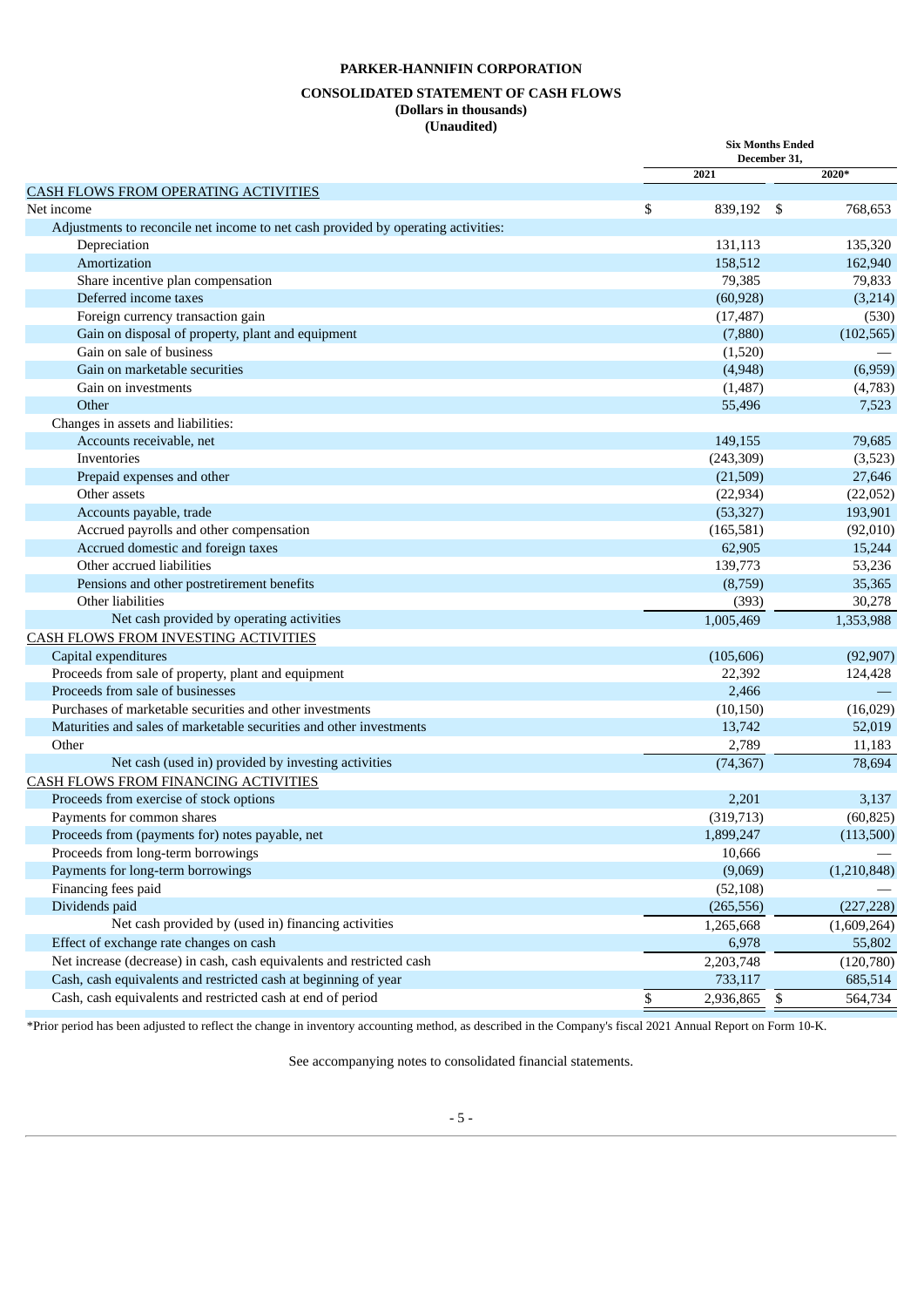#### **BUSINESS SEGMENT INFORMATION**

**(Dollars in thousands)**

**(Unaudited)**

The Company operates in two reportable business segments: Diversified Industrial and Aerospace Systems. Both segments utilize eight core technologies, including hydraulics, pneumatics, electromechanical, filtration, fluid and gas handling, process control, engineered materials and climate control, to drive superior customer problem solving and value creation.

Diversified Industrial - This segment produces a broad range of motion-control and fluid systems and components used in all kinds of manufacturing, packaging, processing, transportation, mobile construction, refrigeration and air conditioning, agricultural, and military machinery and equipment and has significant international operations. Sales are made directly to major original equipment manufacturers ("OEMs") and through a broad distribution network to smaller OEMs and the aftermarket.

Aerospace Systems - This segment designs and manufactures products and provides aftermarket support for commercial, business jet, military and general aviation aircraft, missile and spacecraft markets. The Aerospace Systems Segment provides a full range of systems and components for hydraulic, pneumatic and fuel applications.

|                                                  | <b>Three Months Ended</b> |              |     |            |    | <b>Six Months Ended</b> |               |           |  |  |
|--------------------------------------------------|---------------------------|--------------|-----|------------|----|-------------------------|---------------|-----------|--|--|
|                                                  |                           | December 31, |     |            |    | December 31,            |               |           |  |  |
|                                                  |                           | 2021         |     | 2020*      |    | 2021                    |               | 2020*     |  |  |
| Net sales                                        |                           |              |     |            |    |                         |               |           |  |  |
| Diversified Industrial:                          |                           |              |     |            |    |                         |               |           |  |  |
| North America                                    | $\mathfrak{S}$            | 1,807,024    | \$. | 1,566,877  | -S | 3,600,739               | <sup>\$</sup> | 3,094,988 |  |  |
| International                                    |                           | 1,399,179    |     | 1,259,625  |    | 2,775,615               |               | 2,388,876 |  |  |
| <b>Aerospace Systems</b>                         |                           | 618,377      |     | 585,403    |    | 1,211,035               |               | 1,158,581 |  |  |
| Total net sales                                  |                           | 3,824,580    | S   | 3,411,905  | S  | 7,587,389               | \$            | 6,642,445 |  |  |
| Segment operating income                         |                           |              |     |            |    |                         |               |           |  |  |
| Diversified Industrial:                          |                           |              |     |            |    |                         |               |           |  |  |
| North America                                    | \$                        | 337,417      | \$  | 281,619 \$ |    | 671,119                 | -\$           | 550,452   |  |  |
| International                                    |                           | 291,555      |     | 220,213    |    | 582,731                 |               | 407,114   |  |  |
| Aerospace Systems                                |                           | 114,796      |     | 90,729     |    | 233,047                 |               | 177,495   |  |  |
| Total segment operating income                   |                           | 743,768      |     | 592,561    |    | 1,486,897               |               | 1,135,061 |  |  |
| Corporate general and administrative expenses    |                           | 42,587       |     | 38,720     |    | 91,659                  |               | 75,455    |  |  |
| Income before interest expense and other expense |                           | 701,181      |     | 553,841    |    | 1,395,238               |               | 1,059,606 |  |  |
| Interest expense                                 |                           | 61,360       |     | 62,990     |    | 120,710                 |               | 128,948   |  |  |
| Other expense (income)                           |                           | 149,497      |     | (87, 041)  |    | 212,459                 |               | (60, 408) |  |  |
| Income before income taxes                       | \$                        | 490,324      |     | 577,892    |    | 1,062,069               | \$            | 991,066   |  |  |

\*Prior period has been adjusted to reflect the change in inventory accounting method, as described in the Company's fiscal 2021 Annual Report on Form 10-K.

- 6 -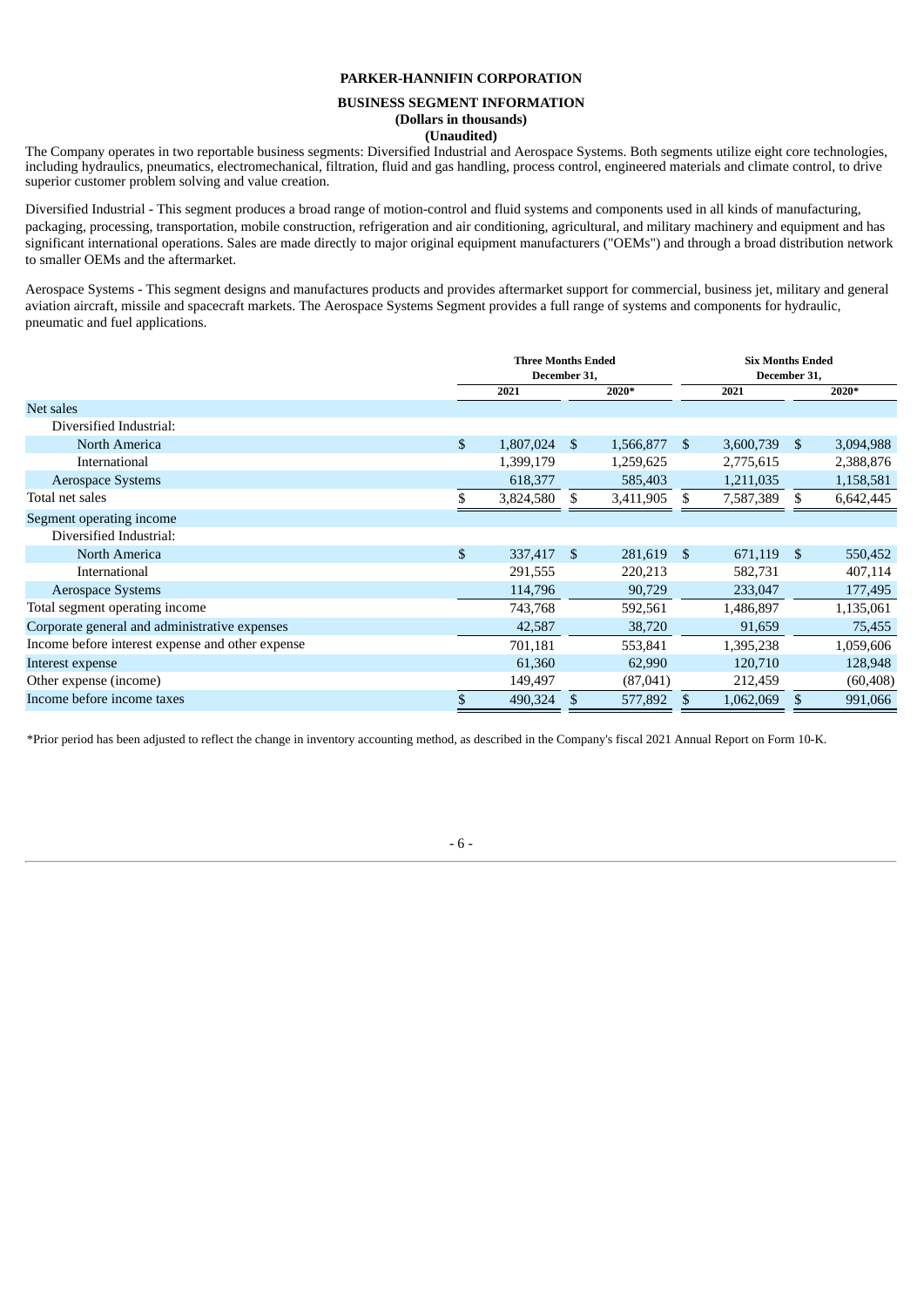# **NOTES TO CONSOLIDATED FINANCIAL STATEMENTS**

**(Dollars in thousands, except per share amounts or as otherwise noted)**

As used in this Quarterly Report on Form 10-Q, unless the context otherwise requires, the terms "Company", "Parker", "we" or "us" refer to Parker-Hannifin Corporation and its subsidiaries.

#### **1. Management representation**

In the opinion of the management of the Company, the accompanying unaudited consolidated financial statements contain all adjustments (consisting of only normal recurring adjustments) necessary to present fairly the Company's financial position as of December 31, 2021, the results of operations for the three and six months ended December 31, 2021 and 2020 and cash flows for the six months then ended. These financial statements should be read in conjunction with the consolidated financial statements and related notes included in the Company's 2021 Annual Report on Form 10-K.

The future impacts of the novel coronavirus ("COVID-19") pandemic and its residual effects, including economic uncertainty and disruption within the global supply chain, labor markets and aerospace industry, on our business remain uncertain. Therefore, accounting estimates and assumptions may change over time in response to the impacts of COVID-19. Interim period results are not necessarily indicative of the results to be expected for the full fiscal year.

#### *Subsequent Events*

The Company has evaluated subsequent events that occurred through the date these financial statements were issued. No subsequent events have occurred that required adjustment to or disclosure in these financial statements.

#### **2. New accounting pronouncements**

In October 2021, the Financial Accounting Standards Board ("FASB") issued Accounting Standards Update ("ASU") 2021-08, "Business Combinations (Topic 805), Accounting for Contract Assets and Contract Liabilities from Contracts with Customers." ASU 2021-08 requires contract assets and contract liabilities acquired in a business combination to be recognized in accordance with Accounting Standards Codification ("ASC") Topic 606 as if the acquirer had originated the contracts. The standard is effective for fiscal years beginning after December 15, 2022, including interim periods within those fiscal years. Early adoption is permitted. The Company elected to early adopt this standard in the second quarter of fiscal 2022. The impact of the new standard on our consolidated financial statements and related disclosures will depend on the magnitude of future acquisitions.

#### **3. Revenue recognition**

Revenue is derived primarily from the sale of products in a variety of mobile, industrial and aerospace markets. A majority of the Company's revenues are recognized at a point in time. However, a portion of the Company's revenues are recognized over time.

Diversified Industrial Segment revenues by technology platform:

|                                            | <b>Three Months Ended</b><br>December 31, |           |  |           |  | <b>Six Months Ended</b><br>December 31. |  |           |  |  |
|--------------------------------------------|-------------------------------------------|-----------|--|-----------|--|-----------------------------------------|--|-----------|--|--|
|                                            |                                           | 2021      |  | 2020      |  | 2021                                    |  | 2020      |  |  |
| <b>Motion Systems</b>                      |                                           | 843,655   |  | 720,315   |  | 1,672,327                               |  | 1,377,456 |  |  |
| Flow and Process Control                   |                                           | 1.103.404 |  | 949.949   |  | 2.188.827                               |  | 1.874.074 |  |  |
| <b>Filtration and Engineered Materials</b> |                                           | 1,259,144 |  | 1,156,238 |  | 2,515,200                               |  | 2,232,334 |  |  |
| Total                                      |                                           | 3,206,203 |  | 2.826.502 |  | 6.376.354                               |  | 5,483,864 |  |  |

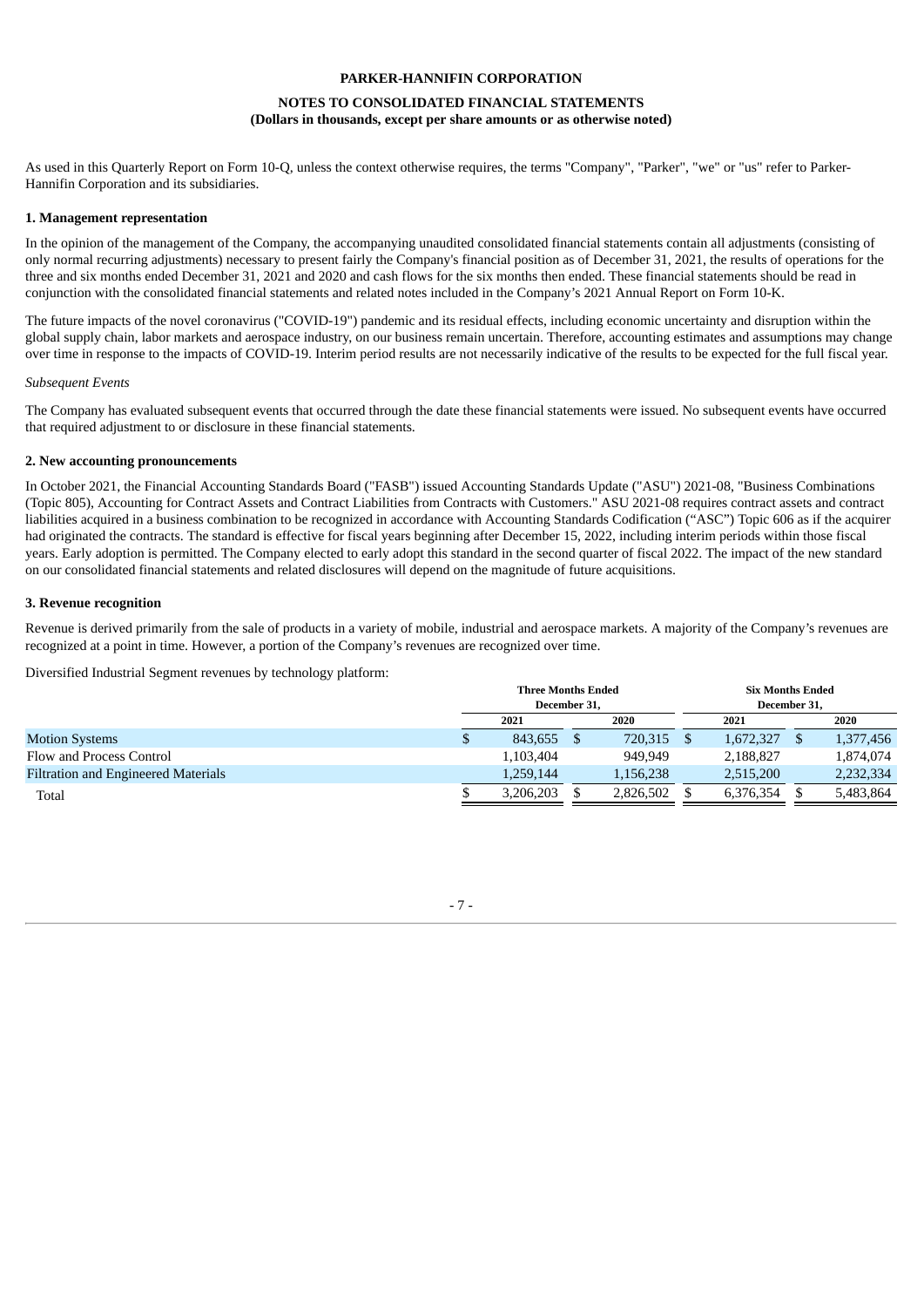Aerospace Systems Segment revenues by product platform:

|                                          |              | <b>Three Months Ended</b> |    |         | <b>Six Months Ended</b> |              |      |           |  |
|------------------------------------------|--------------|---------------------------|----|---------|-------------------------|--------------|------|-----------|--|
|                                          | December 31, |                           |    |         |                         | December 31, |      |           |  |
|                                          |              | 2020<br>2021              |    |         | 2021                    |              | 2020 |           |  |
| <b>Flight Control Actuation</b>          | D            | 189,142                   | S. | 167,263 | - S                     | 366,495      | -S   | 325,365   |  |
| Fuel, Inerting and Engine Motion Control |              | 138,245                   |    | 136,107 |                         | 260,564      |      | 255,070   |  |
| <b>Hydraulics</b>                        |              | 71.575                    |    | 70.845  |                         | 144,916      |      | 146,763   |  |
| <b>Engine Components</b>                 |              | 139,469                   |    | 141,264 |                         | 281,077      |      | 290,301   |  |
| Airframe and Engine Fluid Conveyance     |              | 52,343                    |    | 45,186  |                         | 106,376      |      | 92,548    |  |
| Other                                    |              | 27,603                    |    | 24,738  |                         | 51,607       |      | 48,534    |  |
| Total                                    |              | 618,377                   |    | 585,403 |                         | 1,211,035    |      | 1,158,581 |  |

Total Company revenues by geographic region based on the Company's selling operation's location:

|               | <b>Three Months Ended</b><br>December 31, |           |  |           |  | <b>Six Months Ended</b><br>December 31, |  |           |  |
|---------------|-------------------------------------------|-----------|--|-----------|--|-----------------------------------------|--|-----------|--|
|               |                                           | 2021      |  | 2020      |  | 2021                                    |  | 2020      |  |
| North America |                                           | 2,421,073 |  | 2,147,822 |  | 4,806,047                               |  | 4,243,987 |  |
| Europe        |                                           | 753,171   |  | 682,960   |  | 1,515,141                               |  | 1,298,532 |  |
| Asia Pacific  |                                           | 607,190   |  | 539,953   |  | 1,175,324                               |  | 1,025,101 |  |
| Latin America |                                           | 43.146    |  | 41.170    |  | 90.877                                  |  | 74,825    |  |
| <b>Total</b>  |                                           | 3,824,580 |  | 3,411,905 |  | 7,587,389                               |  | 6,642,445 |  |

The majority of revenues from the Aerospace Systems Segment are generated from sales to customers within North America.

#### *Contract balances*

Contract assets and contract liabilities are reported on a contract-by-contract basis. Contract assets reflect revenue recognized and performance obligations satisfied in advance of customer billing. Contract liabilities relate to payments received in advance of the satisfaction of performance under the contract. Payments from customers are received based on the terms established in the contract with the customer.

Total contract assets and contract liabilities are as follows:

|                                                                            | December 31,<br>2021 |      | <b>June 30,</b><br>2021 |
|----------------------------------------------------------------------------|----------------------|------|-------------------------|
| Contract assets, current (included within Prepaid expenses and other)      | 20,638               | - 55 | 34,190                  |
| Contract assets, noncurrent (included within Investments and other assets) | 1.944                |      | 1,884                   |
| Total contract assets                                                      | 22,582               |      | 36,074                  |
| Contract liabilities, current (included within Other accrued liabilities)  | (46,313)             |      | (51,211)                |
| Contract liabilities, noncurrent (included within Other liabilities)       | (2,220)              |      | (3,080)                 |
| Total contract liabilities                                                 | (48, 533)            |      | (54,291)                |
| Net contract liabilities                                                   | (25, 951)            |      | (18,217)                |

Net contract liabilities at December 31, 2021 increased from the June 30, 2021 amount primarily due to a decrease in contract assets resulting from customer billings, partially offset by a decrease in contract liabilities due to satisfaction of performance obligations. During the six months ended December 31, 2021, approximately \$30 million of revenue was recognized that was included in the contract liabilities at June 30, 2021.

# *Remaining performance obligations*

Our backlog represents written firm orders from a customer to deliver products and, in the case of blanket purchase orders, only includes the portion of the order for which a schedule or release has been agreed to with the customer. We believe our backlog represents our unsatisfied or partially unsatisfied performance obligations. Backlog at December 31, 2021 was \$7,148 million, of which approximately 87 percent is expected to be recognized as revenue within the next 12 months and the balance thereafter.

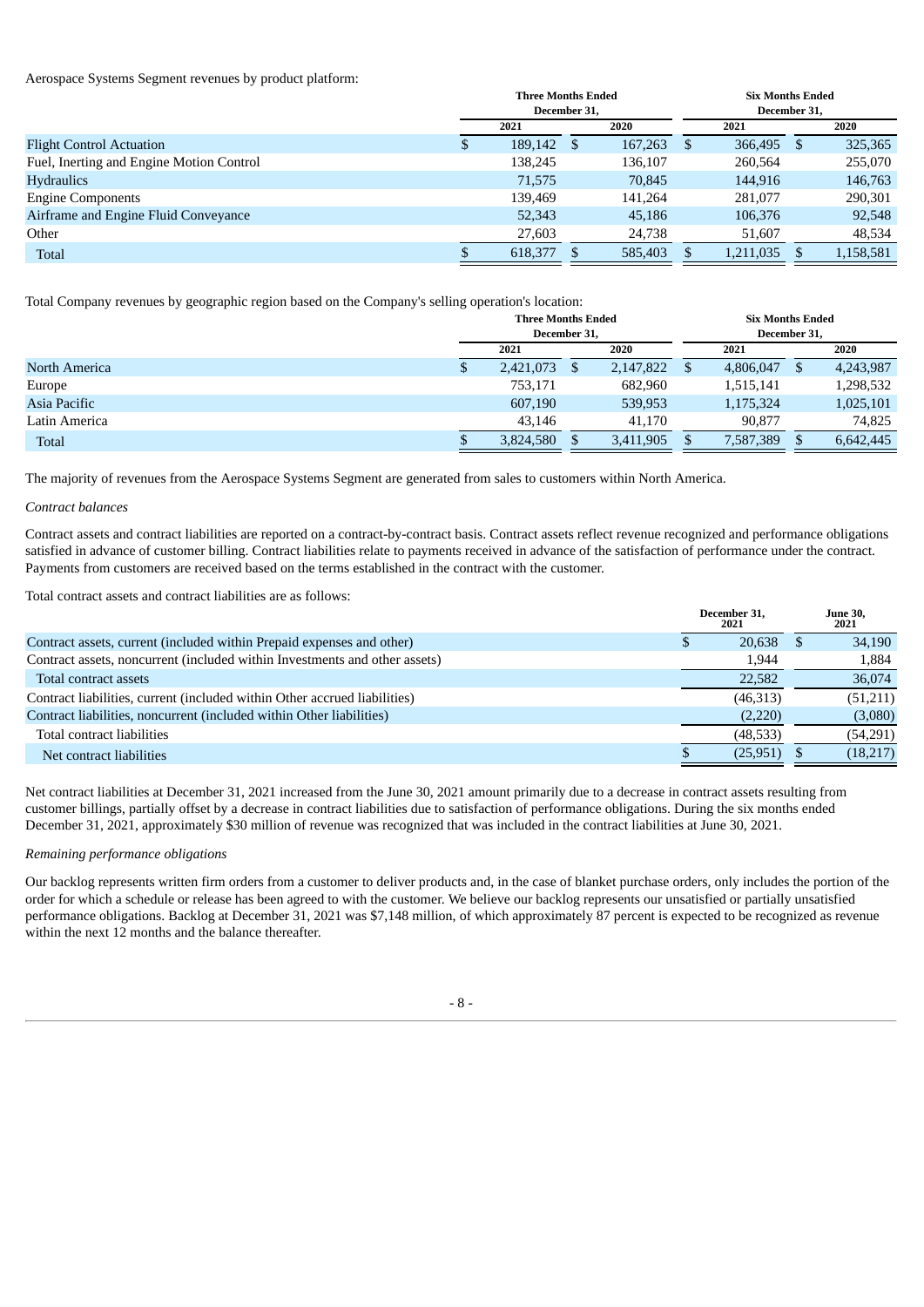#### **4. Proposed Acquisition**

On August 2, 2021, the Company announced that it reached an agreement on the terms of a recommended cash acquisition of the entire issued and to be issued ordinary share capital of Meggitt plc ("Meggitt") for 800 pence per share (the "Acquisition"), which is approximately £6,256 million based on issued share capital at December 31, 2021.

Meggitt is a leader in design, manufacturing and aftermarket support of technologically differentiated systems and equipment in aerospace, defense and selected energy markets with annual sales of approximately \$2.3 billion for the year ended December 31, 2020. We intend to fund the proposed Acquisition with cash and new debt. Refer to Note 14 for further discussion. The proposed Acquisition remains subject to customary closing conditions, including regulatory clearances. Acquisition-related transaction costs totaled \$22 million for the six months ended December 31, 2021. These costs are included in selling, general and administrative expenses in the Consolidated Statement of Income.

#### *Restricted Cash*

In connection with the proposed Acquisition, we deposited a total of \$2,272 million, comprised of cash on hand and net proceeds from the issuance of commercial paper, into an escrow account during the three months ended December 31, 2021. The escrow account is restricted for payments related to the proposed Acquisition. At December 31, 2021, the balance was \$2,487 million, which was recorded within prepaid expenses and other in the Consolidated Balance Sheet.

#### **5. Earnings per share**

The following table presents a reconciliation of the numerator and denominator of basic and diluted earnings per share for the three and six months ended December 31, 2021 and 2020.

|                                                                                            | <b>Three Months Ended</b> |             |     |             |     | <b>Six Months Ended</b> |      |             |  |  |
|--------------------------------------------------------------------------------------------|---------------------------|-------------|-----|-------------|-----|-------------------------|------|-------------|--|--|
|                                                                                            | December 31,              |             |     |             |     | December 31,            |      |             |  |  |
|                                                                                            |                           | 2021        |     | 2020*       |     | 2021                    |      | 2020*       |  |  |
| Numerator:                                                                                 |                           |             |     |             |     |                         |      |             |  |  |
| Net income attributable to common shareholders                                             | \$                        | 387,600     | \$. | 448.351     | £.  | 838,757                 | -S   | 768,154     |  |  |
| Denominator:                                                                               |                           |             |     |             |     |                         |      |             |  |  |
| Basic - weighted average common shares                                                     |                           | 128,493,725 |     | 129,013,781 |     | 128,610,223             |      | 128,860,763 |  |  |
| Increase in weighted average common shares from dilutive effect of equity-<br>based awards |                           | 2,087,940   |     | 2,061,874   |     | 1,974,989               |      | 1,621,801   |  |  |
| Diluted - weighted average common shares, assuming exercise of equity-<br>based awards     |                           | 130,581,665 |     | 131.075.655 |     | 130.585.212             |      | 130,482,564 |  |  |
|                                                                                            |                           |             |     |             |     |                         |      |             |  |  |
| Basic earnings per share                                                                   | \$                        | 3.02        | \$. | 3.48 \$     |     | 6.52                    | - \$ | 5.96        |  |  |
| Diluted earnings per share                                                                 | \$                        | 2.97        | -8  | 3.42        | - 8 | 6.42                    | -8   | 5.89        |  |  |
|                                                                                            |                           |             |     |             |     |                         |      |             |  |  |

\*Prior period has been adjusted to reflect the change in inventory accounting method, as described in the Company's fiscal 2021 Annual Report on Form 10-K.

For the three months ended December 31, 2021 and 2020, 440,106 and 247,107 common shares subject to equity-based awards, respectively, were excluded from the computation of diluted earnings per share because the effect of their exercise would be anti-dilutive. For the six months ended December 31, 2021 and 2020, 330,977 and 636,032 common shares subject to equity-based awards, respectively, were excluded from the computation of diluted earnings per share because the effect of their exercise would be anti-dilutive.

#### **6. Share repurchase program**

The Company has a program to repurchase its common shares. On October 22, 2014, the Board of Directors of the Company approved an increase in the overall number of shares authorized for repurchase under the program so that, beginning on such date, the aggregate number of shares authorized for repurchase was 35 million. There is no limitation on the number of shares that can be repurchased in a fiscal year. There is no expiration date for this program. Repurchases may be funded primarily from operating cash flows and commercial paper borrowings and the shares are initially held as treasury shares. During the three months ended December 31, 2021, we repurchased 162,208 shares at an average price, including commissions, of \$308.25 per share. During the six months ended December 31, 2021, we repurchased 929,808 shares at an average price, including commissions, of \$301.50 per share.

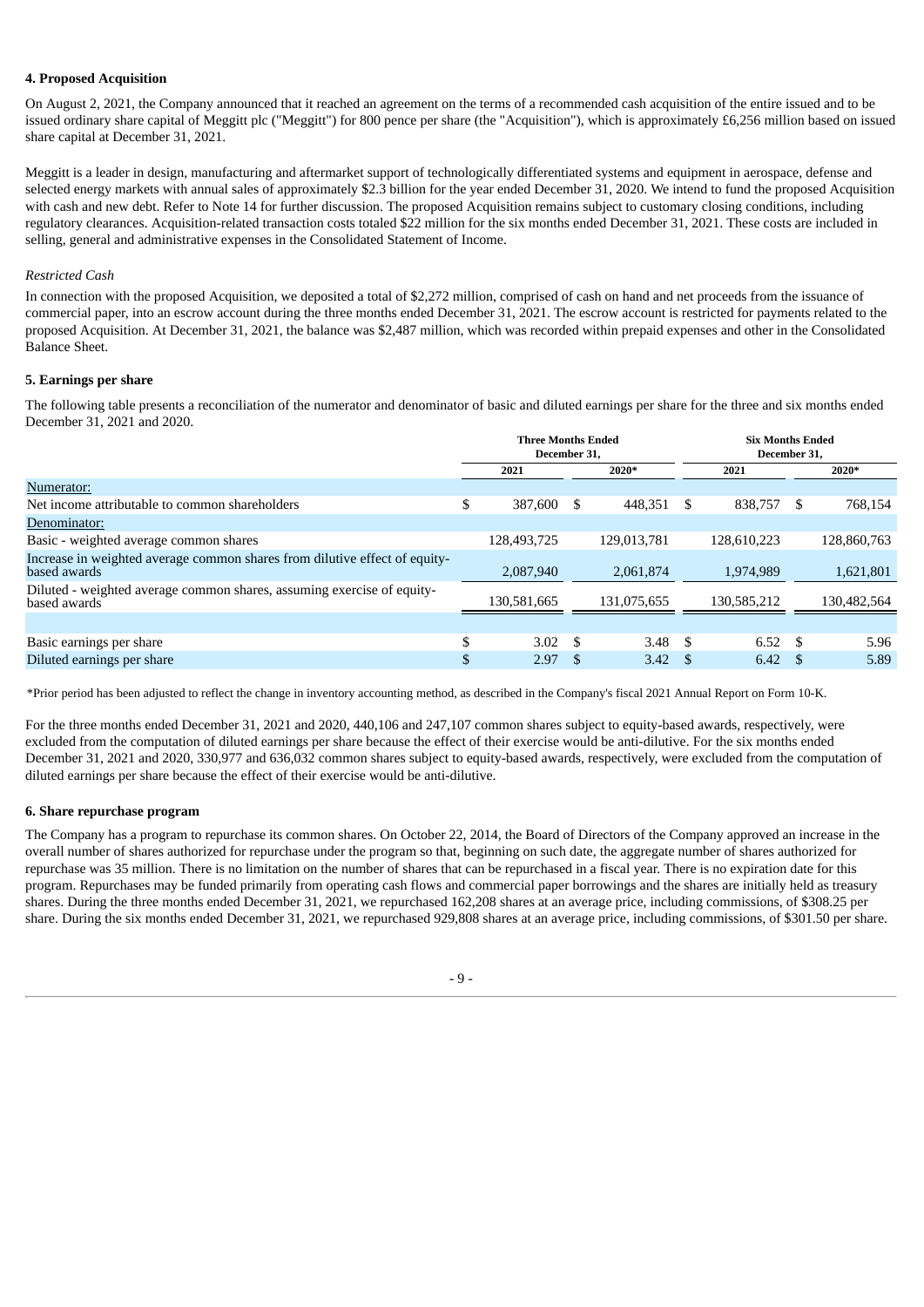#### **7. Trade accounts receivable, net**

Trade accounts receivable are initially recorded at their net collectible amount and are generally recorded at the time the revenue from the sales transaction is recorded. We evaluate the collectibility of our receivables based on historical experience and current and forecasted economic conditions based on management's judgment. Additionally, receivables are written off to bad debt when management makes a final determination of uncollectibility. Allowance for credit losses was \$11 million and \$12 million at December 31, 2021 and June 30, 2021, respectively.

#### **8. Non-trade and notes receivable**

The non-trade and notes receivable caption in the Consolidated Balance Sheet is comprised of the following components:

|                            | December 31,<br>2021 |   | <b>June 30,<br/>2021</b> |  |  |
|----------------------------|----------------------|---|--------------------------|--|--|
| Notes receivable           | 144,917              | ى | 144,441                  |  |  |
| Accounts receivable, other | 169.980              |   | 181,874                  |  |  |
| <b>Total</b>               | 314.897              |   | 326,315                  |  |  |

#### **9. Inventories**

The inventories caption in the Consolidated Balance Sheet is comprised of the following components:

|                          | December 31,<br>2021 | <b>June 30,</b><br>2021 |
|--------------------------|----------------------|-------------------------|
| <b>Finished products</b> | 801.355              | 733,744                 |
| Work in process          | 1,196,072            | 1,089,976               |
| Raw materials            | 309,879              | 266,922                 |
| Total                    | 2.307.306            | 2,090,642               |

#### **10. Business realignment and acquisition integration charges**

We incurred business realignment and acquisition integration charges in the first six months of fiscal 2022 and 2021. In both the first six months of fiscal 2022 and 2021, business realignment charges included severance costs related to actions taken under the Company's simplification initiative aimed at reducing organizational and process complexity, as well as plant closures. During fiscal 2021, business realignment charges primarily consisted of actions taken to address the impact of COVID-19 on our business. A majority of the business realignment charges were incurred in North America and Europe. We believe the realignment actions will positively impact future results of operations, but will not have a material effect on liquidity and sources and uses of capital.

Business realignment charges presented in the Business Segment Information are as follows:

|                                               | <b>Three Months Ended</b> |       |  |           |  | <b>Six Months Ended</b> |  |        |  |  |
|-----------------------------------------------|---------------------------|-------|--|-----------|--|-------------------------|--|--------|--|--|
|                                               | December 31,              |       |  |           |  | December 31,            |  |        |  |  |
|                                               |                           | 2021  |  | 2020      |  | 2021                    |  | 2020   |  |  |
| Diversified Industrial                        |                           | 3,047 |  | 16,536 \$ |  | 6,064                   |  | 27,108 |  |  |
| Aerospace Systems                             |                           | 598   |  | 1,386     |  | 595                     |  | 5,337  |  |  |
| Corporate general and administrative expenses |                           |       |  | 184       |  |                         |  | 798    |  |  |
| Other expense                                 |                           |       |  | 661       |  |                         |  | 1,225  |  |  |

Workforce reductions in connection with business realignment charges in the Business Segment Information are as follows:

|                                               | <b>Three Months Ended</b> |      | <b>Six Months Ended</b> |      |
|-----------------------------------------------|---------------------------|------|-------------------------|------|
|                                               | December 31,              |      | December 31,            |      |
|                                               | 2021                      | 2020 | 2021                    | 2020 |
| Diversified Industrial                        | 48                        | 292  | 83                      | 676  |
| <b>Aerospace Systems</b>                      |                           | 45   |                         | 285  |
| Corporate general and administrative expenses |                           |      |                         | 18   |

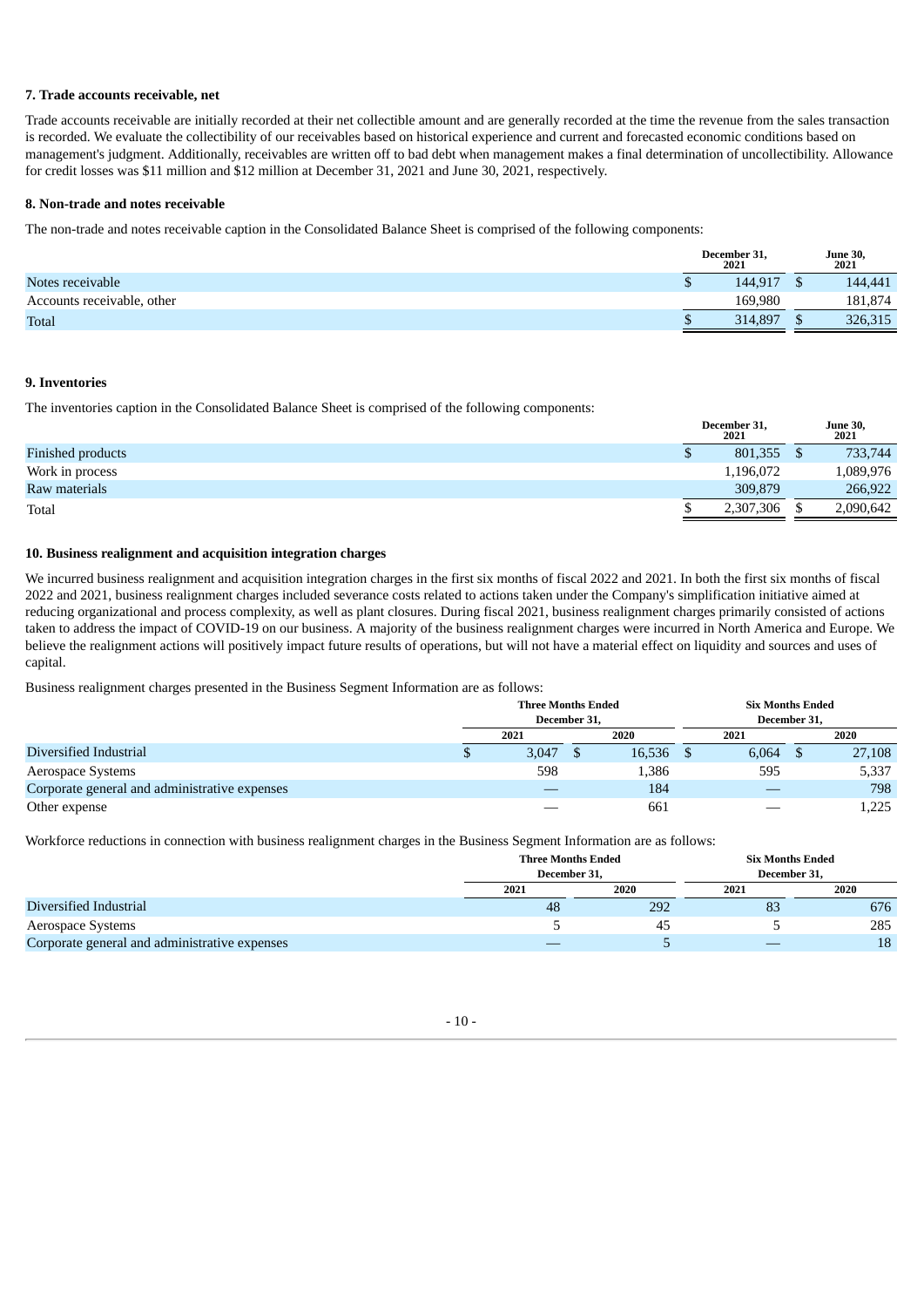The business realignment charges are presented in the Consolidated Statement of Income as follows:

|                                              | <b>Three Months Ended</b> |  |        | <b>Six Months Ended</b> |       |  |        |  |  |  |
|----------------------------------------------|---------------------------|--|--------|-------------------------|-------|--|--------|--|--|--|
|                                              | December 31.              |  |        | December 31,            |       |  |        |  |  |  |
|                                              | 2021                      |  | 2020   |                         | 2021  |  | 2020   |  |  |  |
| Cost of sales                                | 1.710                     |  | 14,183 |                         | 2,711 |  | 26,333 |  |  |  |
| Selling, general and administrative expenses | 1,935                     |  | 3,923  |                         | 3,948 |  | 6,910  |  |  |  |
| Other expense (income), net                  |                           |  | 661    |                         |       |  | 1,225  |  |  |  |

During the first six months of fiscal 2022, approximately \$13 million in payments were made relating to business realignment charges. Remaining payments related to business realignment actions of approximately \$8 million, a majority of which are expected to be paid by June 30, 2022, are primarily reflected within the other accrued liabilities caption in the Consolidated Balance Sheet. Additional charges may be recognized in future periods related to the business realignment actions described above, the timing and amount of which are not known at this time.

We also incurred the following acquisition integration charges related to the fiscal 2020 acquisitions of LORD Corporation ("Lord") and Exotic Metals Forming Company ("Exotic"):

|                        |   | <b>Three Months Ended</b> |  |       |              | <b>Six Months Ended</b> |  |       |  |  |  |  |
|------------------------|---|---------------------------|--|-------|--------------|-------------------------|--|-------|--|--|--|--|
|                        |   | December 31,              |  |       | December 31, |                         |  |       |  |  |  |  |
|                        |   | 2021                      |  | 2020  |              | 2021                    |  | 2020  |  |  |  |  |
| Diversified Industrial | u | 807                       |  | 3,249 |              | 2,009                   |  | 6,864 |  |  |  |  |
| Aerospace Systems      |   |                           |  | 343   |              |                         |  | 675   |  |  |  |  |

In the first six months of fiscal 2022, these charges were evenly split between cost of sales and selling, general and administrative expenses within the Consolidated Statement of Income. In fiscal 2021, these charges were primarily included in selling, general and administrative expenses within the Consolidated Statement of Income.

#### **11. Equity**

Changes in equity for the three months ended December 31, 2021 and 2020 are as follows:

|                                   | Common<br>Stock | <b>Additional</b><br>Capital | <b>Retained</b><br>Earnings | <b>Accumulated Other</b><br>Comprehensive<br>(Loss) | <b>Treasury Shares</b> | <b>Noncontrolling</b><br>Interests |      | <b>Total Equity</b> |
|-----------------------------------|-----------------|------------------------------|-----------------------------|-----------------------------------------------------|------------------------|------------------------------------|------|---------------------|
| Balance at September 30, 2021     | 90.523          | 358,677                      | 15,233,799                  | (1,605,490)                                         | $(5,586,728)$ \$       | 15,064                             | - \$ | 8,505,845           |
| Net income                        |                 |                              | 387,600                     |                                                     |                        | 129                                |      | 387,729             |
| Other comprehensive income (loss) |                 |                              |                             | 60,397                                              |                        | (47)                               |      | 60,350              |
| Dividends paid (\$1.03 per share) |                 |                              | (132, 635)                  |                                                     |                        |                                    |      | (132, 635)          |
| Stock incentive plan activity     |                 | (14, 365)                    |                             |                                                     | 13.304                 |                                    |      | (1,061)             |
| Liquidation activity              |                 |                              |                             |                                                     |                        | (1,948)                            |      | (1,948)             |
| Shares purchased at cost          |                 |                              |                             |                                                     | (50,000)               |                                    |      | (50,000)            |
| Balance at December 31, 2021      | 90.523          | 344,312                      | 15,488,764                  | (1,545,093)                                         | (5,623,424)            | 13,198                             |      | 8,768,280           |

|                                   | Common<br><b>Stock</b> | Additional<br>Capital | Retained<br>Earnings* | <b>Accumulated Other</b><br>Comprehensive<br>(Loss) | Treasurv Shares  | Noncontrolling<br>Interests | Total Equity* |
|-----------------------------------|------------------------|-----------------------|-----------------------|-----------------------------------------------------|------------------|-----------------------------|---------------|
| Balance at September 30, 2020     | 90,523                 | 428,329               | 13.850.168            | (2,388,472)                                         | $(5,339,949)$ \$ | 15,285                      | 6,655,884     |
| Net income                        |                        |                       | 448.351               |                                                     |                  | 191                         | 448,542       |
| Other comprehensive income        |                        |                       |                       | 257,966                                             |                  | 846                         | 258,812       |
| Dividends paid (\$0.88 per share) |                        |                       | (113, 686)            |                                                     |                  |                             | (113, 686)    |
| Stock incentive plan activity     |                        | (43,280)              |                       |                                                     | 28,713           |                             | (14, 567)     |
| Balance at December 31, 2020      | 90.523                 | 385,049               | 14.184.833            | (2, 130, 506)                                       | (5,311,236)      | 16,322                      | 7,234,985     |

\*Prior period has been adjusted to reflect the change in inventory accounting method, as described in the Company's fiscal 2021 Annual Report on Form 10-K.

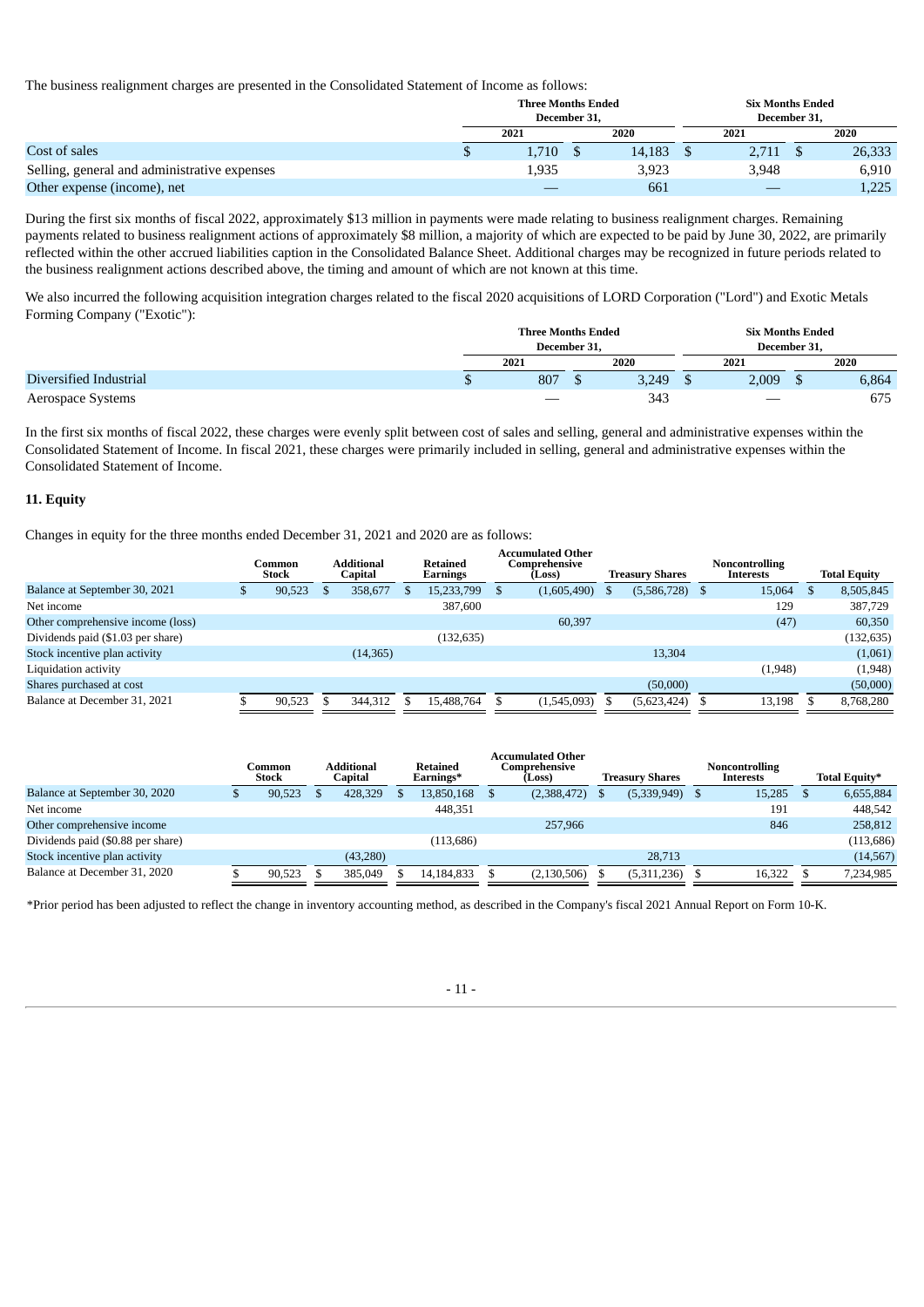Changes in equity for the six months ended December 31, 2021 and 2020 are as follows:

|   | <b>Stock</b> |        | Capital |                   | <b>Retained</b><br>Earnings | Comprehensive<br>(Loss |                          |             |                        | <b>Interests</b> |                       | <b>Total Equity</b> |
|---|--------------|--------|---------|-------------------|-----------------------------|------------------------|--------------------------|-------------|------------------------|------------------|-----------------------|---------------------|
| Ð | 90,523       |        | 329,619 |                   | 14,915,497                  | (1, 566, 727)          | S                        | (5,370,605) | S                      | 15,363           | - 5                   | 8,413,670           |
|   |              |        |         |                   | 838,757                     |                        |                          |             |                        | 435              |                       | 839,192             |
|   |              |        |         |                   |                             | 21.634                 |                          |             |                        | (586)            |                       | 21,048              |
|   |              |        |         |                   | (265, 490)                  |                        |                          |             |                        | (66)             |                       | (265, 556)          |
|   |              |        | 14,693  |                   |                             |                        |                          | 27.515      |                        |                  |                       | 42,208              |
|   |              |        |         |                   |                             |                        |                          |             |                        | (1,948)          |                       | (1,948)             |
|   |              |        |         |                   |                             |                        |                          | (280, 334)  |                        |                  |                       | (280, 334)          |
|   | 90.523       |        | 344,312 |                   | 15,488,764                  | (1,545,093)            |                          | (5,623,424) |                        | 13,198           |                       | 8,768,280           |
|   |              | Common |         | <b>Additional</b> |                             |                        | <b>Accumulated Other</b> |             | <b>Treasury Shares</b> |                  | <b>Noncontrolling</b> |                     |

|                                   | Common<br>Stock | <b>Additional</b><br>Capital | Retained<br>Earnings* | Accumulated Other<br>Comprehensive<br>(Loss) | <b>Treasury Shares</b> | Noncontrolling<br>Interests | Total Equity* |
|-----------------------------------|-----------------|------------------------------|-----------------------|----------------------------------------------|------------------------|-----------------------------|---------------|
| Balance at June 30, 2020          | 90.523          | 416,585                      | 13.643.907            | (2,558,875)                                  | $(5,364,916)$ \$       | 14,546                      | 6,241,770     |
| Net income                        |                 |                              | 768.154               |                                              |                        | 499                         | 768,653       |
| Other comprehensive income        |                 |                              |                       | 428,369                                      |                        | 1,277                       | 429,646       |
| Dividends paid (\$1.76 per share) |                 |                              | (227, 228)            |                                              |                        |                             | (227, 228)    |
| Stock incentive plan activity     |                 | (31, 536)                    |                       |                                              | 53,680                 |                             | 22,144        |
| Balance at December 31, 2020      | 90,523          | 385,049                      | 14,184,833            | (2, 130, 506)                                | $(5,311,236)$ \$       | 16,322                      | 7,234,985     |

\*Prior period has been adjusted to reflect the change in inventory accounting method, as described in the Company's fiscal 2021 Annual Report on Form 10-K.

Changes in accumulated other comprehensive (loss) in shareholders' equity by component for the six months ended December 31, 2021 and 2020 are as follows:

|                                                                  | Foreign Currency<br><b>Translation Adiustment</b> | <b>Retirement Benefit</b><br>Plans | <b>Total</b> |
|------------------------------------------------------------------|---------------------------------------------------|------------------------------------|--------------|
| Balance at June 30, 2021                                         | $(865, 865)$ \$                                   | (700.862)                          | (1,566,727)  |
| Other comprehensive (loss) before reclassifications              | (39, 247)                                         |                                    | (39, 247)    |
| Amounts reclassified from accumulated other comprehensive (loss) |                                                   | 60.881                             | 60.881       |
| Balance at December 31, 2021                                     | (905, 112)                                        | (639.981)                          | (1,545,093)  |

|                                                                  | Foreign Currency<br><b>Translation Adiustment</b> | <b>Retirement Benefit</b><br>Plans | <b>Total</b>  |
|------------------------------------------------------------------|---------------------------------------------------|------------------------------------|---------------|
| Balance at June 30, 2020                                         | $(1,193,937)$ \$                                  | (1,364,938)                        | (2,558,875)   |
| Other comprehensive income before reclassifications              | 347,233                                           |                                    | 347,233       |
| Amounts reclassified from accumulated other comprehensive (loss) | _                                                 | 81.136                             | 81,136        |
| Balance at December 31, 2020                                     | (846,704)                                         | (1.283.802)                        | (2, 130, 506) |

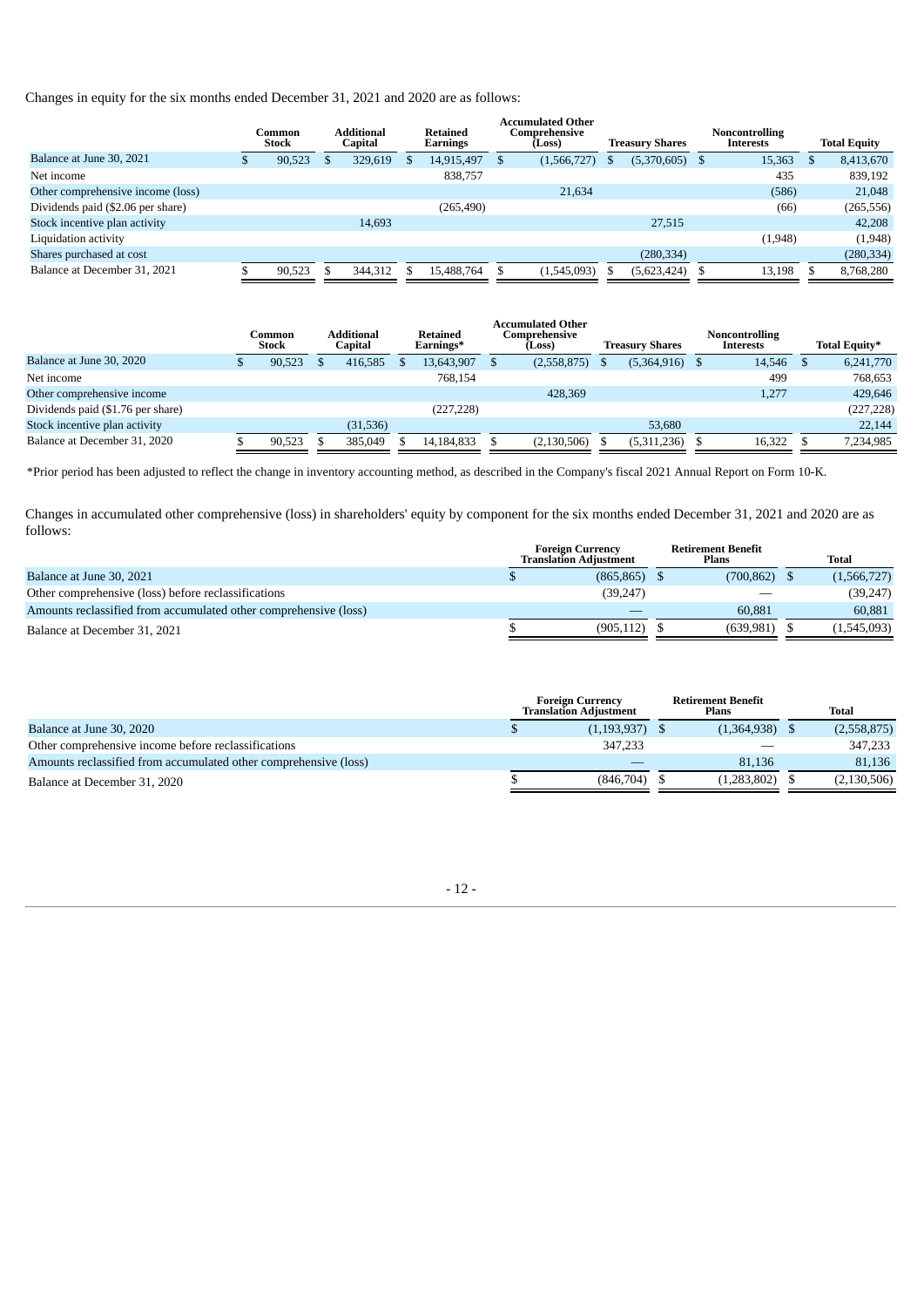Significant reclassifications out of accumulated other comprehensive (loss) in shareholders' equity for the three and six months ended December 31, 2021 and 2020 are as follows:

| <b>Details about Accumulated Other Comprehensive (Loss) Components</b> | <b>Consolidated Statement of Income</b><br><b>Classification</b> |                                                     |                             |
|------------------------------------------------------------------------|------------------------------------------------------------------|-----------------------------------------------------|-----------------------------|
|                                                                        | <b>Three Months Ended</b><br><b>December 31, 2021</b>            | <b>Six Months Ended</b><br><b>December 31, 2021</b> |                             |
| Retirement benefit plans                                               |                                                                  |                                                     |                             |
| Amortization of prior service cost and initial net obligation          | $(1,124)$ \$                                                     | (2.060)                                             | Other expense (income), net |
| Recognized actuarial loss                                              | (41,057)                                                         | (78, 560)                                           | Other expense (income), net |
| Total before tax                                                       | (42, 181)                                                        | (80,620)                                            |                             |
| Tax benefit                                                            | 10,322                                                           | 19,739                                              |                             |
| Net of tax                                                             | $(31,859)$ \$                                                    | (60, 881)                                           |                             |

| <b>Details about Accumulated Other Comprehensive (Loss) Components</b> | <b>Income (Expense) Reclassified from Accumulated Other</b><br>Comprehensive (Loss) |  |                         | <b>Consolidated Statement of Income</b><br><b>Classification</b> |
|------------------------------------------------------------------------|-------------------------------------------------------------------------------------|--|-------------------------|------------------------------------------------------------------|
|                                                                        | <b>Three Months Ended</b>                                                           |  | <b>Six Months Ended</b> |                                                                  |
|                                                                        | <b>December 31, 2020</b><br><b>December 31, 2020</b>                                |  |                         |                                                                  |
| Retirement benefit plans                                               |                                                                                     |  |                         |                                                                  |
| Amortization of prior service cost and initial net obligation          | $(1,420)$ \$                                                                        |  | (2.238)                 | Other expense (income), net                                      |
| Recognized actuarial loss                                              | (52,763)                                                                            |  | (105, 028)              | Other expense (income), net                                      |
| Total before tax                                                       | (54, 183)                                                                           |  | (107, 266)              |                                                                  |
| Tax benefit                                                            | 13,199                                                                              |  | 26,130                  |                                                                  |
| Net of tax                                                             | $(40,984)$ \$                                                                       |  | (81, 136)               |                                                                  |

#### **12. Goodwill and intangible assets**

The changes in the carrying amount of goodwill for the six months ended December 31, 2021 are as follows:

|                                        | <b>Diversified</b><br>Industrial<br>Segment | Aerospace<br><b>Systems</b><br>Segment | Total     |
|----------------------------------------|---------------------------------------------|----------------------------------------|-----------|
| Balance at June 30, 2021               | 7.457.309                                   | 602,378                                | 8,059,687 |
| Foreign currency translation and other | (59,774)                                    | (12)                                   | (59,786)  |
| Balance at December 31, 2021           | 7,397,535                                   | 602.366                                | 7,999,901 |

Intangible assets are amortized using the straight-line method over their legal or estimated useful lives. The following summarizes the gross carrying value and accumulated amortization for each major category of intangible assets:

|                          | <b>December 31, 2021</b> |                                 |  |                             | <b>June 30, 2021</b> |                                 |  |                             |
|--------------------------|--------------------------|---------------------------------|--|-----------------------------|----------------------|---------------------------------|--|-----------------------------|
|                          |                          | <b>Gross Carrying</b><br>Amount |  | Accumulated<br>Amortization |                      | <b>Gross Carrying</b><br>Amount |  | Accumulated<br>Amortization |
| Patents and technology   |                          | 997,295                         |  | 239.347                     |                      | 999,952                         |  | 216,314                     |
| Trademarks               |                          | 756,405                         |  | 346,209                     |                      | 762.130                         |  | 331,905                     |
| Customer lists and other |                          | 3,841,777                       |  | 1,666,309                   |                      | 3,869,772                       |  | 1,563,838                   |
| Total                    |                          | 5,595,477                       |  | 2,251,865                   |                      | 5,631,854                       |  | 2,112,057                   |

Total intangible amortization expense for the six months ended December 31, 2021 and 2020 was \$159 million and \$163 million, respectively. The estimated amortization expense for the five years ending June 30, 2022 through 2026 is \$320 million, \$304 million, \$297 million, \$287 million and \$282 million, respectively.

Intangible assets are evaluated for impairment whenever events or circumstances indicate that the undiscounted net cash flows to be generated by their use over their expected useful lives and eventual disposition may be less than their net carrying value. No material intangible asset impairments occurred during the six months ended December 31, 2021 and 2020.

- 13 -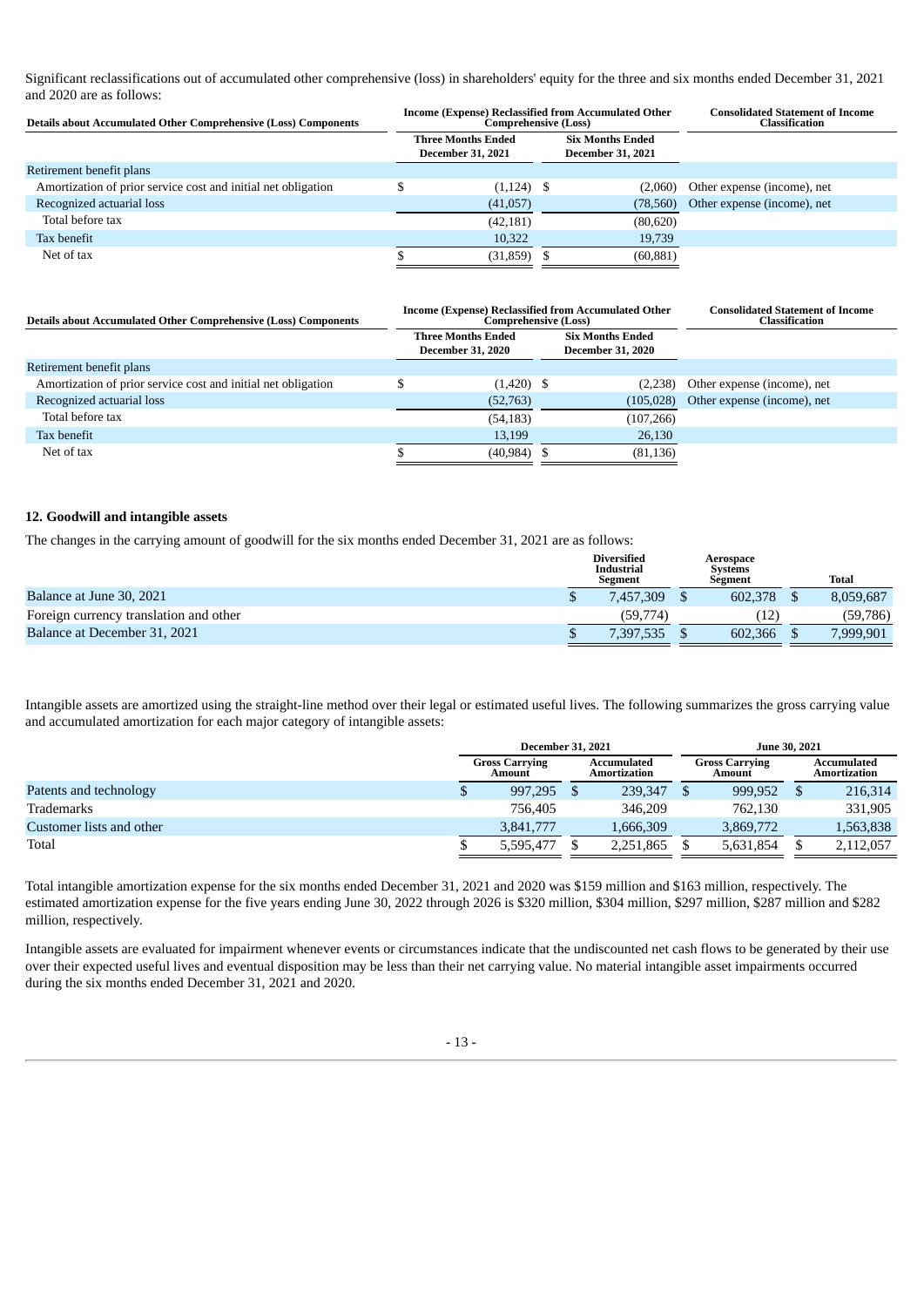### **13. Retirement benefits**

Net pension benefit expense recognized included the following components:

|  |           |   |           | <b>Six Months Ended</b>                   |            |    |              |
|--|-----------|---|-----------|-------------------------------------------|------------|----|--------------|
|  | 2021      |   | 2020      |                                           | 2021       |    | 2020         |
|  | 18,699    | D | 19,389    |                                           | 39,361     | -S | 42,199       |
|  | 27,559    |   | 25,755    |                                           | 54,988     |    | 51,172       |
|  | (67, 135) |   | (66, 807) |                                           | (134, 463) |    | (133,209)    |
|  | 1,122     |   | 1,446     |                                           | 2,056      |    | 2,289        |
|  | 41,085    |   | 52,829    |                                           | 78,616     |    | 105,160      |
|  |           |   | 4         |                                           | 4          |    | 9            |
|  | 21,332    |   | 32,616    |                                           | 40,562     |    | 67,620       |
|  |           |   |           | <b>Three Months Ended</b><br>December 31, | - \$       |    | December 31, |

During the three months ended December 31, 2021 and 2020, we recognized \$0.3 million and \$0.4 million, respectively, in expense related to other postretirement benefits. During the six months ended December 31, 2021 and 2020, we recognized \$0.6 million and \$0.8 million, respectively, in expense related to other postretirement benefits. Components of retirement benefits expense, other than service cost, are included in other expense (income), net in the Consolidated Statement of Income.

#### **14. Debt**

In connection with the proposed Acquisition, the Company entered into a bridge credit agreement on August 2, 2021 (the "Bridge Credit Agreement"). Under the Bridge Credit Agreement, the lenders committed to provide senior, unsecured financing in the aggregate principal amount of £6,524 million at August 2, 2021. As permanent financing for the proposed Acquisition is secured, the principal amount of the Bridge Credit Agreement is reduced. At December 31, 2021, the aggregate principal amount was £3,200 million. Any borrowings made under the Bridge Credit Agreement would mature 364 days from the initial funding date. The commitments are intended to be drawn to finance the proposed Acquisition only to the extent that we do not arrange for alternative financing prior to closing. During the six months ended December 31, 2021, we incurred \$49 million in financing fees related to the Bridge Credit Agreement, all of which was included in other expense (income), net within the Consolidated Statement of Income.

On August 27, 2021, the Company entered into a credit agreement, which provides for a senior, unsecured delayed-draw term loan facility in an aggregate principal amount of \$2,000 million (the "Term Loan Facility"). The proceeds of the Term Loan Facility, if drawn, will be used solely by the Company to finance a portion of the consideration of its proposed Acquisition and would mature in its entirety three years after the initial draw. Additionally, the provisions of the Term Loan Facility allow for prepayments at the Company's discretion.

During the first six months of fiscal 2022, we amended our existing multi-currency credit agreement, increasing its capacity to \$3,000 million. During October 2021, we issued \$2,126 million of commercial paper to finance the proposed Acquisition. Commercial paper notes outstanding at December 31, 2021 were \$1,899 million. There were no outstanding commercial paper notes as of June 30, 2021.

Based on the Company's rating level at December 31, 2021, the most restrictive financial covenant provides that the ratio of debt to debt-shareholders' equity cannot exceed 0.65 to 1.0. At December 31, 2021, our debt to debt-shareholders' equity ratio was 0.49 to 1.0. We are in compliance, and expect to remain in compliance, with all covenants set forth in the credit agreements and indentures.

### **15. Income taxes**

We file income tax returns in the United States and in various foreign jurisdictions. In the normal course of business, we are subject to examination by taxing authorities throughout the world. We are open to assessment on our U.S. federal income tax returns by the Internal Revenue Service for fiscal years after 2013, and our state and local returns for fiscal years after 2016. We are also open to assessment for significant foreign jurisdictions for fiscal years after 2011. Unrecognized tax benefits reflect the difference between positions taken or expected to be taken on income tax returns and the amounts reflected in the financial statements.

 $-14-$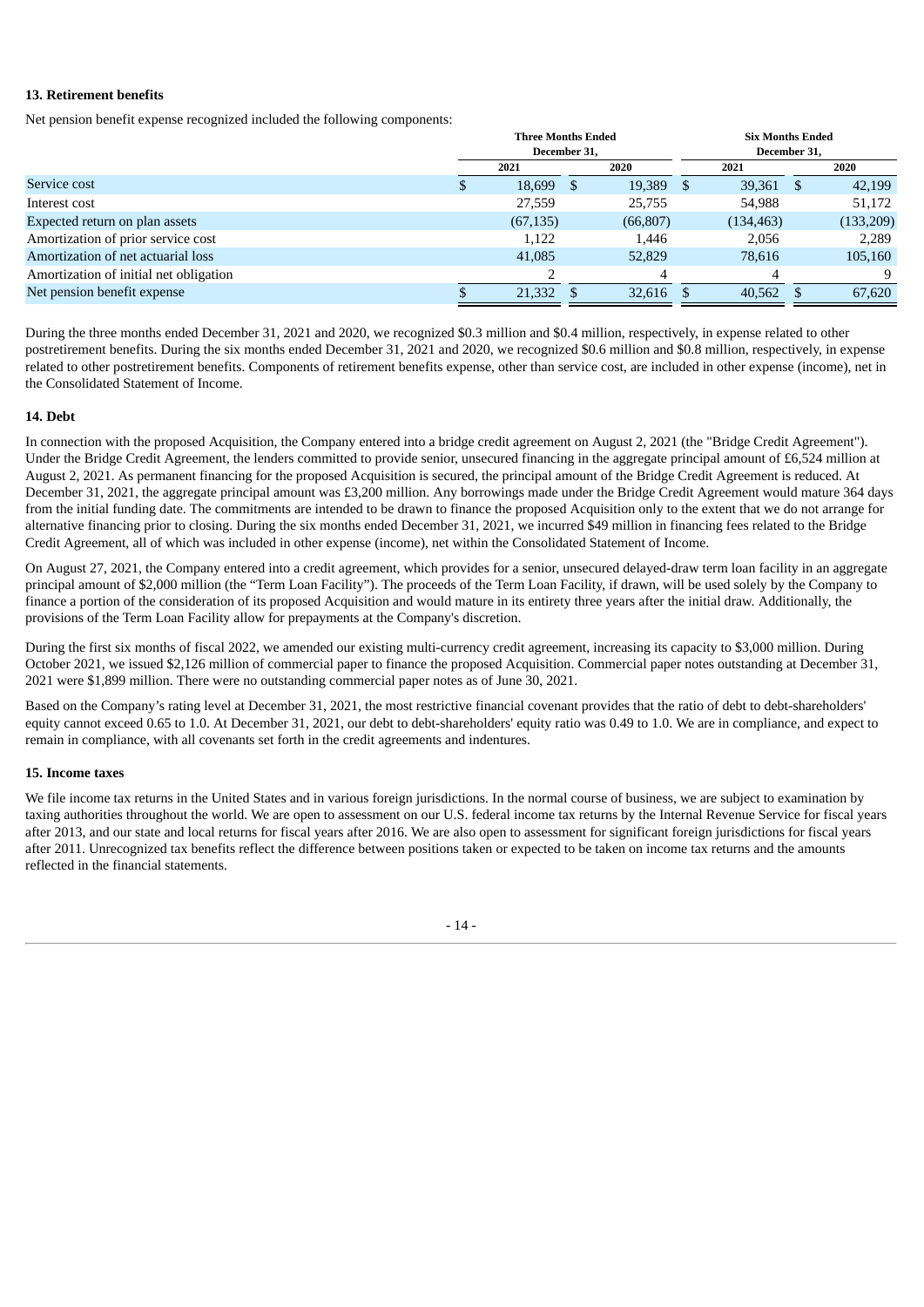As of December 31, 2021, we had gross unrecognized tax benefits of \$100 million, all of which, if recognized, would impact the effective tax rate. The accrued interest related to the gross unrecognized tax benefits, excluded from the amount above, is \$20 million. It is reasonably possible that within the next 12 months the amount of gross unrecognized tax benefits could be reduced by up to approximately \$40 million as a result of the revaluation of existing uncertain tax positions arising from developments in the examination process or the closure of tax statutes. Any increase in the amount of gross unrecognized tax benefits within the next 12 months is expected to be insignificant.

#### **16. Financial instruments**

Our financial instruments consist primarily of cash and cash equivalents, marketable securities and other investments, accounts receivable and long-term investments, as well as obligations under accounts payable, trade, notes payable and long-term debt. Due to their short-term nature, the carrying values for cash and cash equivalents, accounts receivable, accounts payable, trade and notes payable approximate fair value.

Marketable securities and other investments include deposits and equity investments. Deposits are recorded at cost, and equity investments are recorded at fair value. Changes in fair value related to equity investments are recorded in net income. Unrealized gains and losses related to equity investments were not material as of December 31, 2021 and 2020.

The carrying value of long-term debt, which excludes the impact of net unamortized debt issuance costs, and estimated fair value of long-term debt are as follows:

|                                        | December 31.<br>2021 | <b>June 30,</b><br>2021 |
|----------------------------------------|----------------------|-------------------------|
| Carrying value of long-term debt       | 6.610.659            | 6,646,029               |
| Estimated fair value of long-term debt | 7.335.028            | 7,527,268               |

The fair value of long-term debt is classified within level 2 of the fair value hierarchy.

We utilize derivative and non-derivative financial instruments, including forward exchange contracts, costless collar contracts, cross-currency swap contracts and certain foreign denominated debt designated as net investment hedges, to manage foreign currency transaction and translation risk. The derivative financial instrument contracts are with major investment grade financial institutions, and we do not anticipate any material non-performance by any of the counterparties. We do not hold or issue derivative financial instruments for trading purposes.

The Company's €700 million aggregate principal amount of Senior Notes due 2025 have been designated as a hedge of the Company's net investment in certain foreign subsidiaries. The translation of the Senior Notes due 2025 into U.S. dollars is recorded in accumulated other comprehensive (loss) and remains there until the underlying net investment is sold or substantially liquidated.

In connection with the proposed Acquisition, the Company entered into deal-contingent forward contracts during October 2021 to mitigate the risk of appreciation in the GBP-denominated purchase price. The deal-contingent forward contracts have an aggregate notional amount of £6,415 million, and settlement is contingent upon closing the proposed Acquisition.

Derivative financial instruments are recognized on the Consolidated Balance Sheet as either assets or liabilities and are measured at fair value.

The location and fair value of derivative financial instruments reported in the Consolidated Balance Sheet are as follows:

|                                   | <b>Balance Sheet Caption</b>          | December 31,<br>2021 | <b>June 30,</b><br>2021 |
|-----------------------------------|---------------------------------------|----------------------|-------------------------|
| Net investment hedges             |                                       |                      |                         |
| Cross-currency swap contracts     | Investments and other assets \, \, \, | $625 \quad$ \$       |                         |
| Cross-currency swap contracts     | Other liabilities                     | 32,831               | 71,798                  |
| Cash flow hedges                  |                                       |                      |                         |
| Forward exchange contracts        | Non-trade and notes receivable        | 16.624               | 5,376                   |
| Forward exchange contracts        | Other accrued liabilities             | 3.223                | 9,435                   |
| Deal-contingent forward contracts | Other accrued liabilities             | 149,382              |                         |
| Costless collar contracts         | Non-trade and notes receivable        | 605                  | 110                     |
| Costless collar contracts         | Other accrued liabilities             | 3.036                | 901                     |
|                                   |                                       |                      |                         |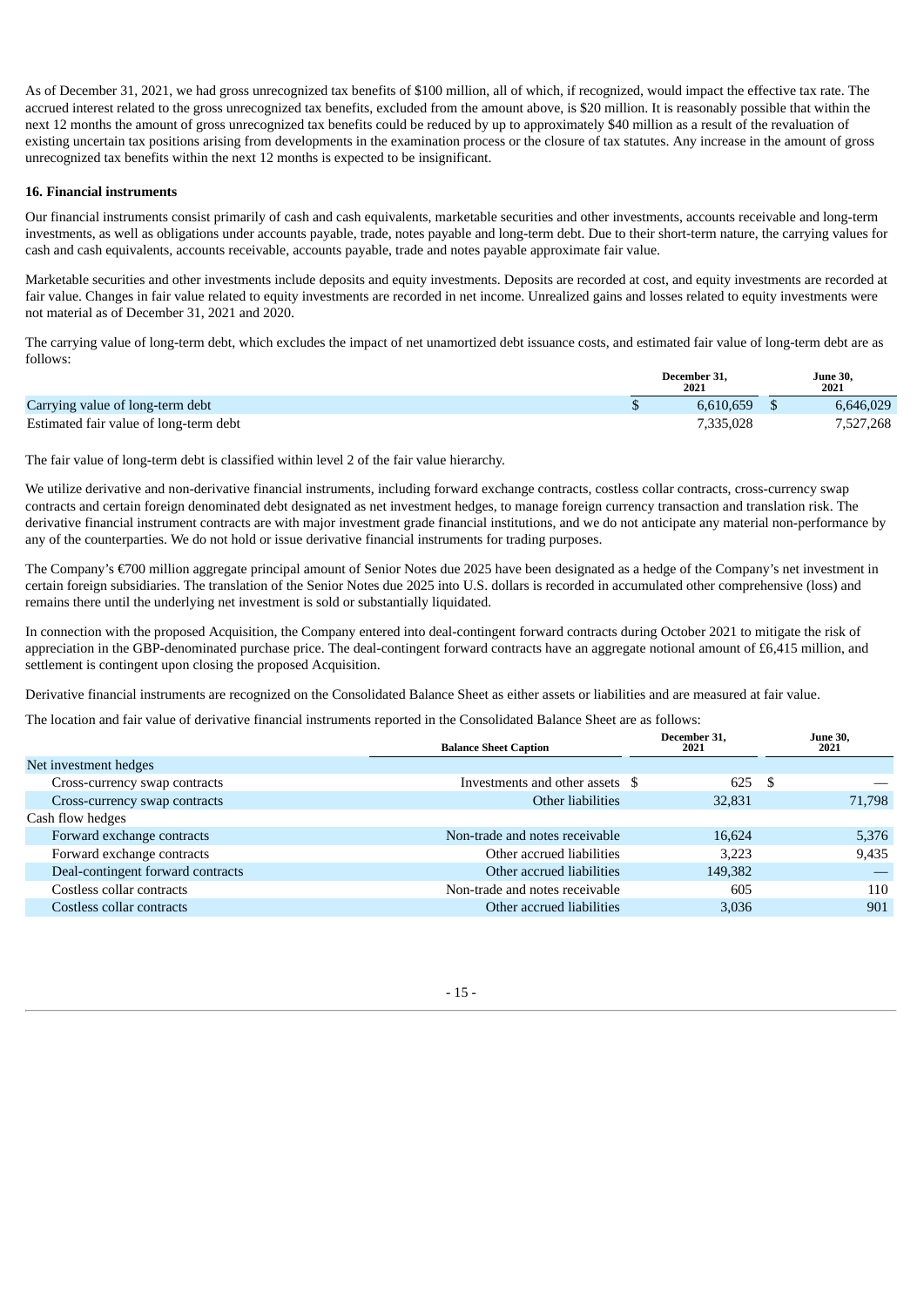The cross-currency swap, forward exchange, deal-contingent forward and costless collar contracts are reflected on a gross basis in the Consolidated Balance Sheet. We have not entered into any master netting arrangements.

The cross-currency swap contracts have been designated as hedging instruments. The forward exchange, deal-contingent forward and costless collar contracts have not been designated as hedging instruments and are considered to be economic hedges of forecasted transactions.

The forward exchange and costless collar contracts are adjusted to fair value by recording gains and losses through the cost of sales caption in the Consolidated Statement of Income. The deal-contingent forward contracts are adjusted to fair value by recording gains and losses through the other expense (income), net caption in the Consolidated Statement of Income.

Derivatives designated as hedges are adjusted to fair value by recording gains and losses through accumulated other comprehensive (loss) on the Consolidated Balance Sheet until the hedged item is recognized in earnings. We assess the effectiveness of the €69 million, €290 million and ¥2,149 million cross-currency swap hedging instruments using the spot method. Under this method, the periodic interest settlements are recognized directly in earnings through interest expense.

Net gains of \$18 million and \$4 million relating to forward exchange contracts were recorded during the three months ended December 31, 2021 and 2020, respectively. Net gains of \$23 million and \$24 million relating to forward exchange contracts were recorded during the six months ended December 31, 2021 and 2020, respectively. Net (losses) related to the deal-contingent forward contracts were \$(149) million for both the three and six months ended December 31, 2021. All other gains or losses on derivative financial instruments recorded in the Consolidated Statement of Income for the three and six months ended December 31, 2021 and 2020 were not material.

Gains (losses) on derivative and non-derivative financial instruments that were recorded in accumulated other comprehensive (loss) on the Consolidated Balance Sheet are as follows:

|                               |      | <b>Three Months Ended</b> |  |           |  | <b>Six Months Ended</b> |              |           |
|-------------------------------|------|---------------------------|--|-----------|--|-------------------------|--------------|-----------|
|                               |      | December 31.              |  |           |  |                         | December 31, |           |
|                               | 2021 | 2020                      |  |           |  | 2021                    |              | 2020      |
| Cross-currency swap contracts |      | 16.945                    |  | (21, 729) |  | 29,317                  |              | (38, 863) |
| Foreign denominated debt      |      | 10,785                    |  | (26, 109) |  | 25,649                  |              | (51, 836) |

During the six months ended December 31, 2021 and 2020, the periodic interest settlements related to the cross-currency swaps were not material.

A summary of financial assets and liabilities that were measured at fair value on a recurring basis at December 31, 2021 and June 30, 2021 are as follows:

| . .                      | $\tilde{}$               |                  |                      |      |                          |   |                     |
|--------------------------|--------------------------|------------------|----------------------|------|--------------------------|---|---------------------|
|                          |                          |                  | <b>Quoted Prices</b> |      | <b>Significant Other</b> |   | <b>Significant</b>  |
|                          | Fair                     | <b>In Active</b> |                      |      | <b>Observable</b>        |   | <b>Unobservable</b> |
|                          | Value at                 |                  | Markets              |      | <b>Inputs</b>            |   | <b>Inputs</b>       |
|                          | <b>December 31, 2021</b> |                  | (Level 1)            |      | (Level 2)                |   | (Level 3)           |
| <b>Assets:</b>           |                          |                  |                      |      |                          |   |                     |
| <b>Equity securities</b> | \$<br>24,871 \$          |                  | 24,871               | - \$ |                          | ಾ |                     |
| <b>Derivatives</b>       | 17,854                   |                  |                      |      | 17,854                   |   |                     |
| <b>Liabilities:</b>      |                          |                  |                      |      |                          |   |                     |
| <b>Derivatives</b>       | 188,472                  |                  |                      |      | 188,472                  |   |                     |
|                          |                          |                  |                      |      |                          |   |                     |

| <b>Assets:</b>           | Fair<br>Value at<br>June 30, 2021 | <b>Quoted Prices</b><br><b>In Active</b><br><b>Markets</b><br>(Level 1) |    | <b>Significant Other</b><br><b>Observable</b><br><b>Inputs</b><br>(Level 2) |          | <b>Significant</b><br><b>Unobservable</b><br><b>Inputs</b><br>(Level 3) |
|--------------------------|-----------------------------------|-------------------------------------------------------------------------|----|-----------------------------------------------------------------------------|----------|-------------------------------------------------------------------------|
| <b>Equity securities</b> | \$<br>20,517                      | - \$<br>20,517                                                          | -S | $\overline{\phantom{a}}$                                                    | <u>ъ</u> |                                                                         |
| <b>Derivatives</b>       | 5,486                             |                                                                         |    | 5,486                                                                       |          |                                                                         |
| <b>Liabilities:</b>      |                                   |                                                                         |    |                                                                             |          |                                                                         |
| <b>Derivatives</b>       | 82,134                            |                                                                         |    | 82,134                                                                      |          |                                                                         |
|                          |                                   |                                                                         |    |                                                                             |          |                                                                         |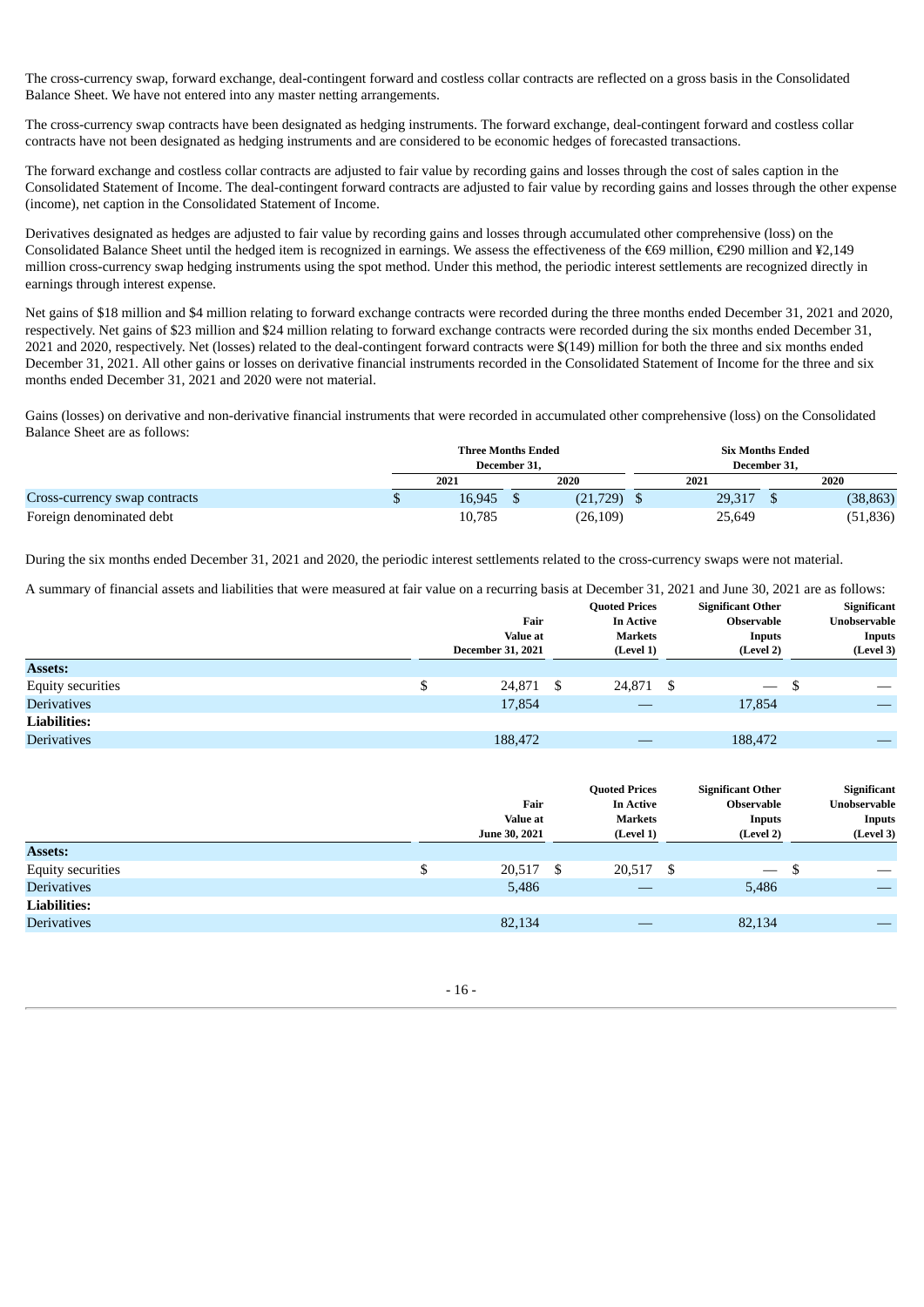The fair values of the equity securities are determined using the closing market price reported in the active market in which the fund is traded.

Derivatives consist of forward exchange, deal-contingent forward, costless collar and cross-currency swap contracts, the fair values of which are calculated using market observable inputs including both spot and forward prices for the same underlying currencies. The calculation of the fair value of the crosscurrency swap contracts also utilizes a present value cash flow model that has been adjusted to reflect the credit risk of either the Company or the counterparty.

The primary investment objective for all investments is the preservation of principal and liquidity while earning income.

There are no other financial assets or financial liabilities that are marked to market on a recurring basis.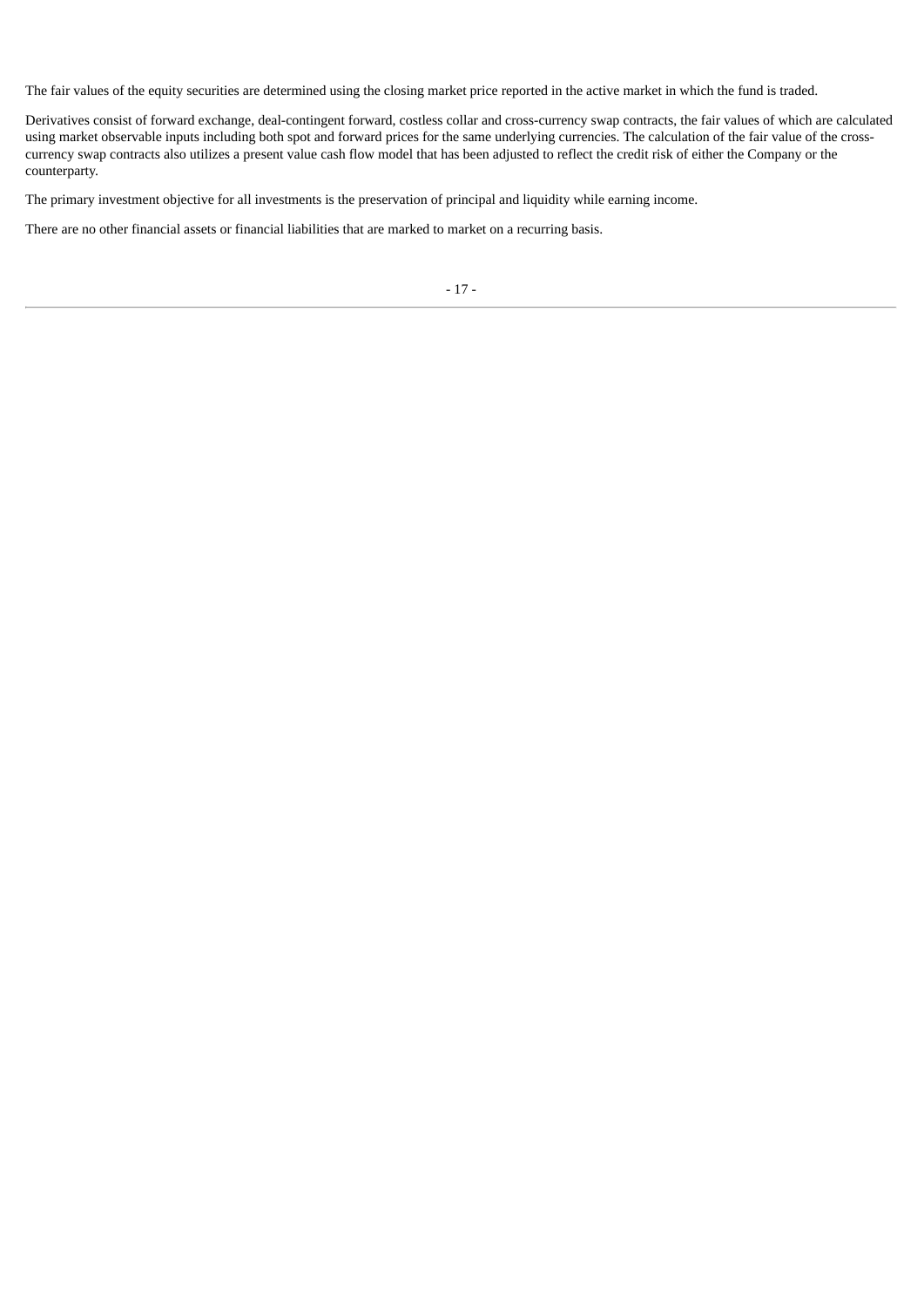#### **FORM 10-Q ITEM 2. MANAGEMENT'S DISCUSSION AND ANALYSIS OF FINANCIAL CONDITION AND RESULTS OF OPERATIONS**

### **FOR THE THREE AND SIX MONTHS ENDED DECEMBER 31, 2021 AND COMPARABLE PERIODS ENDED DECEMBER 31, 2020**

#### **OVERVIEW**

The Company is a global leader in motion and control technologies. For more than a century, the Company has engineered the success of its customers in a wide range of diversified industrial and aerospace markets.

By aligning around our purpose, Enabling Engineering Breakthroughs that Lead to a Better Tomorrow, Parker is better positioned for the challenges and opportunities of tomorrow.

The Win Strategy 3.0 is Parker's business system that defines the goals and initiatives that drive growth, transformation and success. It works with our purpose, which is a foundational element of The Win Strategy, to engage team members and create responsible and sustainable growth. Our shared values shape our culture and our interactions with stakeholders and the communities in which we operate and live.

We believe many opportunities for profitable growth are available. The Company intends to focus primarily on business opportunities in the areas of energy, water, food, environment, defense, life sciences, infrastructure and transportation. We believe we can meet our strategic objectives by:

- Serving the customer and continuously enhancing its experience with the Company;
- Successfully executing The Win Strategy initiatives relating to engaged people, premier customer experience, profitable growth and financial performance;
- Maintaining a decentralized division and sales company structure;
- Fostering a safety-first and entrepreneurial culture;
- Engineering innovative systems and products to provide superior customer value through improved service, efficiency and productivity;
- Delivering products, systems and services that have demonstrable savings to customers and are priced by the value they deliver;
- Enabling a sustainable future by providing innovative technology solutions that offer a positive, global environmental impact and operating responsibly by reducing our energy use and emissions;
- Acquiring strategic businesses;
- Organizing around targeted regions, technologies and markets;
- Driving efficiency by implementing lean enterprise principles; and
- Creating a culture of empowerment through our values, inclusion and diversity, accountability and teamwork.

Our order rates provide a near-term perspective of the Company's outlook particularly when viewed in the context of prior and future order rates. The Company publishes its order rates on a quarterly basis. The lead time between the time an order is received and revenue is realized generally ranges from one day to 12 weeks for mobile and industrial orders and from one day to 18 months for aerospace orders.

In March 2020, the World Health Organization declared the outbreak of COVID-19 a pandemic. We continue to prioritize the safety of our team members. To minimize the spread of COVID-19 in our workplaces, we implemented heightened prevention, screening and hygiene protocols. Our actions have varied depending on the spread of COVID-19 in the communities in which we operate, applicable government requirements and the needs of our employees, customers and business.

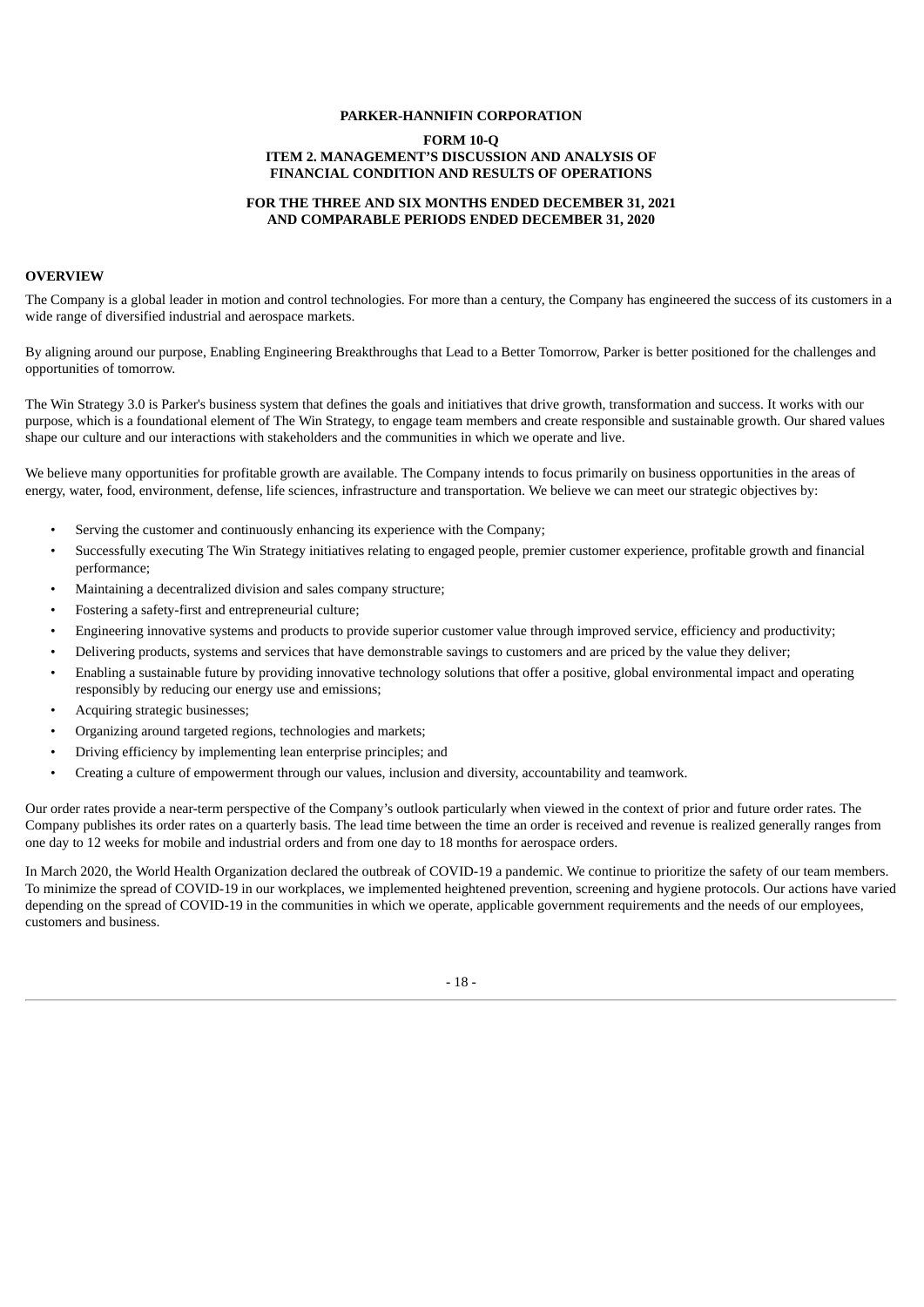We are actively managing the impact of the COVID-19 pandemic and its residual effects, including economic uncertainty and disruption within the global supply chain, labor markets and aerospace industry, on our business. Despite disruption within the aerospace industry, including ongoing travel restrictions, commercial aerospace demand is beginning to recover. We are managing the challenging supply chain environment through our "local for local" manufacturing strategy, ongoing supplier management process, and broadened supply base. Additionally, we are strategically managing our workforce and discretionary spending. At the same time, we are appropriately addressing the ongoing needs of our business so that we may continue to serve our customers.

Over the long term, the extent to which our business and results of operations will be impacted by the pandemic and its residual effects depends on future developments that remain uncertain. These developments include distribution and continuing effectiveness of vaccines, the severity and spread of COVID-19 and its variants, mitigating actions by government authorities, and the duration of the supply chain and labor market constraints.

The discussion below is structured to separately discuss the Consolidated Statement of Income, Business Segment Information, and Liquidity and Capital Resources. As used in this Quarterly Report on Form 10-Q, unless the context otherwise requires, the terms "Company", "Parker", "we" or "us" refer to Parker-Hannifin Corporation and its subsidiaries.

#### **CONSOLIDATED STATEMENT OF INCOME**

|                                                                     |    | <b>Three Months Ended</b><br>December 31, |               |        | <b>Six Months Ended</b><br>December 31. |        |    |        |  |
|---------------------------------------------------------------------|----|-------------------------------------------|---------------|--------|-----------------------------------------|--------|----|--------|--|
| (dollars in millions)                                               |    | 2021                                      |               | 2020*  |                                         | 2021   |    | 2020*  |  |
| Net sales                                                           |    | 3.825                                     | S             | 3.412  | \$.                                     | 7.587  | \$ | 6,642  |  |
| Gross profit margin                                                 |    | 27.7 %                                    |               | 26.2 % |                                         | 27.8 % |    | 26.2 % |  |
| Selling, general and administrative expenses                        | D  | 381                                       | <sup>\$</sup> | 357    | <sup>\$</sup>                           | 788    | \$ | 726    |  |
| Selling, general and administrative expenses, as a percent of sales |    | 10.0 %                                    |               | 10.5 % |                                         | 10.4 % |    | 10.9%  |  |
| Interest expense                                                    | \$ | 61                                        | -S            | 63     | S.                                      | 121    | S  | 129    |  |
| Other expense (income), net                                         |    | 127                                       | S             | (104)  | S                                       | 138    | S  | (109)  |  |
| Effective tax rate                                                  |    | 20.9 %                                    |               | 22.4 % |                                         | 21.0 % |    | 22.4 % |  |
| Net income                                                          |    | 388                                       | S             | 449    | S                                       | 839    | \$ | 769    |  |
| Net income, as a percent of sales                                   |    | 10.1 %                                    |               | 13.1 % |                                         | 11.1 % |    | 11.6 % |  |

\*Prior period has been adjusted to reflect the change in inventory accounting method, as described in the Company's fiscal 2021 Annual Report on Form 10-K.

**Net sales** increased for the current-year quarter and first six months of fiscal 2022 when compared to the prior-year periods primarily due to higher volume in both the Aerospace Systems and Diversified Industrial Segments. The effect of currency rate changes decreased net sales by approximately \$38 million and \$15 million in the current-year quarter and first six months of fiscal 2022, respectively. Substantially all of the \$38 million decrease in the current-year quarter is attributable to the Diversified Industrial International businesses. During the first six months of fiscal 2022, sales in the Diversified Industrial International businesses decreased by \$23 million due to currency exchange rates, partially offset by a \$9 million increase in sales within the Diversified Industrial North American businesses.

**Gross profit margin** (calculated as net sales minus cost of sales, divided by net sales) increased in the current-year quarter and first six months of fiscal 2022 primarily due to higher margins in both the Aerospace Systems and Diversified Industrial Segments. These increases are primarily due to higher sales volume and benefits from continuous improvement initiatives, as well as price increases, partially offset by increased freight, material and labor costs resulting from the ongoing disruption within the global supply chain and labor markets.

Cost of sales included net foreign currency transaction gains (losses) of \$8 million and \$(4) million for the current-year and prior-year quarter, respectively, and \$17 million and \$1 million for the first six months of fiscal 2022 and 2021, respectively.

Cost of sales also included business realignment and acquisition integration charges of \$2 million and \$15 million for the current-year and prior-year quarter, respectively, and \$4 million and \$27 million for the first six months of fiscal 2022 and 2021, respectively.

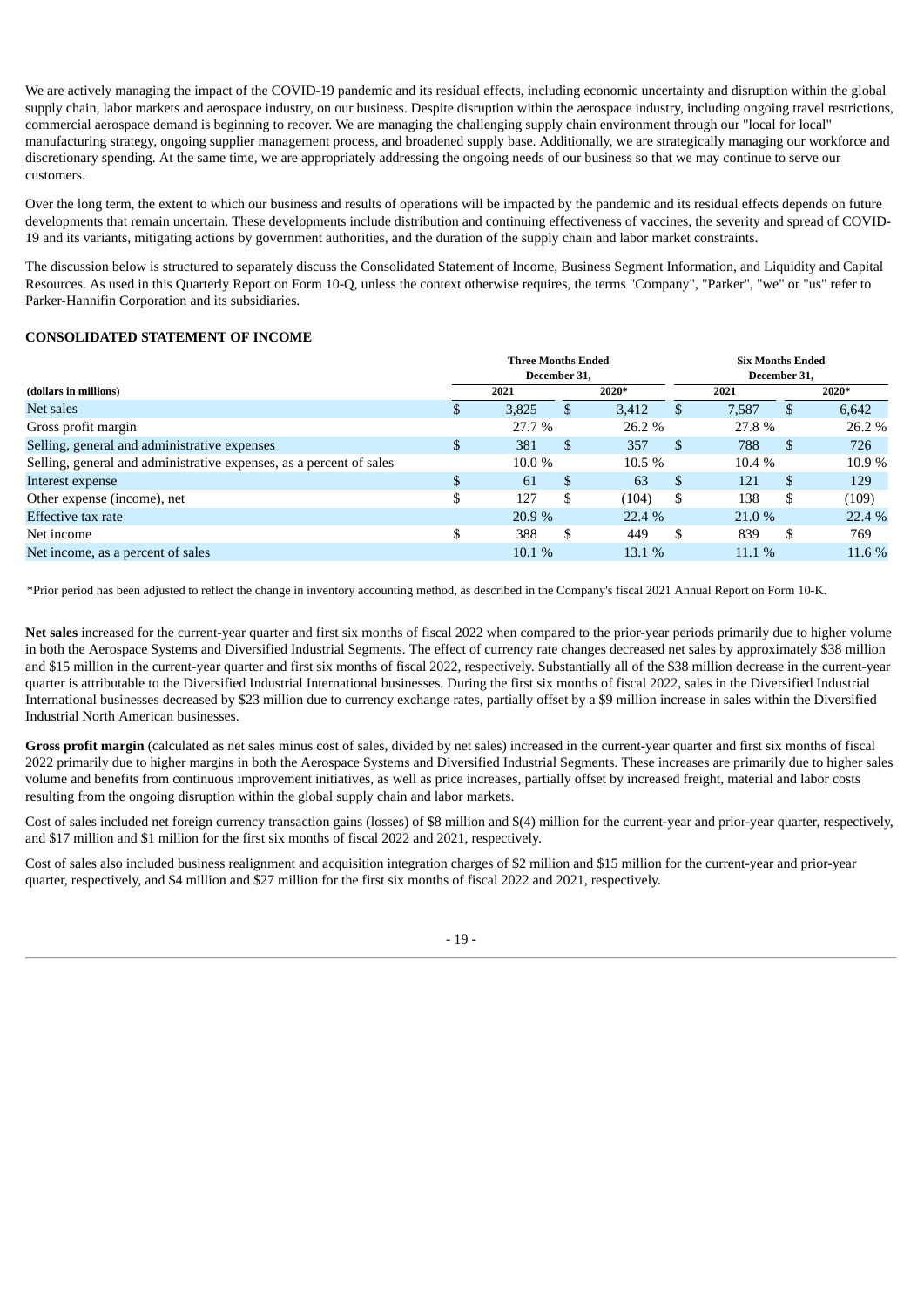**Selling, general and administrative expenses** ("SG&A") increased during the current-year quarter and first six months of fiscal 2022 primarily due to acquisition-related transaction costs of \$9 million and \$22 million, respectively, as well as higher net expense from the Company's deferred compensation plan and related investments and slightly increased discretionary spending. SG&A also included business realignment and acquisition integration charges of \$2 million and \$7 million for the current-year and prior-year quarter, respectively, and \$5 million and \$14 million for the first six months of fiscal 2022 and 2021, respectively.

**Interest expense** for the current-year quarter and first six months of fiscal 2022 decreased due to both lower average debt outstanding and lower average interest rates.

**Other expense (income), net** included the following:

|                                                   |              | <b>Three Months Ended</b> |      |       | <b>Six Months Ended</b> |              |  |       |  |  |
|---------------------------------------------------|--------------|---------------------------|------|-------|-------------------------|--------------|--|-------|--|--|
| (dollars in millions)                             | December 31. |                           |      |       |                         | December 31, |  |       |  |  |
| Expense (income)                                  |              | 2021                      |      | 2020  | 2021                    |              |  | 2020  |  |  |
| Income related to equity method investments       |              | (16)                      | - 35 | (10)  | - 76                    | $(35)$ \$    |  | (19)  |  |  |
| Non-service components of retirement benefit cost |              |                           |      | 14    |                         |              |  | 26    |  |  |
| Gain on disposal of assets and divestitures       |              | (10)                      |      | (102) |                         | (9)          |  | (102) |  |  |
| Interest income                                   |              | $\left( 1\right)$         |      | (2)   |                         | (3)          |  | (3)   |  |  |
| Acquisition-related financing fees                |              | 10                        |      |       |                         | 49           |  |       |  |  |
| Loss on deal-contingent forward contracts         |              | 149                       |      |       |                         | 149          |  |       |  |  |
| Other items, net                                  |              | (8)                       |      | (4)   |                         | (15)         |  | (11)  |  |  |
|                                                   |              | 127                       |      | (104) |                         | 138          |  | (109) |  |  |

Gain on disposal of assets and divestitures for the prior-year quarter and first six months of fiscal 2021 includes a gain on the sale of land of approximately \$101 million.

Acquisition-related financing fees in the current-year quarter and first six months of fiscal 2022 relate to the bridge credit agreement (the "Bridge Credit Agreement") fees associated with the proposed acquisition (the "Acquisition") of Meggitt plc ("Meggitt"). Refer to Note 14 of the Consolidated Financial Statements for further discussion of the Bridge Credit Agreement.

Loss on deal-contingent forward contracts for the current-year quarter and first six months of fiscal 2021 includes an unrealized loss on the deal-contingent forward contracts related to the proposed Acquisition. Refer to Note 16 to the Consolidated Financial Statements for further discussion of the dealcontingent forward contracts.

**Effective tax rate** for the current-year quarter and first six months of fiscal 2022 was lower than the comparable prior-year periods primarily due to an overall increase in discrete tax benefits. The fiscal 2022 effective tax rate is expected to be approximately 22 percent.

#### **BUSINESS SEGMENT INFORMATION**

#### **Diversified Industrial Segment**

|                       | <b>Three Months Ended</b><br>December 31, |        |    | <b>Six Months Ended</b><br>December 31, |      |        |    |        |
|-----------------------|-------------------------------------------|--------|----|-----------------------------------------|------|--------|----|--------|
| (dollars in millions) |                                           | 2021   |    | 2020                                    | 2021 |        |    | 2020   |
| Net sales             |                                           |        |    |                                         |      |        |    |        |
| North America         | \$                                        | 1,807  | \$ | 1,567                                   | \$   | 3,601  | \$ | 3,095  |
| International         |                                           | 1,399  |    | 1,260                                   |      | 2,776  |    | 2,389  |
| Operating income      |                                           |        |    |                                         |      |        |    |        |
| North America         |                                           | 337    |    | 282                                     |      | 671    |    | 550    |
| International         | \$                                        | 292    | \$ | 220                                     | \$   | 583    | \$ | 407    |
| Operating margin      |                                           |        |    |                                         |      |        |    |        |
| North America         |                                           | 18.7%  |    | 18.0 %                                  |      | 18.6 % |    | 17.8 % |
| International         |                                           | 20.8 % |    | 17.5 %                                  |      | 21.0 % |    | 17.0 % |
| <b>Backlog</b>        | \$                                        | 3,903  | \$ | 2,499                                   | \$   | 3,903  | \$ | 2,499  |

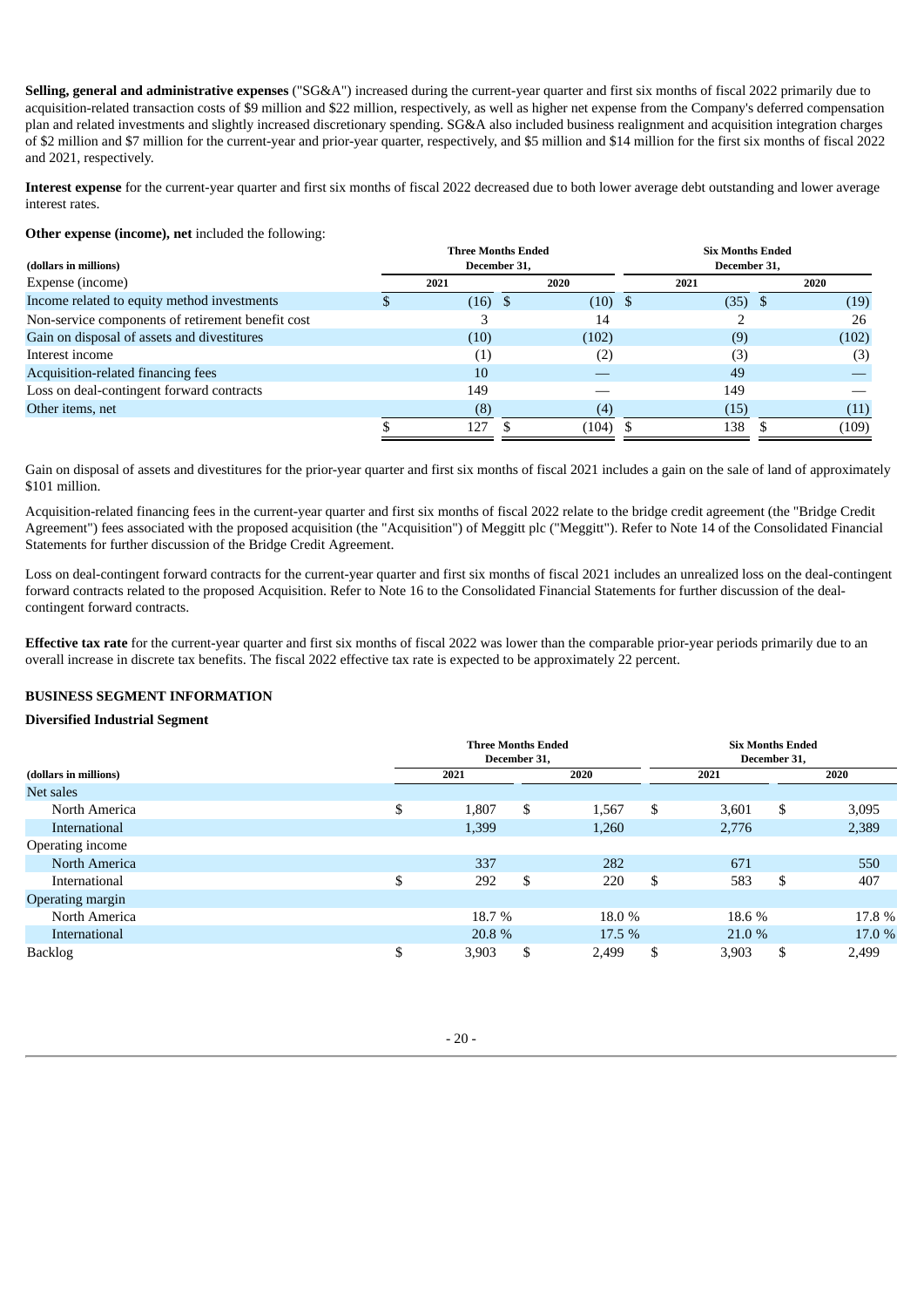The Diversified Industrial Segment operations experienced the following percentage changes in net sales in the current-year periods versus the comparable prior-year periods:

|                                                                      | Period Ending December 31, 2021 |                   |  |  |  |
|----------------------------------------------------------------------|---------------------------------|-------------------|--|--|--|
|                                                                      | <b>Three Months</b>             | <b>Six Months</b> |  |  |  |
| Diversified Industrial North America – as reported                   | 15.3 %                          | 16.3 %            |  |  |  |
| Currency                                                             | $-$ %                           | $0.3\%$           |  |  |  |
| Diversified Industrial North America – without currency <sup>1</sup> | 15.3 %                          | 16.0 %            |  |  |  |
|                                                                      |                                 |                   |  |  |  |
| Diversified Industrial International – as reported                   | 11.1 %                          | 16.2 %            |  |  |  |
| Currency                                                             | $(3.0)\%$                       | (0.9)%            |  |  |  |
| Diversified Industrial International – without currency <sup>1</sup> | 14.1 %                          | 17.1 %            |  |  |  |
|                                                                      |                                 |                   |  |  |  |
| Total Diversified Industrial Segment – as reported                   | 13.4 %                          | 16.3 %            |  |  |  |
| Currency                                                             | $(1.3)\%$                       | (0.2)%            |  |  |  |
| Total Diversified Industrial Segment – without currency <sup>1</sup> | 14.7 %                          | 16.5 %            |  |  |  |

<sup>1</sup>This table reconciles the percentage changes in net sales of the Diversified Industrial Segment reported in accordance with accounting principles generally accepted in the United States of America ("GAAP") to percentage changes in net sales adjusted to remove the effects of currency exchange rates (a non-GAAP measure). The effects of currency exchange rates are removed to allow investors and the Company to meaningfully evaluate the percentage changes in net sales on a comparable basis from period to period.

#### *Net Sales*

*Diversified Industrial North America* - Sales increased 15.3 percent and 16.3 percent during the current-year quarter and first six months of fiscal 2022, respectively. Currency exchange rates did not materially impact sales in the current-year quarter. In the first six months of fiscal 2022, the effect of currency exchange rates increased sales by approximately \$9 million. Excluding the effects of currency exchange rates, sales in the Diversified Industrial North American businesses increased 15.3 percent in the current-year quarter and 16.0 percent in the first six months of fiscal 2022 when compared to prior-year levels primarily due to higher demand from distributors and end users across most markets, including the construction, heavy-duty truck, farm and agriculture, engines, life sciences, material handling, refrigeration and oil and gas markets, partially offset by lower end-user demand in the cars and light truck market.

*Diversified Industrial International* - Sales increased 11.1 percent and 16.2 percent from the prior-year quarter and first six months of fiscal 2021, respectively. The effect of currency exchange rates decreased sales by approximately \$38 million and \$23 million in the current-year quarter and first six months of fiscal 2022, respectively. Excluding the effects of currency exchange rates, Diversified Industrial International sales increased 14.1 percent in the current-year quarter and 17.1 percent in the first six months of fiscal 2022 from prior-year levels. Europe and the Asia Pacific region accounted for approximately 55 percent and 40 percent, respectively, of the increase in sales during the current-year quarter, while Latin America accounted for the remainder of the change. During the first six months of fiscal 2022, the increase in sales was primarily related to Europe and the Asia Pacific region, which contributed approximately 60 percent and 35 percent of the increase, respectively, while Latin America accounted for the remainder of the change.

Within Europe, sales in the current-year quarter and first six months of fiscal 2022 increased primarily due to higher demand from distributors and end users across most markets, including the construction, machine tool, industrial machinery, material handling, mining and forestry markets, partially offset by lower end-user demand in the oil and gas, power generation, cars and light truck and telecommunications markets.

Within the Asia Pacific region, sales in the current-year quarter and first six months of fiscal 2022 increased primarily due to an increase in demand from distributors and end users across most markets, including the semiconductor, refrigeration, construction, industrial machinery and life sciences markets, partially offset by lower end-user demand in the engines and power generation markets.

Within Latin America, sales in the current-year quarter and first six months of fiscal 2022 increased primarily due to higher demand from distributors and end users in various markets, including the farm and agriculture, mining, and heavy-duty truck markets, partially offset by lower end-user demand in the life sciences market. In the first six months of fiscal 2022, higher end-user demand in the cars and light truck and construction markets also contributed to the increase in sales. However, we experienced a decrease in end-user demand within these markets during the current-year quarter.

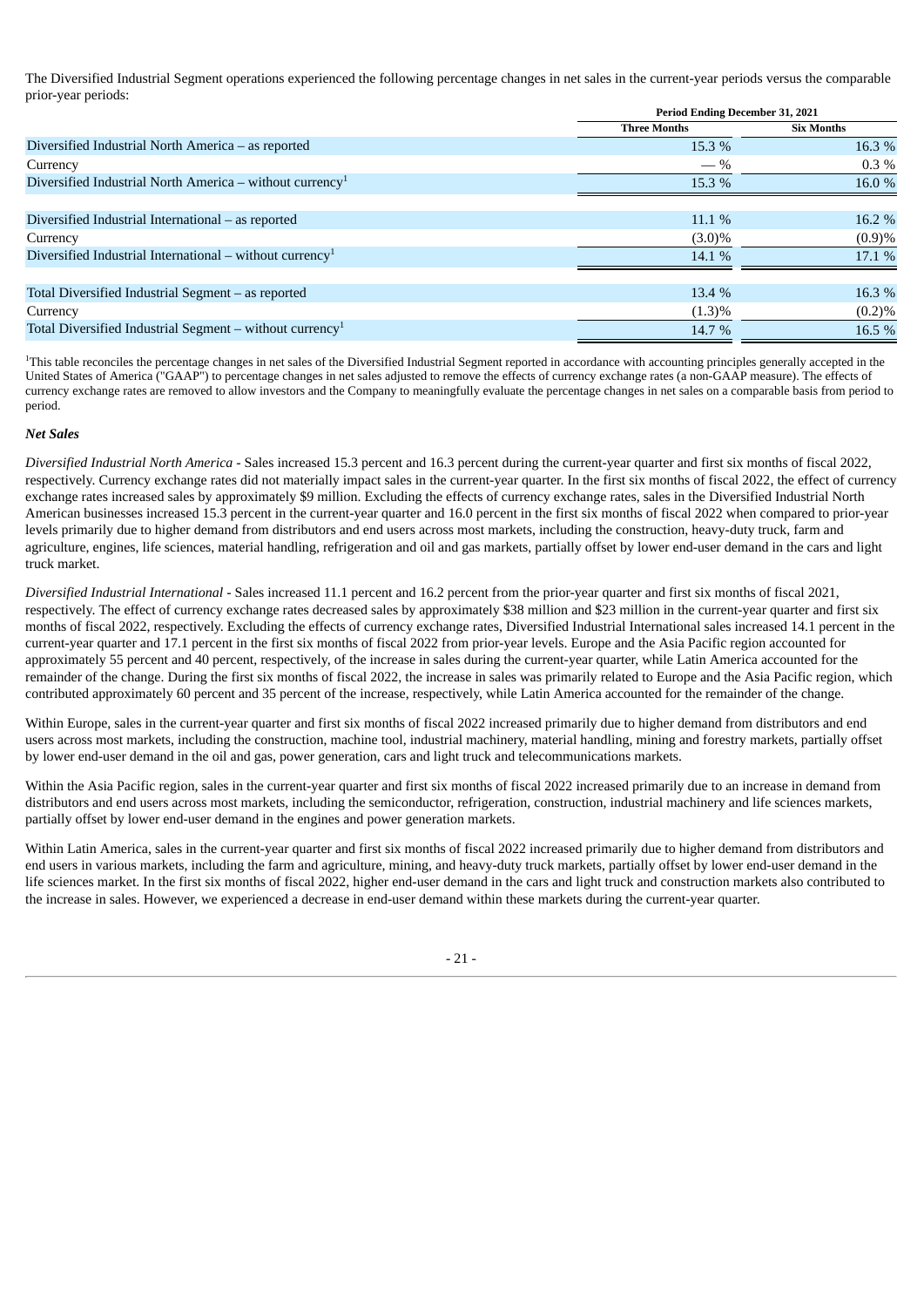#### *Operating Margin*

Diversified Industrial Segment operating margin increased in the current-year quarter and first six months of fiscal 2022 within both the North American and International businesses primarily due to higher sales volume and benefits from continuous improvement initiatives, as well as price increases. These increases were partially offset by increased operating costs, including higher freight, material, and labor costs resulting from the ongoing disruption within the current supply chain environment and labor market. In addition, within the International businesses, operating margin in the current-year quarter and first six months of fiscal 2022 benefited from savings related to prior-year restructuring actions.

#### *Business Realignment*

The following business realignment and acquisition integration charges are included in Diversified Industrial North American and Diversified Industrial International operating income:

|                                      |              |  | <b>Three Months Ended</b> |      | <b>Six Months Ended</b> |              |  |      |  |
|--------------------------------------|--------------|--|---------------------------|------|-------------------------|--------------|--|------|--|
|                                      | December 31. |  |                           |      |                         | December 31. |  |      |  |
| (dollars in millions)                | 2021         |  |                           | 2020 |                         | 2021         |  | 2020 |  |
| Diversified Industrial North America |              |  |                           |      |                         |              |  |      |  |
| Diversified Industrial International |              |  |                           |      |                         |              |  | 25   |  |

In both fiscal 2022 and 2021, business realignment charges included severance costs related to actions taken under the Company's simplification initiative aimed at reducing organizational and process complexity, as well as plant closures. During fiscal 2021, business realignment charges primarily consisted of actions taken to address the impact of the COVID-19 pandemic on our business. Acquisition integration charges relate to the fiscal 2020 acquisition of LORD Corporation ("Lord"). Business realignment and acquisition integration charges within the Diversified Industrial International businesses were primarily incurred in Europe.

We anticipate that cost savings realized from the workforce reduction measures taken in the first six months of fiscal 2022 will not materially impact operating income in fiscal 2022 or 2023. We expect to continue to take actions necessary to integrate acquisitions and structure appropriately the operations of the Diversified Industrial Segment. We currently anticipate incurring approximately \$26 million of additional business realignment and acquisition integration charges in the remainder of fiscal 2022. However, continually changing business conditions could impact the ultimate costs we incur.

#### *Backlog*

Diversified Industrial Segment backlog as of December 31, 2021 increased from the prior-year quarter due to orders exceeding shipments in both the North American and International businesses. Backlog in the North American and International businesses accounted for approximately 60 percent and 40 percent of the change, respectively. Within the International businesses, Europe, the Asia Pacific region and Latin America accounted for approximately 55 percent, 40 percent and five percent of the change, respectively.

As of December 31, 2021, Diversified Industrial Segment backlog increased compared to the June 30, 2021 amount of \$3,239 million due to orders exceeding shipments in both the North American and International businesses. Backlog in the North American and International businesses accounted for approximately 65 percent and 35 percent of the change, respectively. Within the International businesses, the Asia Pacific region, Europe and Latin America accounted for approximately 55 percent, 40 percent and five percent of the increase, respectively.

Backlog consists of written firm orders from a customer to deliver products and, in the case of blanket purchase orders, only includes the portion of the order for which a schedule or release date has been agreed to with the customer. The dollar value of backlog is equal to the amount that is expected to be billed to the customer and reported as a sale.

#### **Aerospace Systems Segment**

|                       |   | <b>Three Months Ended</b> |  |        | <b>Six Months Ended</b> |              |  |        |  |
|-----------------------|---|---------------------------|--|--------|-------------------------|--------------|--|--------|--|
|                       |   | December 31.              |  |        |                         | December 31. |  |        |  |
| (dollars in millions) |   | 2021                      |  | 2020   |                         | 2021         |  | 2020   |  |
| Net sales             | ۰ | 618                       |  | 585    |                         | 1,211        |  | 1,159  |  |
| Operating income      |   | 115                       |  | 91     |                         | 233          |  | 177    |  |
| Operating margin      |   | 18.6 %                    |  | 15.5 % |                         | 19.2 %       |  | 15.3 % |  |
| <b>Backlog</b>        |   | 3,245                     |  | 3,263  | æ                       | 3,245        |  | 3,263  |  |

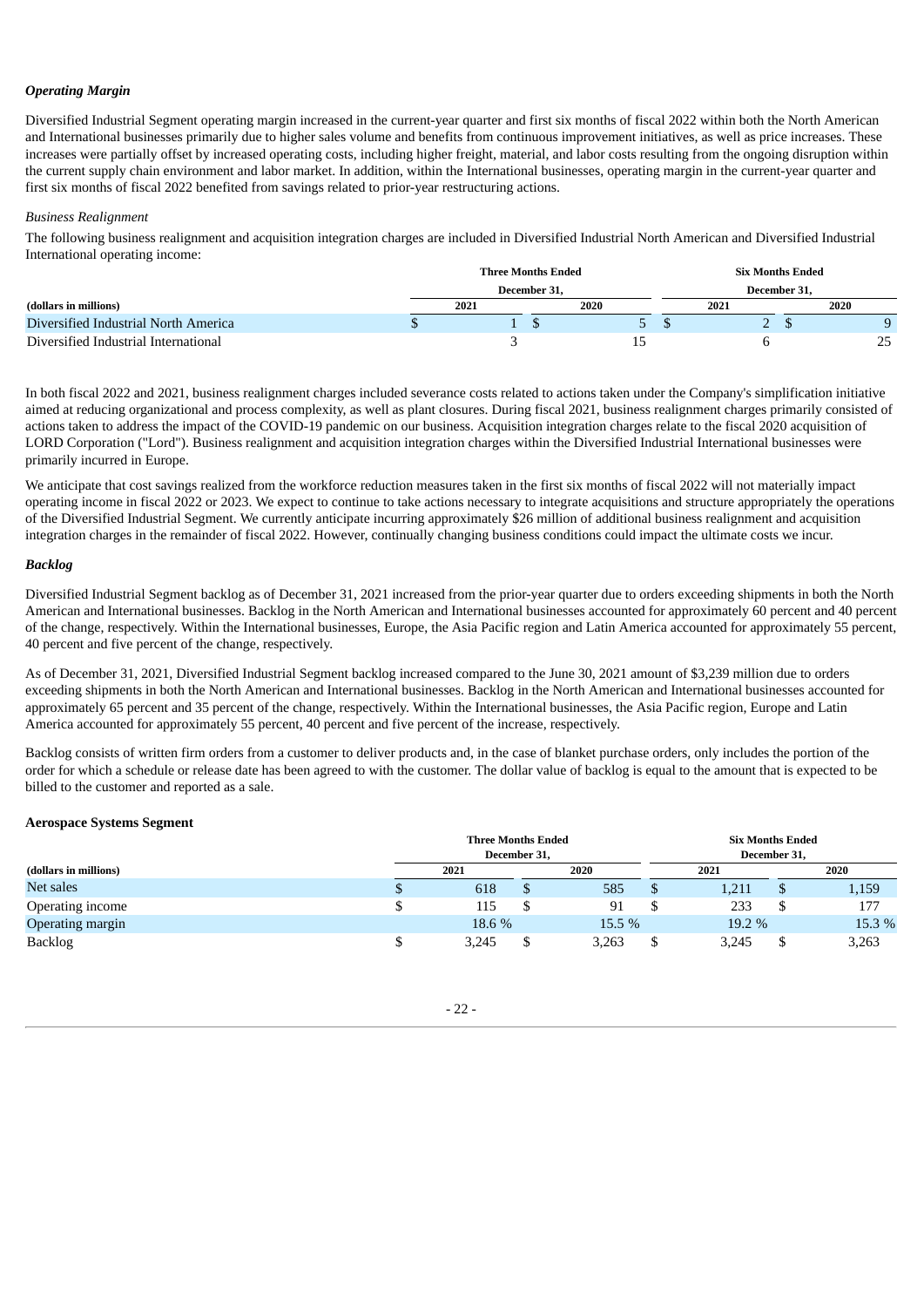#### *Net Sales*

Aerospace Systems Segment sales for the current-year quarter and first six months of fiscal 2022 increased compared to the same prior-year periods primarily due to higher volume in the commercial original equipment manufacturer ("OEM") and aftermarket businesses, partially offset by lower military OEM and aftermarket volume.

#### *Operating Margin*

Aerospace Systems Segment operating margin increased during the current-year quarter and first six months of fiscal 2022 primarily due to higher sales volume and aftermarket profitability as well as lower business realignment and engineering development expenses. These benefits were partially offset by challenges created by the ongoing disruption within the supply chain and labor markets as well as unfavorable commercial OEM product mix.

#### *Business Realignment*

As the commercial aerospace markets are recovering, we do not intend to incur significant additional business realignment and acquisition integration charges in the remainder of fiscal 2022. However, continually changing business conditions could impact the ultimate costs we incur.

#### *Backlog*

Aerospace Systems Segment backlog as of December 31, 2021 decreased from the prior-year quarter and from the June 30, 2021 amount of \$3,264 million primarily due to shipments exceeding orders in the military OEM and aftermarket businesses, partially offset by orders exceeding shipments in the commercial OEM and aftermarket businesses.

Backlog consists of written firm orders from a customer to deliver products and, in the case of blanket purchase orders, only includes the portion of the order for which a schedule or release date has been agreed to with the customer. The dollar value of backlog is equal to the amount that is expected to be billed to the customer and reported as a sale.

#### **Corporate general and administrative expenses**

| (dollars in millions)                                               | <b>Three Months Ended</b> | December 31. |        | <b>Six Months Ended</b> | December 31. |       |
|---------------------------------------------------------------------|---------------------------|--------------|--------|-------------------------|--------------|-------|
| Expense (income)                                                    | 2021                      |              | 2020   | 2021                    |              | 2020  |
| Corporate general and administrative expense                        | 43                        |              |        |                         |              | 75    |
| Corporate general and administrative expense, as a percent of sales | 1.1 $%$                   |              | $.1\%$ | $.2\%$                  |              | $1\%$ |

Corporate general and administrative expenses increased in both the current-year quarter and first six months of fiscal 2022 primarily due to higher net expense from the Company's deferred compensation plan and related investments and slightly increased discretionary spending, partially offset by lower pension expense and charitable contributions.

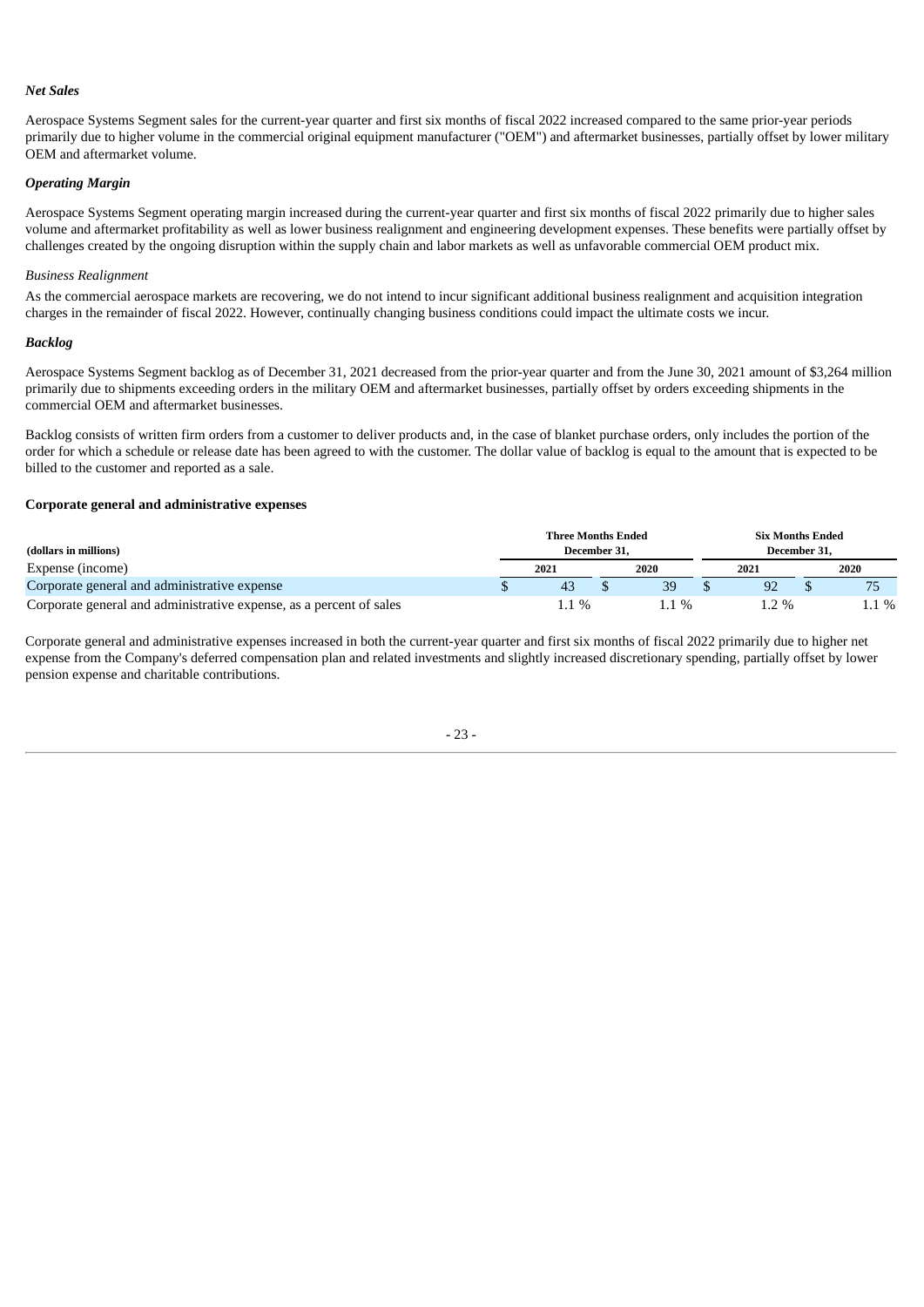#### **Other expense (income)** (in the Business Segment Information) included the following:

|                                             |      | <b>Three Months Ended</b> | <b>Six Months Ended</b> |              |  |  |
|---------------------------------------------|------|---------------------------|-------------------------|--------------|--|--|
| (dollars in millions)                       |      | December 31,              |                         | December 31, |  |  |
| Expense (income)                            | 2021 | 2020*                     | 2021                    | 2020*        |  |  |
| Foreign currency transaction                | (8)  | -\$<br>4                  | (17)                    | (1)<br>-5    |  |  |
| Stock-based compensation                    | 9    |                           | 46                      | 46           |  |  |
| Pensions                                    | (3)  | b                         | (8)                     | 10           |  |  |
| Acquisition-related expenses                | 19   |                           | 71                      |              |  |  |
| Loss on deal-contingent forward contracts   | 149  |                           | 149                     |              |  |  |
| Gain on disposal of assets and divestitures | (10) | (102)                     | (9)                     | (102)        |  |  |
| Interest income                             | (1)  | (2)                       | (3)                     | (3)          |  |  |
| Other items, net                            | (6)  | (2)                       | (17                     | (10)         |  |  |
|                                             | 149  | (87)                      | 212                     | (60)         |  |  |

\*Prior period has been adjusted to reflect the change in inventory accounting method, as described in the Company's fiscal 2021 Annual Report on Form 10-K.

Foreign currency transaction primarily relates to the impact of exchange rates on cash, marketable securities and other investments, forward contracts and intercompany transactions.

Acquisition-related expenses include Bridge Credit Agreement financing fees and transaction costs related to the proposed Acquisition. Refer to Notes 4 and 14 to the Consolidated Financial Statements for further discussion of the acquisition-related transaction costs and Bridge Credit Agreement, respectively.

Loss on deal-contingent forward contracts for the current-year quarter and first six months of fiscal 2021 includes an unrealized loss on the deal-contingent forward contracts related to the proposed Acquisition. Refer to Note 16 to the Consolidated Financial Statements for further discussion of the dealcontingent forward contracts.

Gain on disposal of assets and divestitures for the prior-year quarter and first six months of fiscal 2021 includes a gain on the sale of land of approximately \$101 million.

# **LIQUIDITY AND CAPITAL RESOURCES**

We believe that we are great generators and deployers of cash. We assess our liquidity in terms of our ability to generate cash to fund our operations and meet our strategic capital deployment objectives, which include the following:

- Continuing our record annual dividend increases
- Investing in organic growth and productivity
- Strategic acquisitions that strengthen our portfolio
- Offset share dilution through 10b5-1 share repurchase program

#### *Cash Flows*

A summary of cash flows follows:

|                                                                       | <b>Six Months Ended</b><br>December 31. |       |     |         |
|-----------------------------------------------------------------------|-----------------------------------------|-------|-----|---------|
|                                                                       |                                         |       |     |         |
| (dollars in millions)                                                 |                                         | 2021  |     | 2020    |
| Cash provided by (used in):                                           |                                         |       |     |         |
| Operating activities                                                  |                                         | 1,005 | - S | 1,354   |
| Investing activities                                                  |                                         | (74)  |     | 79      |
| Financing activities                                                  |                                         | 1,266 |     | (1,609) |
| Effect of exchange rates                                              |                                         |       |     | 56      |
| Net increase (decrease) in cash, cash equivalents and restricted cash |                                         | 2.204 |     | (120)   |

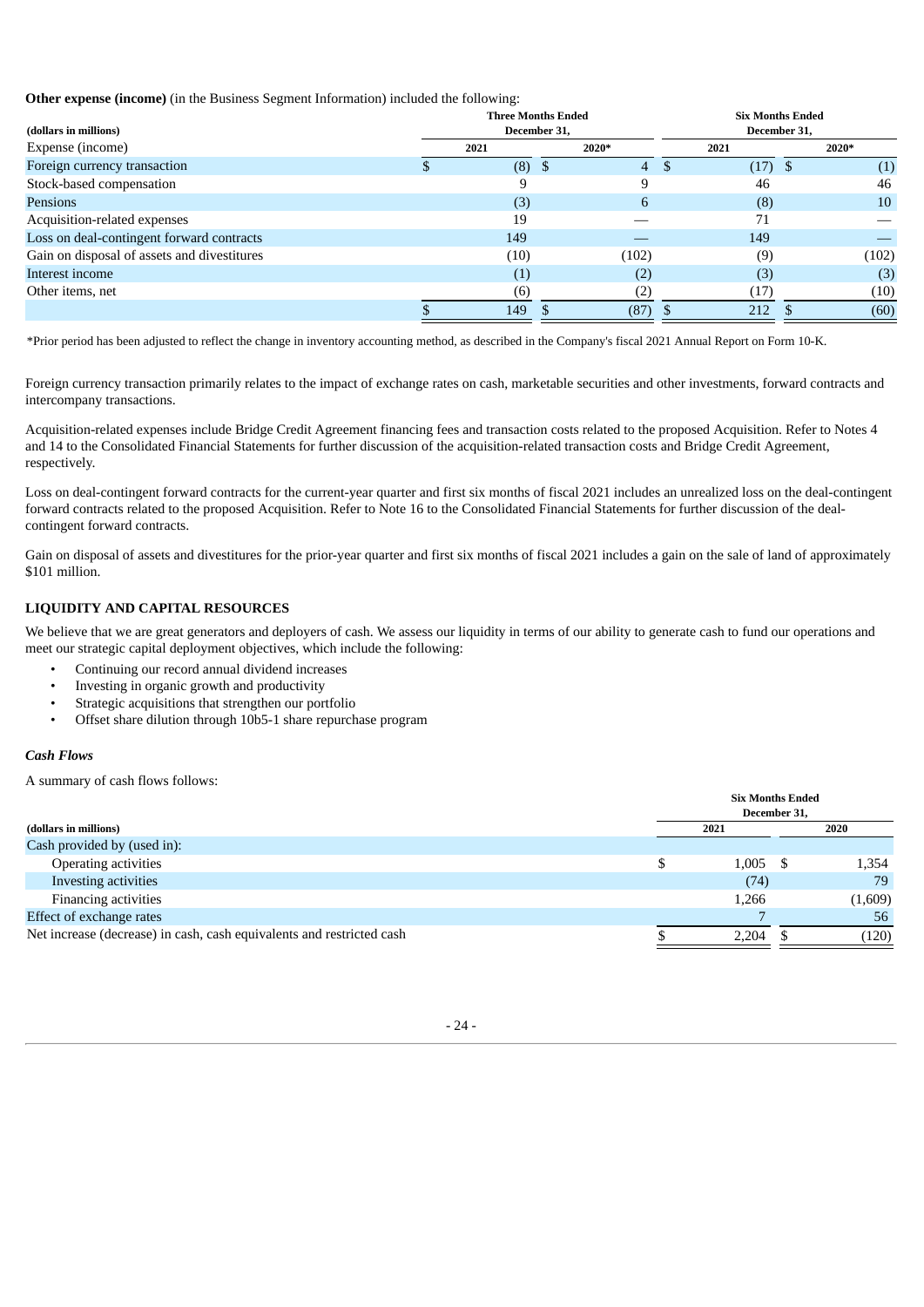**Cash flows from operating activities** for the first six months of fiscal 2022 were \$1,005 million compared to \$1,354 million for the first six months of fiscal 2021. This decrease of \$349 million was primarily driven by increased working capital requirements of \$406 million, partially offset by an increase in net income of \$71 million in fiscal 2022 compared to the same prior-year period.

- Days sales outstanding relating to trade accounts receivable was 49 days at December 31, 2021, 50 days at June 30, 2021 and 49 days at December 31, 2020.
- Days supply of inventory on hand was 86 days at December 31, 2021, 75 days at June 30, 2021 and 84 days at December 31, 2020.

**Cash flows from investing activities** for the first six months of fiscal 2022 and 2021 were impacted by the following factors:

- Net maturities of marketable securities of \$4 million in fiscal 2022 compared to net maturities of marketable securities of \$36 million in fiscal 2021.
- Capital expenditures of \$106 million in fiscal 2022 compared to \$93 million in the same prior-year period.
- Net proceeds from the sale of land of approximately \$111 million in fiscal 2021.

**Cash flows from financing activities** for the first six months of fiscal 2022 and 2021 were impacted by the following factors:

- Repurchases of 0.9 million common shares for \$280 million during fiscal 2022.
- Term loan repayments of \$1,210 million in fiscal 2021.
- Net commercial paper borrowings of \$1,899 million in fiscal 2022 compared to net commercial paper repayments of \$114 million in fiscal 2021.

#### *Cash Requirements*

We are actively monitoring our liquidity position and remain focused on managing our inventory and other working capital requirements. We are continuing to target two percent of sales for capital expenditures and are prioritizing those related to safety and strategic investments. We believe that cash generated from operations and our commercial paper program will satisfy our operating needs for the foreseeable future.

#### *Dividends*

We declared a quarterly dividend of \$1.03 per share on October 27, 2021, which was paid on December 3, 2021. Dividends have been paid for 286 consecutive quarters, including a yearly increase in dividends for the last 65 years. Additionally, we declared a quarterly dividend of \$1.03 on January 27, 2022, payable on March 4, 2022.

#### *Share Repurchases*

The Company has a program to repurchase its common shares. On October 22, 2014, the Board of Directors of the Company approved an increase in the overall number of shares authorized to repurchase under the program so that, beginning on such date, the aggregate number of shares authorized for repurchase was 35 million. There is no limitation on the number of shares that can be repurchased in a year. Repurchases may be funded primarily from operating cash flows and commercial paper borrowings and the shares are initially held as treasury shares. Refer to Note 6 to the Consolidated Financial Statements for further discussion of share repurchases.

#### *Liquidity*

Cash, comprised of cash and cash equivalents and marketable securities and other investments, includes \$449 million and \$467 million held by the Company's foreign subsidiaries at December 31, 2021 and June 30, 2021, respectively. The Company does not permanently reinvest certain foreign earnings. The distribution of these earnings could result in non-federal U.S. or foreign taxes. All other undistributed foreign earnings remain permanently reinvested.

We are currently authorized to sell up to \$3,000 million of short-term commercial paper notes. During October 2021, we issued \$2,126 million of commercial paper to finance the proposed Acquisition. Refer to the Strategic Acquisitions section below for further discussion. As of December 31, 2021, \$1,899 million of commercial paper notes were outstanding, and the largest amount of commercial paper notes outstanding during the current-year quarter was \$2,342 million.

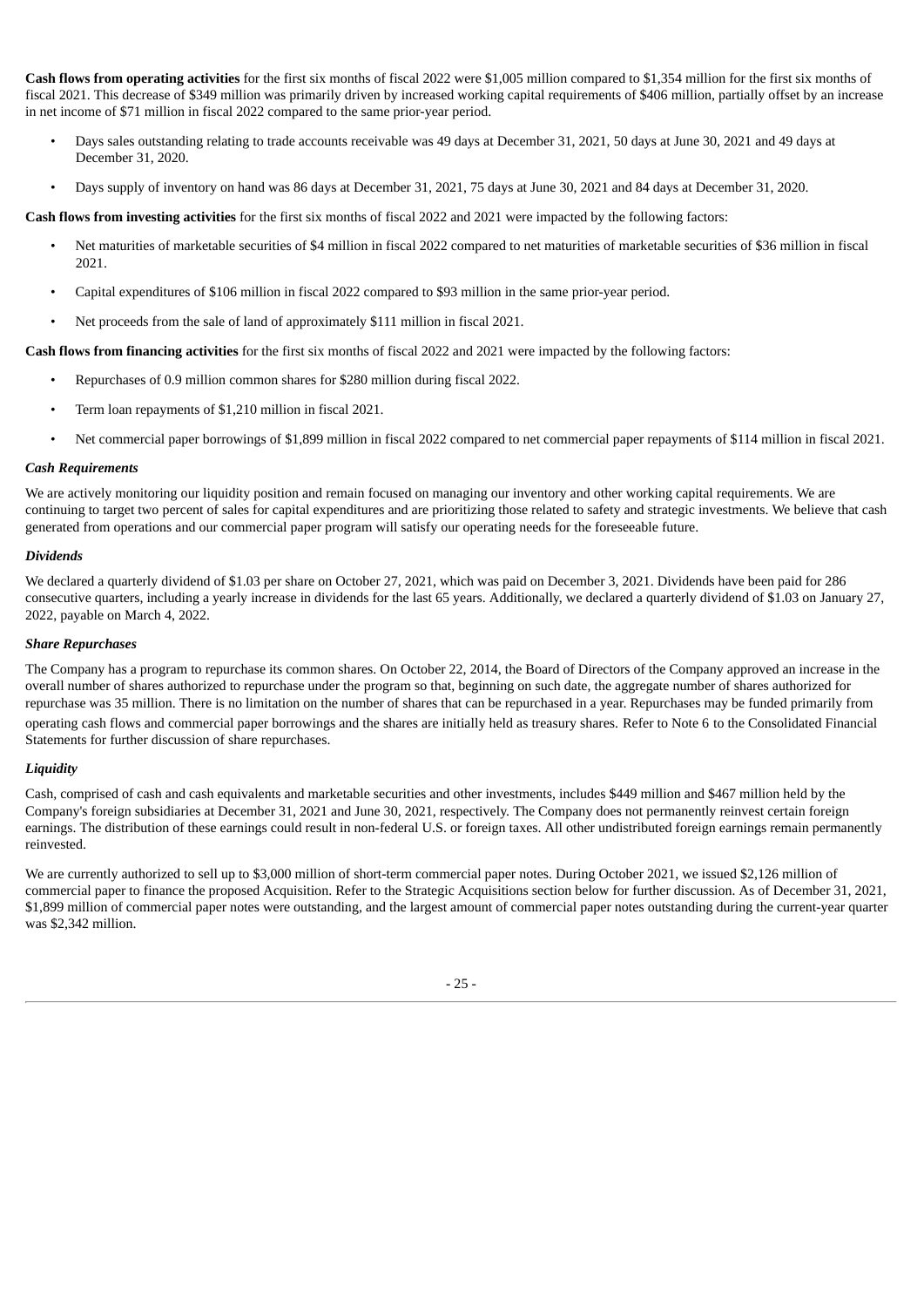The Company has a line of credit through a multi-currency revolving credit agreement with a group of banks. During August 2021, we amended the existing credit agreement, increasing its capacity from \$2,500 million to \$3,000 million, by exercising the accordion feature. At December 31, 2021, \$1,101 million was available. Advances from the credit agreement can be used for general corporate purposes, including acquisitions, and for the refinancing of existing indebtedness. The credit agreement supports our commercial paper program, and issuances of commercial paper reduce the amount of credit available under the agreement. The credit agreement expires in September 2024; however, the Company has the right to request a one-year extension of the expiration date on an annual basis, which may result in changes to the current terms and conditions of the credit agreement. The credit agreement requires the payment of an annual facility fee, the amount of which is dependent upon the Company's credit ratings. Although a lowering of the Company's credit ratings would increase the cost of future debt, it would not limit the Company's ability to use the credit agreement, nor would it accelerate the repayment of any outstanding borrowings. Refer to Note 14 to the Consolidated Financial Statements for further discussion.

We primarily utilize unsecured medium-term notes and senior notes to meet our financing needs and we expect to continue to borrow funds at reasonable rates over the long term. Refer to the Cash flows from financing activities section above and Note 14 to the Consolidated Financial Statements for further discussion.

The Company's credit agreements and indentures governing certain debt securities contain various covenants, the violation of which would limit or preclude the use of the credit agreements for future borrowings, or might accelerate the maturity of the related outstanding borrowings covered by the indentures. Based on the Company's rating level at December 31, 2021, the most restrictive financial covenant provides that the ratio of debt to debtshareholders' equity cannot exceed 0.65 to 1.0. At December 31, 2021, the Company's debt to debt-shareholders' equity ratio was 0.49 to 1.0. We are in compliance and expect to remain in compliance with all covenants set forth in the credit agreement and indentures.

Our goal is to maintain an investment-grade credit profile. The rating agencies periodically update our credit ratings as events occur. At December 31, 2021, the long-term credit ratings assigned to the Company's senior debt securities by the credit rating agencies engaged by the Company were as follows:

| <b>Fitch Ratings</b>             | BBB-   |
|----------------------------------|--------|
| Moody's Investors Services, Inc. | Baa1   |
| Standard & Poor's                | $BBB+$ |

#### *Strategic Acquisitions*

On August 2, 2021, the Company announced that it reached an agreement on the terms of a recommended cash acquisition of the entire issued and to be issued ordinary share capital of Meggitt for 800 pence per share, or approximately £6,256 million based on issued share capital at December 31, 2021. We intend to fund the proposed Acquisition with cash and new debt. The proposed Acquisition remains subject to customary closing conditions, including regulatory clearances.

In connection with the proposed Acquisition, the Company entered into a Bridge Credit Agreement on August 2, 2021. Under the Bridge Credit Agreement, the lenders committed to provide senior, unsecured financing in the aggregate principal amount of £6,524 million at August 2, 2021. As permanent financing for the proposed Acquisition is secured, the principal amount of the Bridge Credit Agreement is reduced. At December 31, 2021, the aggregate principal amount was £3,200 million. Any borrowings made under the Bridge Credit Agreement would mature 364 days from the initial funding date. The commitments are intended to be drawn to finance the proposed Acquisition only to the extent that we do not arrange for alternative financing prior to closing.

Additionally, we entered into a senior, unsecured delayed-draw term loan facility in an aggregate principal amount of \$2,000 million (the "Term Loan Facility") on August 27, 2021. The proceeds of the Term Loan Facility, if drawn, will be used solely by the Company to finance a portion of the consideration of its proposed Acquisition. Refer to Note 14 of the Consolidated Financial Statements for further discussion of the Bridge Credit Agreement and the Term Loan Facility.

During October 2021, we issued \$2,126 million of commercial paper. We used the net proceeds and cash on hand to deposit a total of \$2,272 million into the escrow account designated for the proposed Acquisition. At December 31, 2021, the balance in the escrow account of \$2,487 million is recorded as restricted cash on our Consolidated Balance Sheet within the prepaid expenses and other caption.

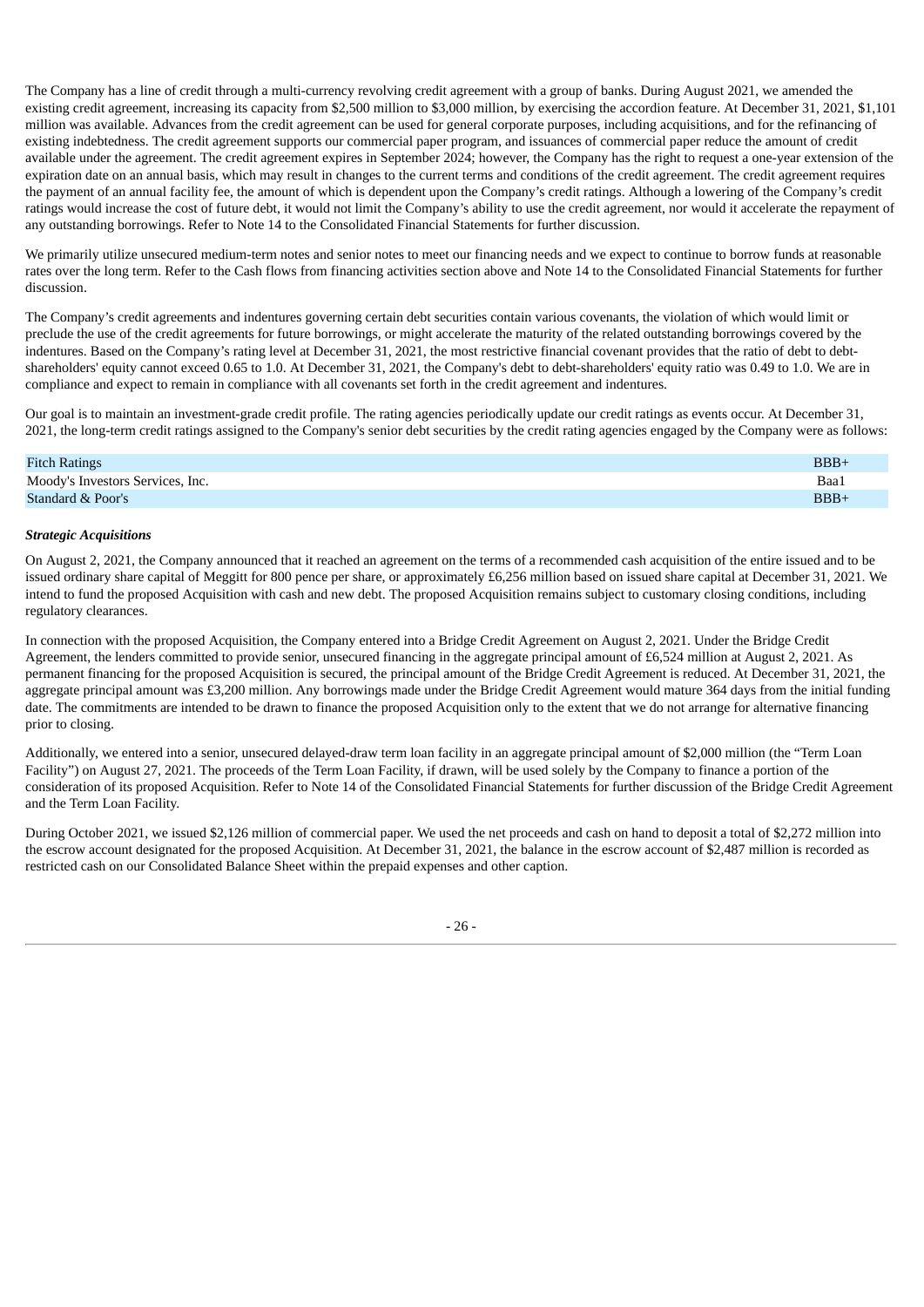In connection with the proposed Acquisition, the Company entered into deal-contingent forward contracts during October 2021 to mitigate the risk of appreciation in the GBP-denominated purchase price. The deal-contingent forward contracts have an aggregate notional amount of £6,415 million, and settlement is contingent upon closing the proposed Acquisition. We expect to record the related fair value gains and losses, which may be significant, through the Consolidated Statement of Income until the closing of the proposed Acquisition. Refer to Note 16 to the Consolidated Financial Statements for further discussion.

#### **Forward-Looking Statements**

Forward-looking statements contained in this and other written and oral reports are made based on known events and circumstances at the time of release, and as such, are subject in the future to unforeseen uncertainties and risks. Often but not always, these statements may be identified from the use of forward-looking terminology such as "anticipates," "believes," "may," "should," "could," "expects," "targets," "is likely," "will," or the negative of these terms and similar expressions, and include all statements regarding future performance, earnings projections, events or developments. Neither Parker nor any of its respective associates or directors, officers or advisers, provides any representation, assurance or guarantee that the occurrence of the events expressed or implied in any forward-looking statements will actually occur. Parker cautions readers not to place undue reliance on these statements. It is possible that the future performance and earnings projections of the company, including its individual segments, may differ materially from past performance or current expectations. A change in the economic conditions in individual markets may have a particularly volatile effect on segment performance.

Among other factors which may affect future performance are:

- the impact of the global outbreak of COVID-19 and governmental and other actions taken in response;
- changes in business relationships with and purchases by or from major customers, suppliers or distributors, including delays or cancellations in shipments;
- disputes regarding contract terms or significant changes in financial condition, changes in contract cost and revenue estimates for new development programs and changes in product mix;
- ability to identify acceptable strategic acquisition targets; uncertainties surrounding timing, successful completion or integration of acquisitions and similar transactions, including the integration of Lord and Exotic and the proposed acquisition of Meggitt; and our ability to effectively manage expanded operations from the acquisitions of Lord and Exotic and the proposed acquisition of Meggitt;
- the ability to successfully divest businesses planned for divestiture and realize the anticipated benefits of such divestitures;
- the determination to undertake business realignment activities and the expected costs thereof and, if undertaken, the ability to complete such activities and realize the anticipated cost savings from such activities;
- ability to implement successfully capital allocation initiatives, including timing, price and execution of share repurchases;
- availability, limitations or cost increases of raw materials, component products and/or commodities that cannot be recovered in product pricing;
- ability to manage costs related to insurance and employee retirement and health care benefits;
- legal and regulatory developments and changes;
- additional liabilities relating to changes in tax rates or regulations in the United Stated and foreign jurisdictions or exposure to additional income tax liabilities;
- ability to enter into, own, renew, protect and maintain intellectual property and know-how;
- leverage and future debt service obligations;
- potential impairment of goodwill;
- compliance costs associated with environmental laws and regulations;
- potential supply chain and labor disruptions, including as a result of labor shortages;
- uncertainties surrounding the ultimate resolution of outstanding legal proceedings, including the outcome of any appeals;
- global competitive market conditions, including U.S. trade policies and resulting effects on sales and pricing;
- global economic factors, including manufacturing activity, air travel trends, currency exchange rates, difficulties entering new markets and general economic conditions such as inflation, deflation, interest rates, credit availability and changes in consumer habits and preferences;
- local and global political and economic conditions;
- inability to obtain, or meet conditions imposed for, required governmental and regulatory approvals;

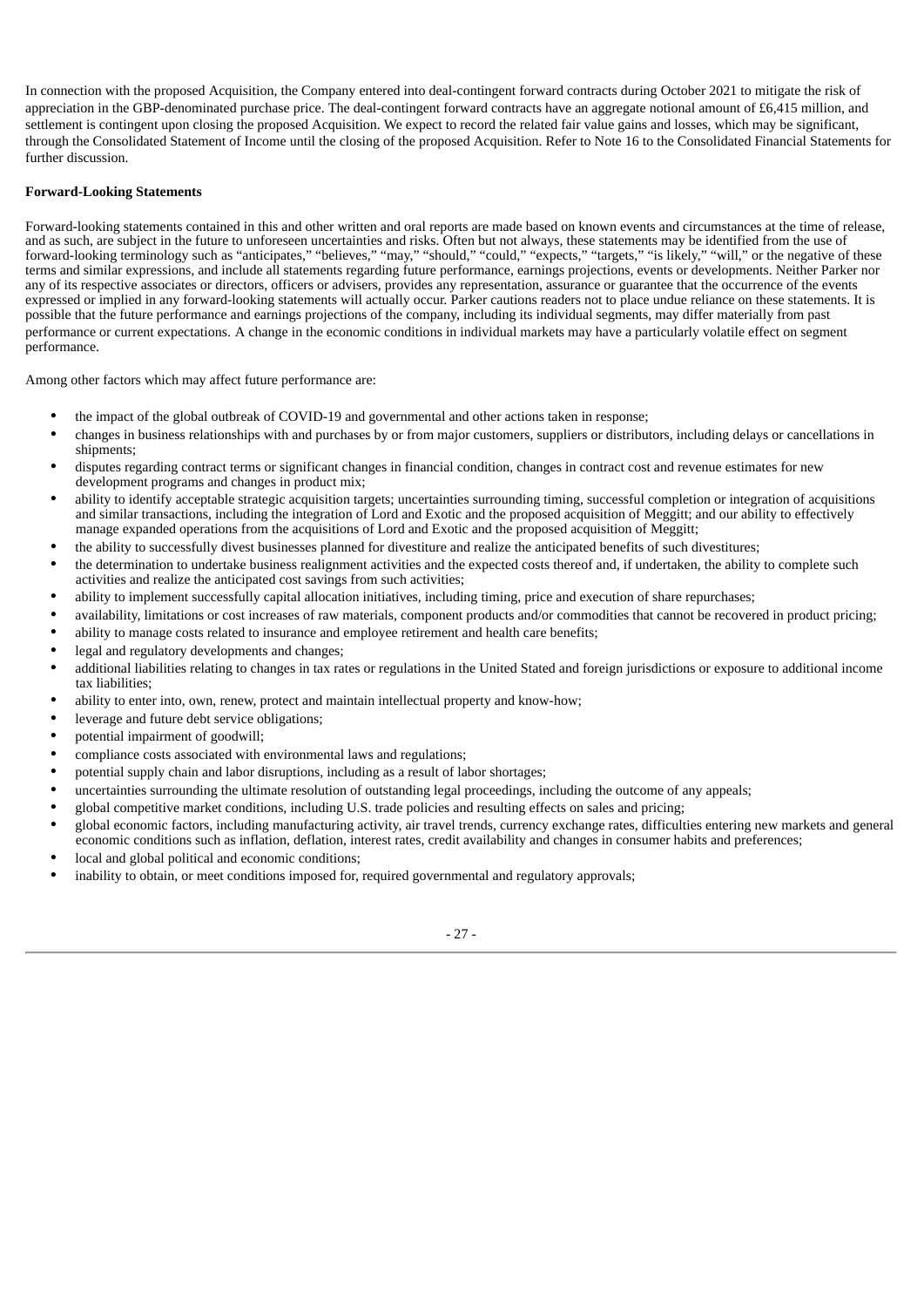- government actions and natural phenomena such as floods, earthquakes, hurricanes and pandemics;
- increased cybersecurity threats and sophisticated computer crime; and
- success of business and operating initiatives.

The Company makes these statements as of the date of the filing of its Quarterly Report on Form 10-Q for the quarter ended December 31, 2021, and undertakes no obligation to update them unless otherwise required by law.

### **ITEM 3. QUANTITATIVE AND QUALITATIVE DISCLOSURES ABOUT MARKET RISK**

The Company manages foreign currency transaction and translation risk by utilizing derivative and non-derivative financial instruments, including forward exchange contracts, deal-contingent forward contracts, costless collar contracts, cross-currency swap contracts and certain foreign denominated debt designated as net investment hedges. The derivative financial instrument contracts are with major investment grade financial institutions and we do not anticipate any material non-performance by any of the counterparties. We do not hold or issue derivative financial instruments for trading purposes.

Derivative financial instruments are recognized on the Consolidated Balance Sheet as either assets or liabilities and are measured at fair value. Further information on the fair value of these contracts is provided in Note 16 to the Consolidated Financial Statements. Derivatives that are not designated as hedges are adjusted to fair value by recording gains and losses through the Consolidated Statement of Income. Derivatives that are designated as hedges are adjusted to fair value by recording gains and losses through accumulated other comprehensive income (loss) in the Consolidated Balance Sheet until the hedged item is recognized in earnings. For cross-currency swaps measured using the spot method, the periodic interest settlements are recognized directly in earnings through interest expense. The translation of the foreign denominated debt that has been designated as a net investment hedge is recorded in accumulated other comprehensive income (loss) and remains there until the underlying net investment is sold or substantially liquidated.

The Company's debt portfolio contains variable rate debt, inherently exposing the Company to interest rate risk. Our objective is to maintain a 60/40 mix between fixed rate and variable rate debt thereby limiting our exposure to changes in near-term interest rates.

As discussed elsewhere in this report, the future impacts of the COVID-19 pandemic and its residual effects, including economic uncertainty and disruption within the global supply chain, labor markets and aerospace industry, on our business remain uncertain. As we cannot anticipate the ultimate duration or scope of the COVID-19 pandemic, the ultimate financial impact to our results cannot be reasonably estimated, but could be material.

### **ITEM 4. CONTROLS AND PROCEDURES**

The Company carried out an evaluation, under the supervision and with the participation of the Company's management, including the Company's principal executive officer and principal financial officer, of the effectiveness of the Company's disclosure controls and procedures as of December 31, 2021. Based on this evaluation, the Company's principal executive officer and principal financial officer concluded that, as of December 31, 2021, the Company's disclosure controls and procedures were effective.

There were no changes in the Company's internal controls over financial reporting during the quarter ended December 31, 2021 that materially affected, or are reasonably likely to materially affect, its internal controls over financial reporting. In response to the COVID-19 pandemic, many of our team members have been working remotely. While there were no material changes in our internal control over financial reporting during the quarter ended December 31, 2021, we are continually monitoring and assessing the changing business environment resulting from the COVID-19 pandemic on our internal controls to minimize the impact on their design and operating effectiveness.

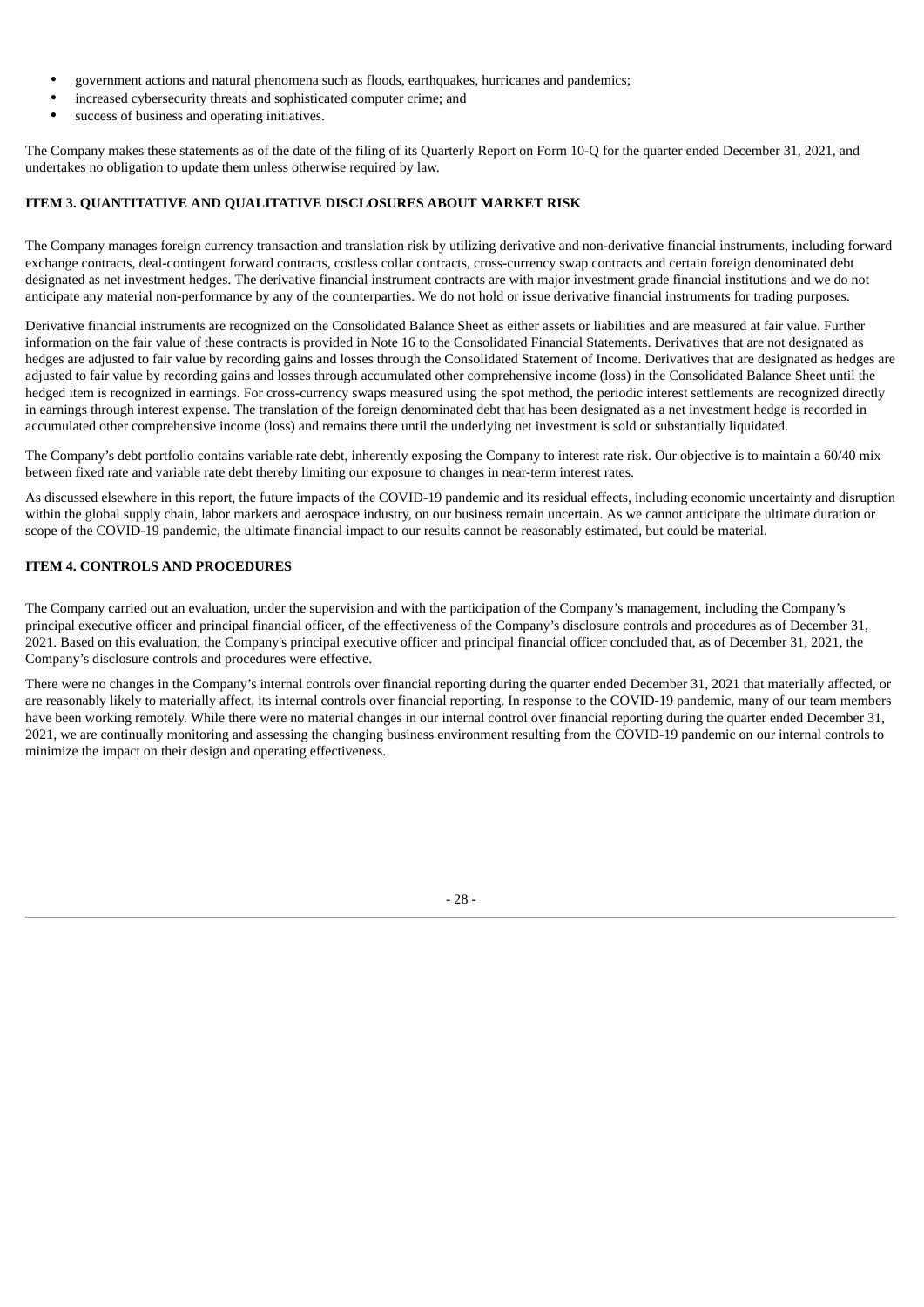#### **PART II - OTHER INFORMATION**

# ITEM 1. Legal Proceedings.

From time to time we are involved in matters that involve governmental authorities as a party under federal, state and local laws that have been enacted or adopted regulating the discharge of materials into the environment or primarily for the purpose of protecting the environment. We will report such matters that exceed, or that we reasonably believe may exceed, \$1.0 million or more in monetary sanctions.

#### ITEM 2. Unregistered Sales of Equity Securities and Use of Proceeds.

- (a) *Unregistered Sales of Equity Securities.* Not applicable.
- (b) *Use of Proceeds.* Not applicable.
- (c) *Issuer Purchases of Equity Securities.*

| Period                                     | (a) Total<br>Number of<br>Shares<br>Purchased | (b) Average<br>Price Paid<br>Per Share | (c) Total Number of<br><b>Shares Purchased</b><br>as Part of Publicly<br><b>Announced Plans</b><br>or Programs (1) | (a) Maximum Number<br>(or Approximate Dollar<br>Value) of Shares that<br><b>May Yet Be Purchased</b><br>Under the Plans or<br>Programs (1) |
|--------------------------------------------|-----------------------------------------------|----------------------------------------|--------------------------------------------------------------------------------------------------------------------|--------------------------------------------------------------------------------------------------------------------------------------------|
| October 1, 2021 through October 31, 2021   | 55,700                                        | 293.82                                 | 55,700                                                                                                             | 8,873,680                                                                                                                                  |
| November 1, 2021 through November 30, 2021 | 52,700                                        | 321.16                                 | 52,700                                                                                                             | 8,820,980                                                                                                                                  |
| December 1, 2021 through December 31, 2021 | 53,808                                        | 310.47                                 | 53,808                                                                                                             | 8,767,172                                                                                                                                  |
| Total:                                     | 162,208                                       |                                        | 162,208                                                                                                            |                                                                                                                                            |
|                                            |                                               |                                        |                                                                                                                    |                                                                                                                                            |

**(d) Maximum Number**

(1) On October 22, 2014, the Company publicly announced that the Board of Directors increased the overall maximum number of shares authorized for repurchase under the Company's share repurchase program, first announced on August 16, 1990, so that, beginning on October 22, 2014, the maximum aggregate number of shares authorized for repurchase was 35 million shares. There is no limitation on the amount of shares that can be repurchased in a fiscal year. There is no expiration date for this program.

#### - 29 -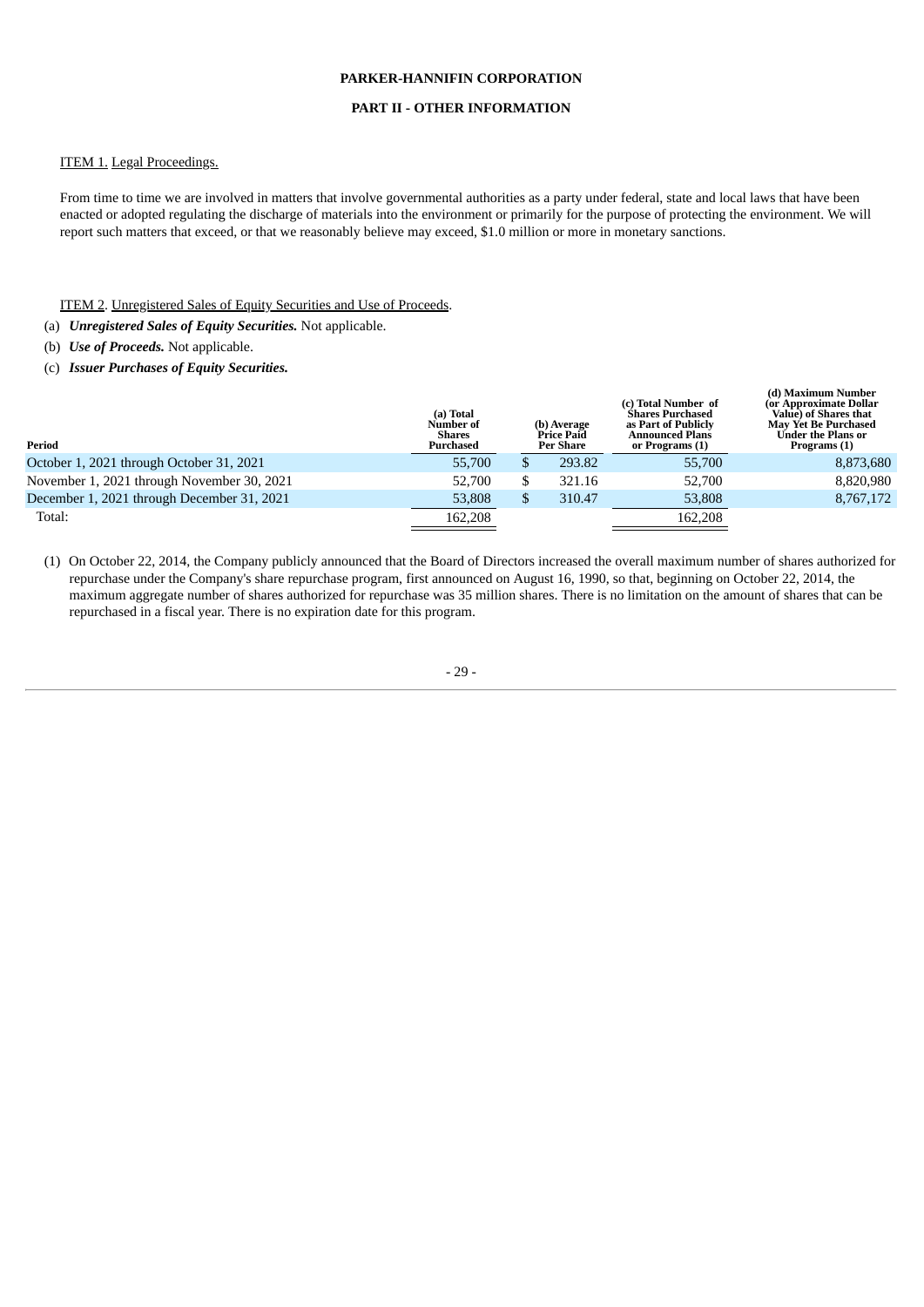#### ITEM 6. Exhibits.

The following documents are furnished as exhibits and are numbered pursuant to Item 601 of Regulation S-K:

| <b>Exhibit</b><br>No. | <b>Description of Exhibit</b>                                                                                                                                                                                                                                                                             |
|-----------------------|-----------------------------------------------------------------------------------------------------------------------------------------------------------------------------------------------------------------------------------------------------------------------------------------------------------|
| 31(a)                 | Certification of the Principal Executive Officer Pursuant to 17 CFR 240.13a-14(a), as Adopted Pursuant to §302 of the Certification<br>of the Principal Executive Officer Pursuant to 17 CFR 240.13a-14(a), as Adopted Pursuant to §302 of the Sarbanes-Oxley Act of<br>2002. Act of 2002.*               |
| 31(b)                 | Certification of the Principal Financial Officer Pursuant to 17 CFR 240.13a-14(a), as Adopted Pursuant to §302 of the Sarbanes-<br>Oxley Act of 2002, of the Principal Financial Officer Pursuant to 17 CFR 240.13a-14(a), as Adopted Pursuant to §302 of the<br>Sarbanes-Oxley Act of 2002. <sup>*</sup> |
| 32                    | Certification Pursuant Certification Pursuant to 18 U.S.C. Section 1350, as Adopted Pursuant to §906 of the Sarbanes-Oxley Act of<br>2002. 18 U.S.C. Section 1350, as Adopted Pursuant to §906 of the Sarbanes-Oxley Act of 2002.*                                                                        |
| 101.INS               | Inline XBRL Instance Document.*                                                                                                                                                                                                                                                                           |
| 101.SCH               | Inline XBRL Taxonomy Extension Schema Document.*                                                                                                                                                                                                                                                          |
| 101.CAL               | Inline XBRL Taxonomy Extension Calculation Linkbase Document.*                                                                                                                                                                                                                                            |
| 101.DEF               | Inline XBRL Taxonomy Extension Definition Linkbase Document. *                                                                                                                                                                                                                                            |
| 101.LAB               | Inline XBRL Taxonomy Extension Label Linkbase Document.*                                                                                                                                                                                                                                                  |
| 101.PRE               | Inline XBRL Taxonomy Extension Presentation Linkbase Document.*                                                                                                                                                                                                                                           |
| 104                   | Cover page Interactive Data File (formatted as Inline XBRL with applicable taxonomy extension information contained in Exhibits<br>101).                                                                                                                                                                  |

\* Submitted electronically herewith.

Attached as Exhibit 101 to this report are the following formatted in Inline XBRL (Extensible Business Reporting Language): (i) Consolidated Statement of Income for the three and six months ended December 31, 2021 and 2020, (ii) Consolidated Statement of Comprehensive Income for the three and six months ended December 31, 2021 and 2020, (iii) Consolidated Balance Sheet at December 31, 2021 and June 30, 2021, (iv) Consolidated Statement of Cash Flows for the six months ended December 31, 2021 and 2020, and (v) Notes to Consolidated Financial Statements for the six months ended December 31, 2021.

- 30 -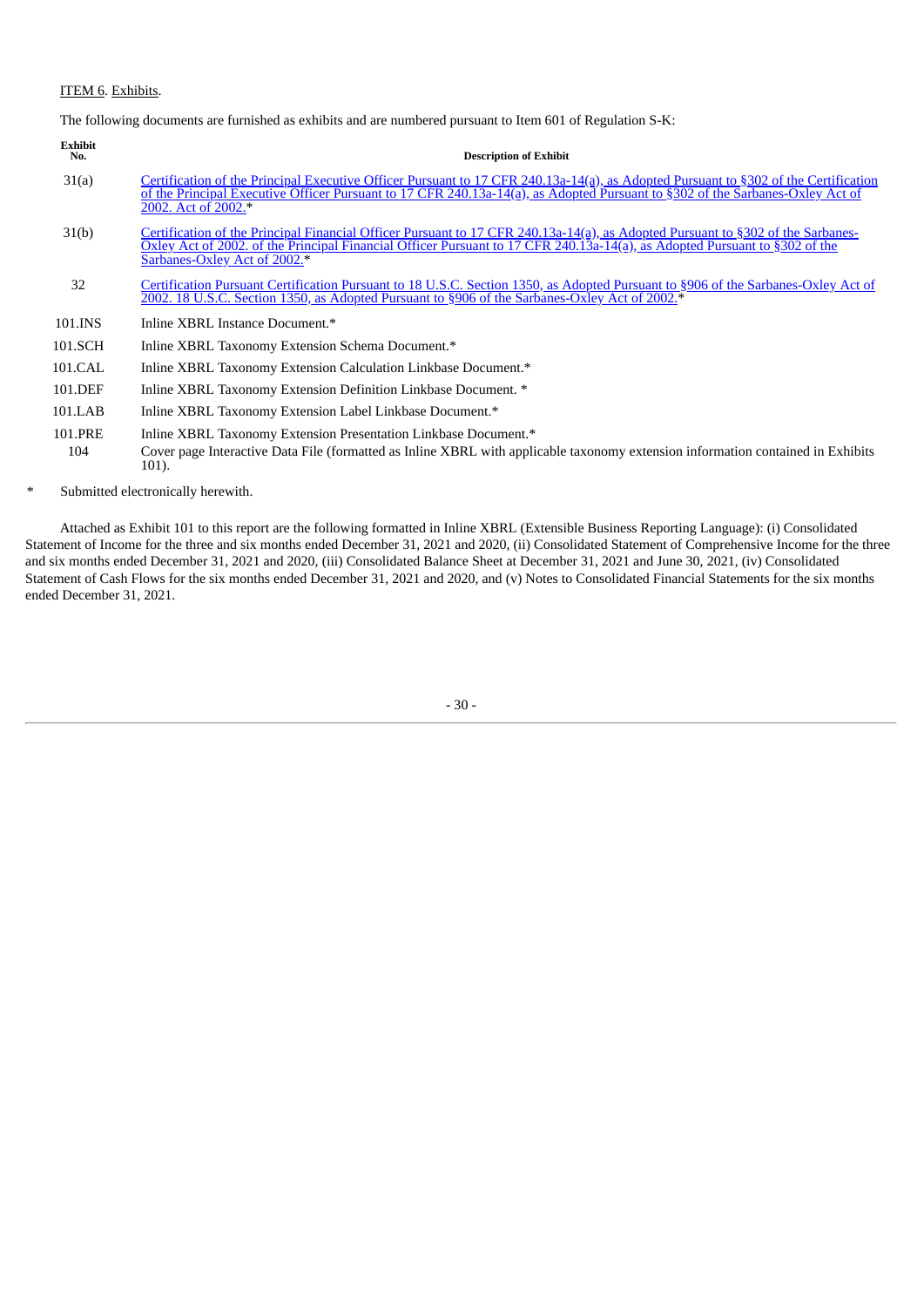#### **SIGNATURE**

Pursuant to the requirements of the Securities Exchange Act of 1934, the Registrant has duly caused this report to be signed on its behalf by the undersigned thereunto duly authorized.

> PARKER-HANNIFIN CORPORATION (Registrant)

/s/ Todd M. Leombruno

Todd M. Leombruno Executive Vice President and Chief Financial Officer

Date: February 4, 2022

- 31 -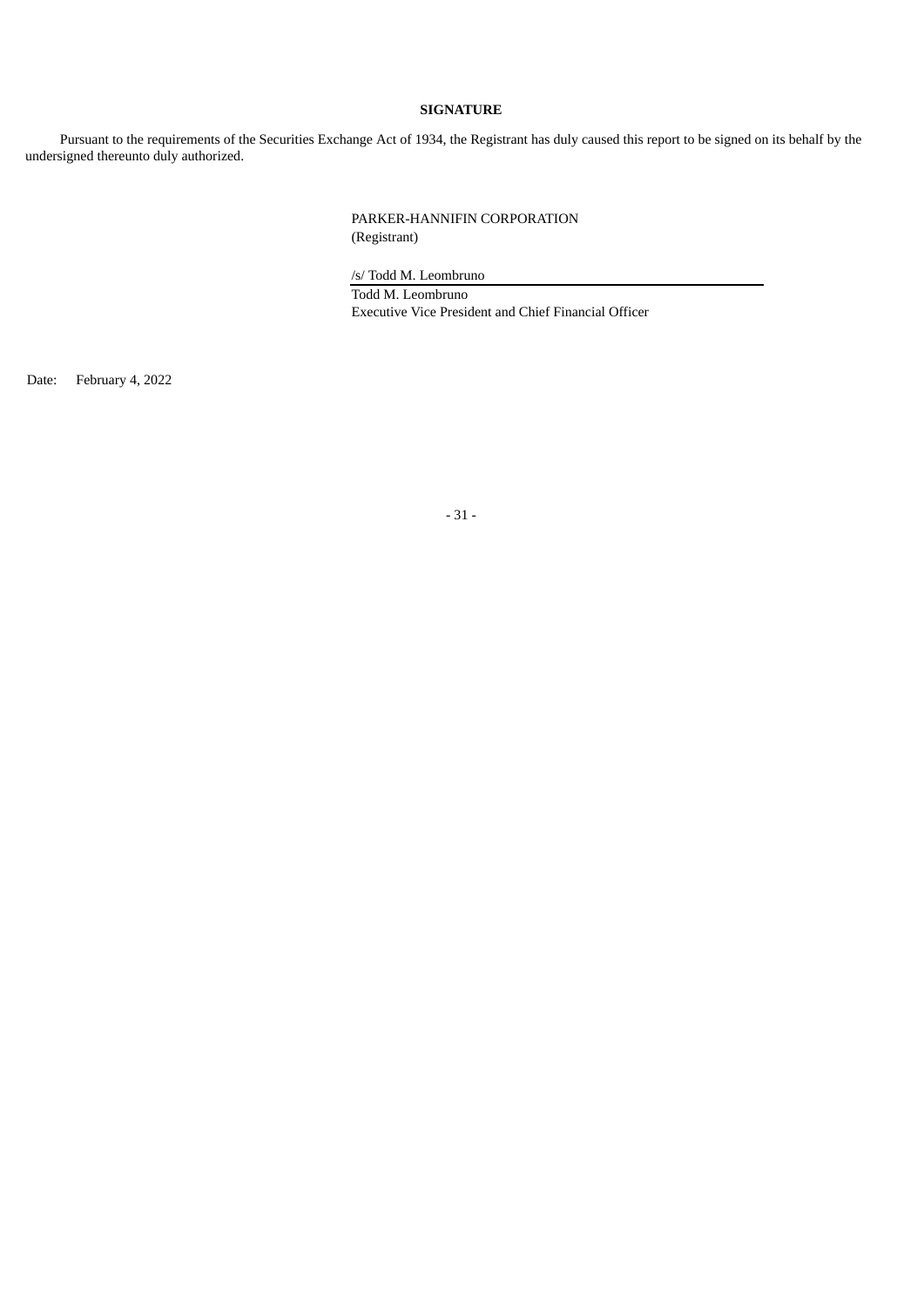### <span id="page-31-0"></span>**CERTIFICATIONS**

I, Thomas L. Williams, certify that:

- 1. I have reviewed this quarterly report on Form 10-Q of Parker-Hannifin Corporation;
- 2. Based on my knowledge, this report does not contain any untrue statement of a material fact or omit to state a material fact necessary to make the statements made, in light of the circumstances under which such statements were made, not misleading with respect to the period covered by this report;
- 3. Based on my knowledge, the financial statements, and other financial information included in this report, fairly present in all material respects the financial condition, results of operations and cash flows of the Registrant as of, and for, the periods presented in this report;
- 4. The Registrant's other certifying officer(s) and I are responsible for establishing and maintaining disclosure controls and procedures (as defined in Exchange Act Rules 13a-15(e) and 15d-15(e)) and internal control over financial reporting (as defined in Exchange Act Rules 13a-15(f) and 15d-15(f)) for the Registrant and have:
	- a) designed such disclosure controls and procedures, or caused such disclosure controls and procedures to be designed under our supervision, to ensure that material information relating to the Registrant, including its consolidated subsidiaries, is made known to us by others within those entities, particularly during the period in which this report is being prepared;
	- b) designed such internal control over financial reporting, or caused such internal control over financial reporting to be designed under our supervision, to provide reasonable assurance regarding the reliability of financial reporting and the preparation of financial statements for external purposes in accordance with generally accepted accounting principles;
	- c) evaluated the effectiveness of the Registrant's disclosure controls and procedures and presented in this report our conclusions about the effectiveness of the disclosure controls and procedures, as of the end of the period covered by this report based on such evaluation; and
	- d) disclosed in this report any change in the Registrant's internal control over financial reporting that occurred during the Registrant's most recent fiscal quarter (the Registrant's fourth fiscal quarter in the case of an annual report) that has materially affected, or is reasonably likely to materially affect, the Registrant's internal control over financial reporting; and
- 5. The Registrant's other certifying officer(s) and I have disclosed, based on our most recent evaluation of internal control over financial reporting, to the Registrant's auditors and the audit committee of the Registrant's board of directors (or persons performing the equivalent functions):
	- a) all significant deficiencies and material weaknesses in the design or operation of internal control over financial reporting which are reasonably likely to adversely affect the Registrant's ability to record, process, summarize and report financial information; and
	- b) any fraud, whether or not material, that involves management or other employees who have a significant role in the Registrant's internal control over financial reporting.

Date: February 4, 2022

/s/ Thomas L. Williams

Thomas L. Williams Chief Executive Officer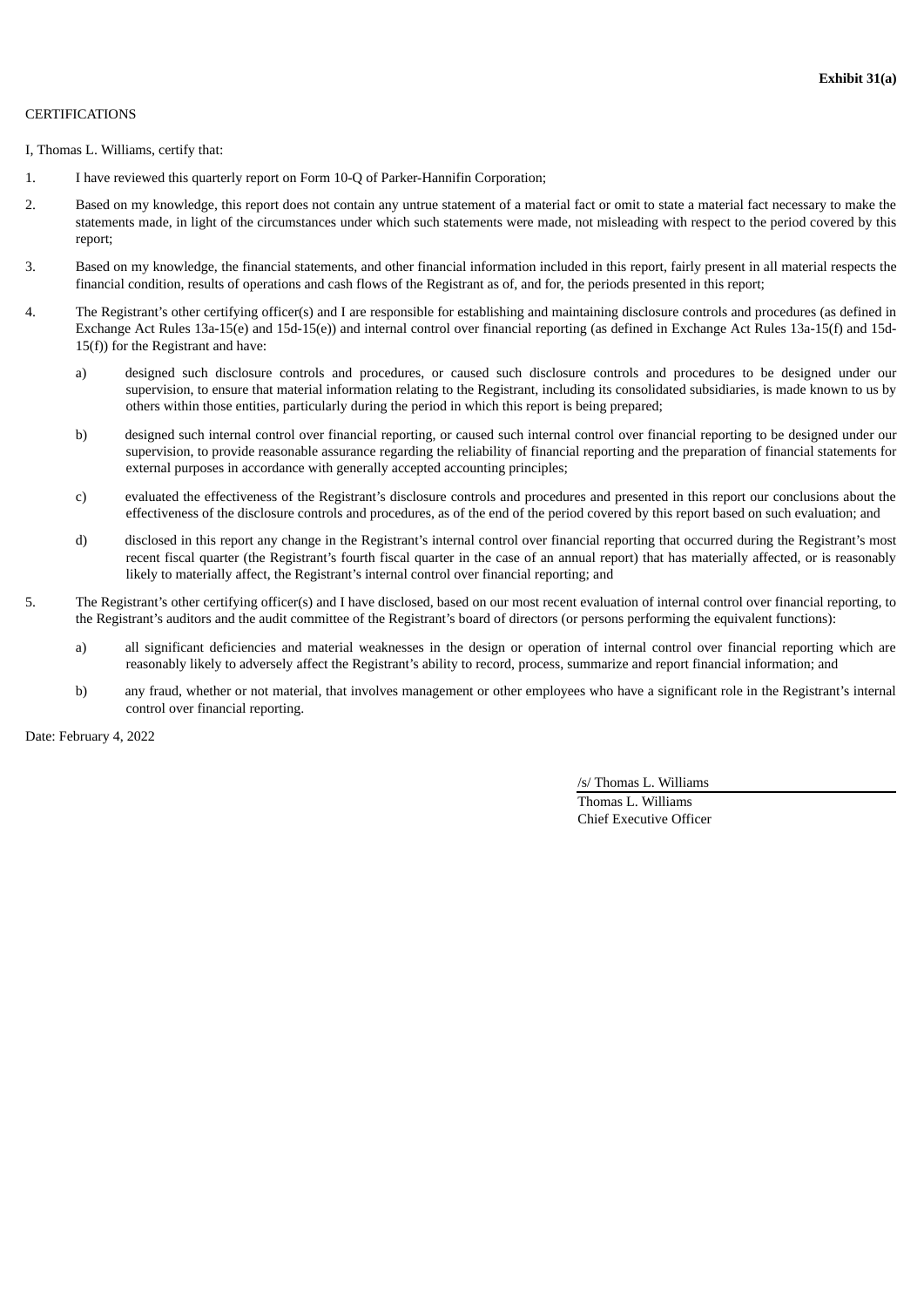### <span id="page-32-0"></span>**CERTIFICATIONS**

I, Todd M. Leombruno, certify that:

- 1. I have reviewed this quarterly report on Form 10-Q of Parker-Hannifin Corporation;
- 2. Based on my knowledge, this report does not contain any untrue statement of a material fact or omit to state a material fact necessary to make the statements made, in light of the circumstances under which such statements were made, not misleading with respect to the period covered by this report;
- 3. Based on my knowledge, the financial statements, and other financial information included in this report, fairly present in all material respects the financial condition, results of operations and cash flows of the Registrant as of, and for, the periods presented in this report;
- 4. The Registrant's other certifying officer(s) and I are responsible for establishing and maintaining disclosure controls and procedures (as defined in Exchange Act Rules 13a-15(e) and 15d-15(e)) and internal control over financial reporting (as defined in Exchange Act Rules 13a-15(f) and 15d-15(f)) for the Registrant and have:
	- a) designed such disclosure controls and procedures, or caused such disclosure controls and procedures to be designed under our supervision, to ensure that material information relating to the Registrant, including its consolidated subsidiaries, is made known to us by others within those entities, particularly during the period in which this report is being prepared;
	- b) designed such internal control over financial reporting, or caused such internal control over financial reporting to be designed under our supervision, to provide reasonable assurance regarding the reliability of financial reporting and the preparation of financial statements for external purposes in accordance with generally accepted accounting principles;
	- c) evaluated the effectiveness of the Registrant's disclosure controls and procedures and presented in this report our conclusions about the effectiveness of the disclosure controls and procedures, as of the end of the period covered by this report based on such evaluation; and
	- d) disclosed in this report any change in the Registrant's internal control over financial reporting that occurred during the Registrant's most recent fiscal quarter (the Registrant's fourth fiscal quarter in the case of an annual report) that has materially affected, or is reasonably likely to materially affect, the Registrant's internal control over financial reporting; and
- 5. The Registrant's other certifying officer(s) and I have disclosed, based on our most recent evaluation of internal control over financial reporting, to the Registrant's auditors and the audit committee of the Registrant's board of directors (or persons performing the equivalent functions):
	- a) all significant deficiencies and material weaknesses in the design or operation of internal control over financial reporting which are reasonably likely to adversely affect the Registrant's ability to record, process, summarize and report financial information; and
	- b) any fraud, whether or not material, that involves management or other employees who have a significant role in the Registrant's internal control over financial reporting.

Date: February 4, 2022

/s/ Todd M. Leombruno

Todd M. Leombruno Executive Vice President and Chief Financial Officer